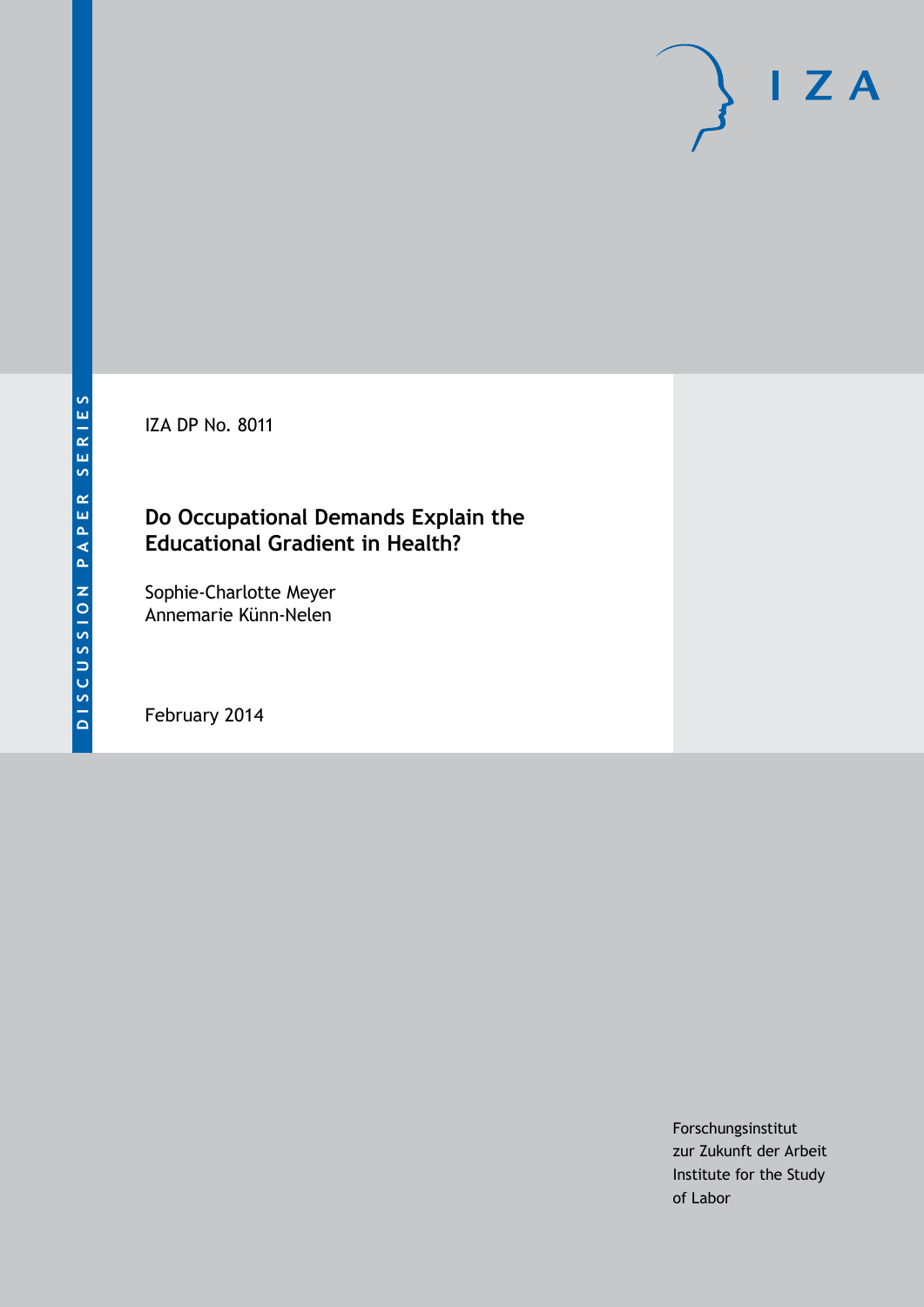# **Do Occupational Demands Explain the Educational Gradient in Health?**

### **Sophie-Charlotte Meyer**

*University of Wuppertal*

### **Annemarie Künn-Nelen**

*Maastricht University, ROA and IZA*

Discussion Paper No. 8011 February 2014

IZA

P.O. Box 7240 53072 Bonn Germany

Phone: +49-228-3894-0 Fax: +49-228-3894-180 E-mail: [iza@iza.org](mailto:iza@iza.org)

Any opinions expressed here are those of the author(s) and not those of IZA. Research published in this series may include views on policy, but the institute itself takes no institutional policy positions. The IZA research network is committed to the IZA Guiding Principles of Research Integrity.

The Institute for the Study of Labor (IZA) in Bonn is a local and virtual international research center and a place of communication between science, politics and business. IZA is an independent nonprofit organization supported by Deutsche Post Foundation. The center is associated with the University of Bonn and offers a stimulating research environment through its international network, workshops and conferences, data service, project support, research visits and doctoral program. IZA engages in (i) original and internationally competitive research in all fields of labor economics, (ii) development of policy concepts, and (iii) dissemination of research results and concepts to the interested public.

<span id="page-1-0"></span>IZA Discussion Papers often represent preliminary work and are circulated to encourage discussion. Citation of such a paper should account for its provisional character. A revised version may be available directly from the author.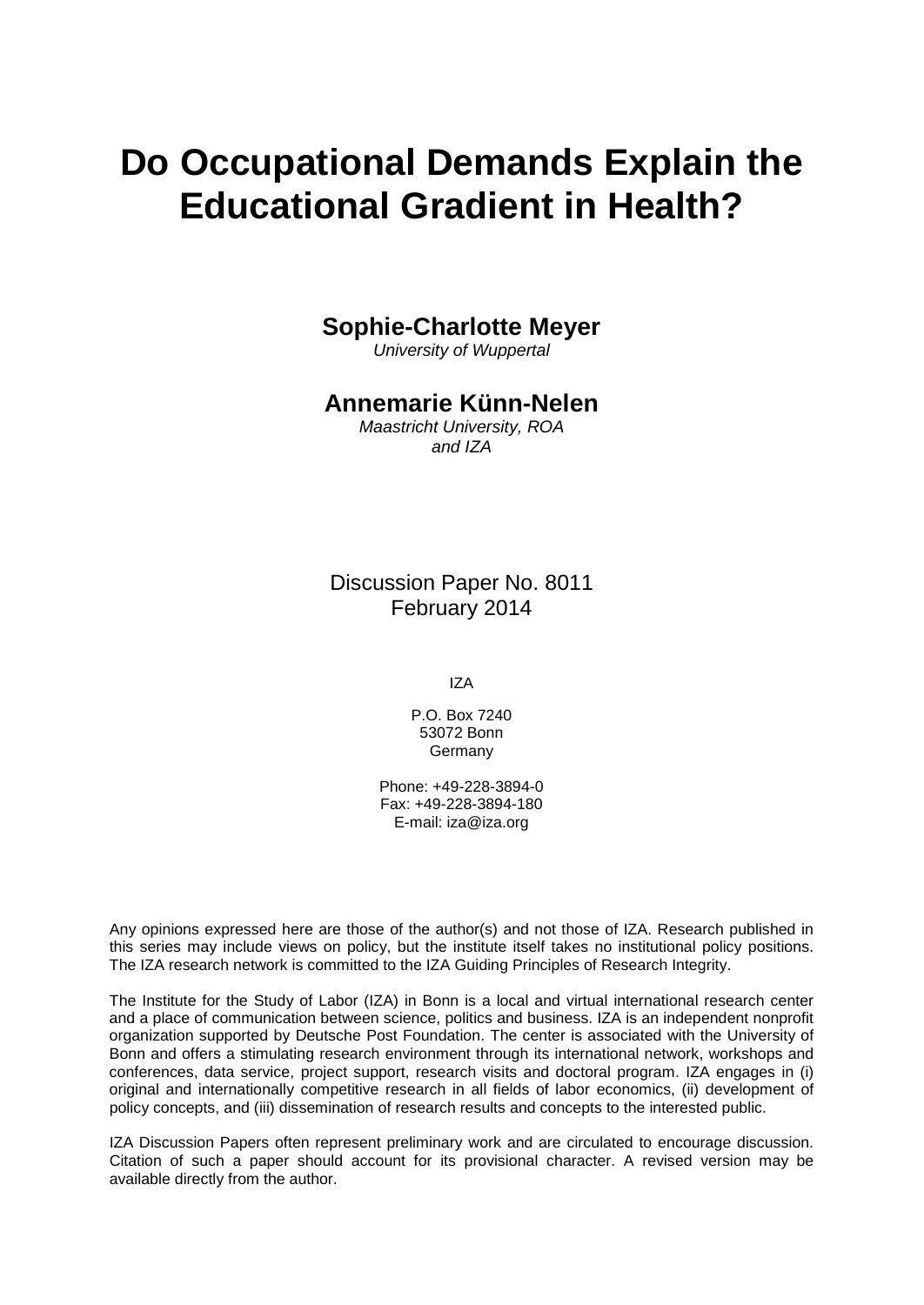IZA Discussion Paper No. 8011 February 2014

# **ABSTRACT**

# **Do Occupational Demands Explain the Educational Gradient in Health?[\\*](#page-1-0)**

The aim of this paper is to investigate to what extent occupation-specific demands explain the relationship between education and health. We concentrate on ergonomic, environmental, psychical, social and time demands. Merging the German Microcensus 2009 data with a dataset including detailed occupational demands (German Employment Survey 2006), we have a unique dataset to analyze the mediating role of occupational demands in the relationship between education and health status on the one hand and education and health behavior (BMI and smoking) on the other. We base our analyses on the entire working population and therefore also include those who no longer work, taking occupational demands related to their last job. First, we find that occupational demands are significantly related to subjective health and health behaviors. This holds even stronger for those who are no longer employed. Second, we find that whereas occupational demands do not explain educational differences in subjective health status, they do partially mediate the education gradient in the considered health behaviors. Educational differences in smoking status can partly be explained by ergonomic, environmental, psychical and social demands. The educational gradient in BMI is partly attributable to social occupational demands.

JEL Classification: 11, J2, I2

Keywords: education, occupational demands, working conditions, occupations, health, health behavior

Corresponding author:

Sophie-Charlotte Meyer University of Wuppertal Schumpeter School of Economics Rainer-Gruenter-Str. 21 42119 Wuppertal **Germany** E-mail: [sophie.meyer@wiwi.uni-wuppertal.de](mailto:sophie.meyer@wiwi.uni-wuppertal.de)

We would like to thank Hendrik Jürges, Eric Bonsang and Bart Golsteyn for helpful comments and suggestions.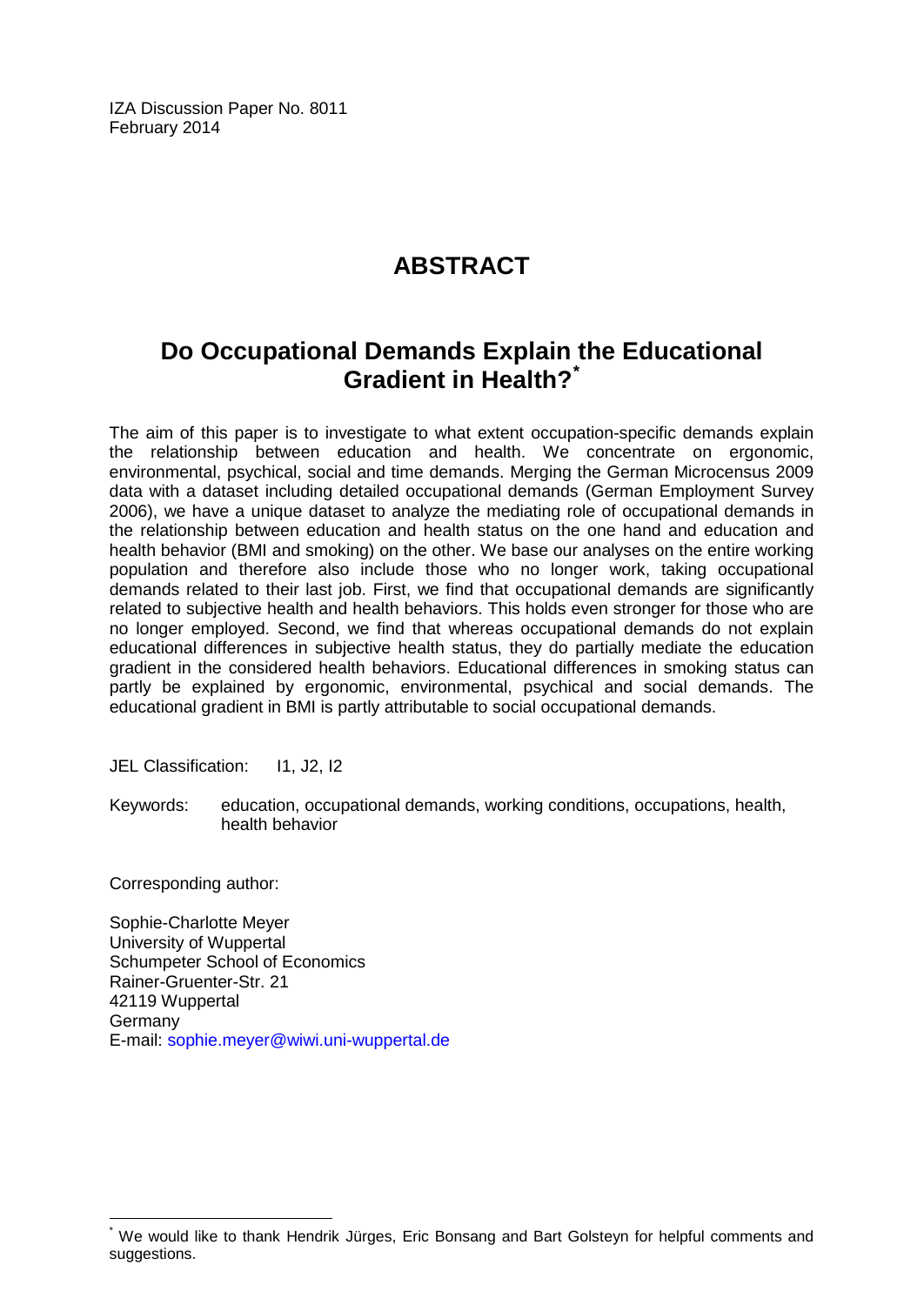#### **1 Introduction**

 $\overline{a}$ 

There seems to be no doubt that education is related to health. Many studies in various research disciplines have identified a strong relationship between education and a number of health outcomes and a widespread finding is that the better educated report better health and also face a lower mortality risk (for a review of the economic literature, see Cutler and Lleras-Muney 2006). In addition, some studies even found evidence that this relationship is causal, at least for men (Kemptner et al. 2011) and at older ages (Brunello et al. 2011).

Though this relationship seems to be indisputable, it is still not fully clear what the different underlying pathways are, as Grossman (2006) concludes that there is "a good deal of evidence for the proposition that the education effects are causal but it is less conclusive with regard to the identification of specific mechanisms" (p. 578). Several studies suggest health behaviors or risky behaviors, as mechanisms for the observed education-health gradient. Risky health behavior such as smoking, physical inactivity, bad dietary habits and alcohol consumption are found to adversely affect health (e.g., Cawley and Ruhm 2012). However, health behaviors do not fully explain the relationship between education and health. Therefore, there must be other underlying mechanisms such as cognitive skills or labor market conditions (e.g., Cutler and Lleras-Muney, 2006; Lochner, 2011; and Schneider and Beblo 2010, for Germany).

In this paper, we analyze a different mechanism for the relationship between education and health: occupational demands. We consider ergonomic, environmental, psychical, social and time occupational demands. Ergonomic demands, such as working in a standing position, and environmental demands, such as working with dangerous substances are considered to be physical demands. Apart from that, psychical demands (e.g. working under pressure), social demands (e.g. being supported by colleagues) and time demands (e.g. working in shifts), are types of psychosocial demands. We assume that these demands are the same for workers with the same gender and age within occupations at a 2-digit level occupational code.<sup>1</sup> Previous studies have shown that educational level is related to occupational demands (e.g., Monden 2005). As different physical and psychosocial demands are related to health as well (e.g., Fletcher et al. 2011), these occupational demands can serve as a mechanism to account for the relationship between education and health.

There is already some literature which analyzes the possibility that physical and psychosocial occupational demands could be an explanation for the relationship between socio-economic status in general and health. However, most of these studies either focus on a small subgroup of the population (Brand et al. 2007 and Warren et al. 2004 for high school graduates; Sekine et al. 2009 for civil servants) or focus on socio-economic position more in general (Kaikkonen et al. 2009; Niedhammer et al. 2008). We contribute to the

<sup>1</sup> We use the German classification of occupations, "Klassifizierung der Berufe 1992" (KldB), which is comparable to the ISCO codes.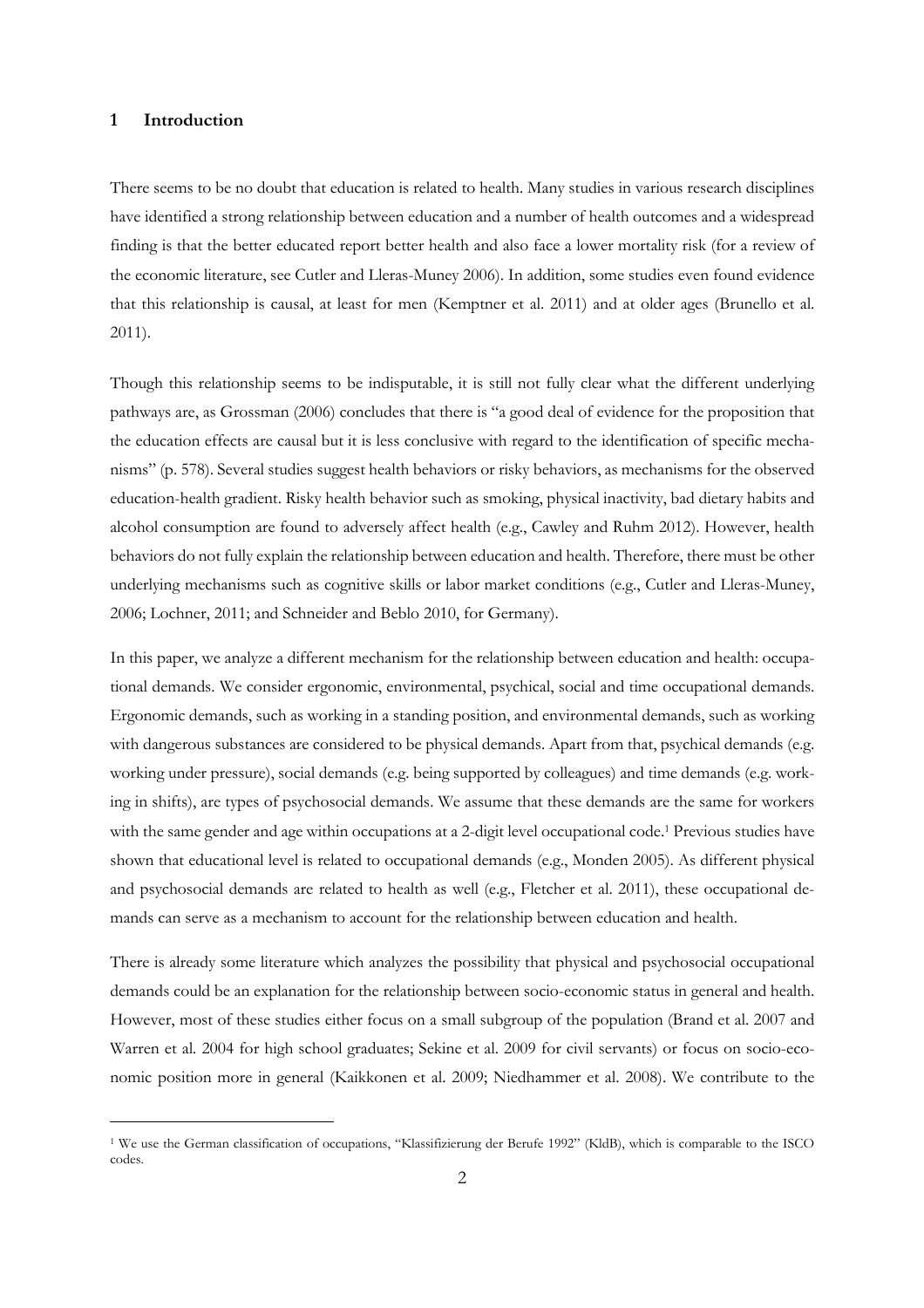literature in three ways. First, we analyze the extent to which different physical and psychosocial occupational demands play a role in explaining the relationship between education and health for a representative sample of the entire working population. We use a combined measure of education that distinguishes between different educational levels on the one hand (primary to tertiary) and the type of educational degree on the other hand (general versus vocational), which matches the features of the German educational system better. Second, we extend the literature by analyzing not only workers' health status but their health behavior as well. More precisely, we focus on subjective health status, BMI and smoking status. Third, we include both employed and no longer employed<sup>2</sup> people in our analyses, whereas previous studies mostly focused on the working population only. For the no longer employed, we use characteristics of their former occupation. This has the advantage that we do not exclude people who might potentially already have left the workforce (by becoming long-term sick, unemployed or by taking early retirement) due to adverse occupational demands.

To analyze the question to what extent occupational demands can explain the relationship between education and health, we merge the German Microcensus data with the German Employment Survey. The German Microcensus data are unique in the sense that they cover a large representative sample of the German population (1%). The Microcensus includes information on various topics such as demographics as well as detailed information on the respondent's education, occupation and health. Based on the occupation individuals work(ed) in, we can match this dataset with information derived from the German Employment Survey. This dataset is constructed to get more insights into the job tasks and demands of the German population. Thus, the German Employment Survey makes it possible to construct different physical and psychosocial occupational demand indices (cf. Kroll 2011). Even though the combination of these two datasets does not allow for causal interpretations, it does provide us with a unique dataset that enables mediating analyses on the role of occupational demands in explaining the relationship between education and health.

We find that whereas occupational demands do not explain educational differences in subjective health status, they do partially mediate the education gradient in the considered health behaviors. Educational differences in smoking status can partly be explained by ergonomic, environmental, psychical and social demands. The educational gradient in BMI is partly attributable to social occupational demands. Time demands play no role in mediating the relationship between education and health or health behaviors. Moreover, our analyses show that occupational demands (apart from psychical demands) are more strongly related to health for people who are no longer active in the labor market. We even find that a longer time span since leaving the active labor market implies a stronger relationship between ergonomic, environmental

 $\overline{a}$ 

<sup>2</sup> These people are entitled "no longer employed" to distinguish them from the unemployed, who form only a part of this group. "No longer employed individuals" are those individuals who are not employed in 2009 but have worked in the past and are at the age of 25-65 years. However, the no longer employed might reenter the labor market after 2009, which we do not observe.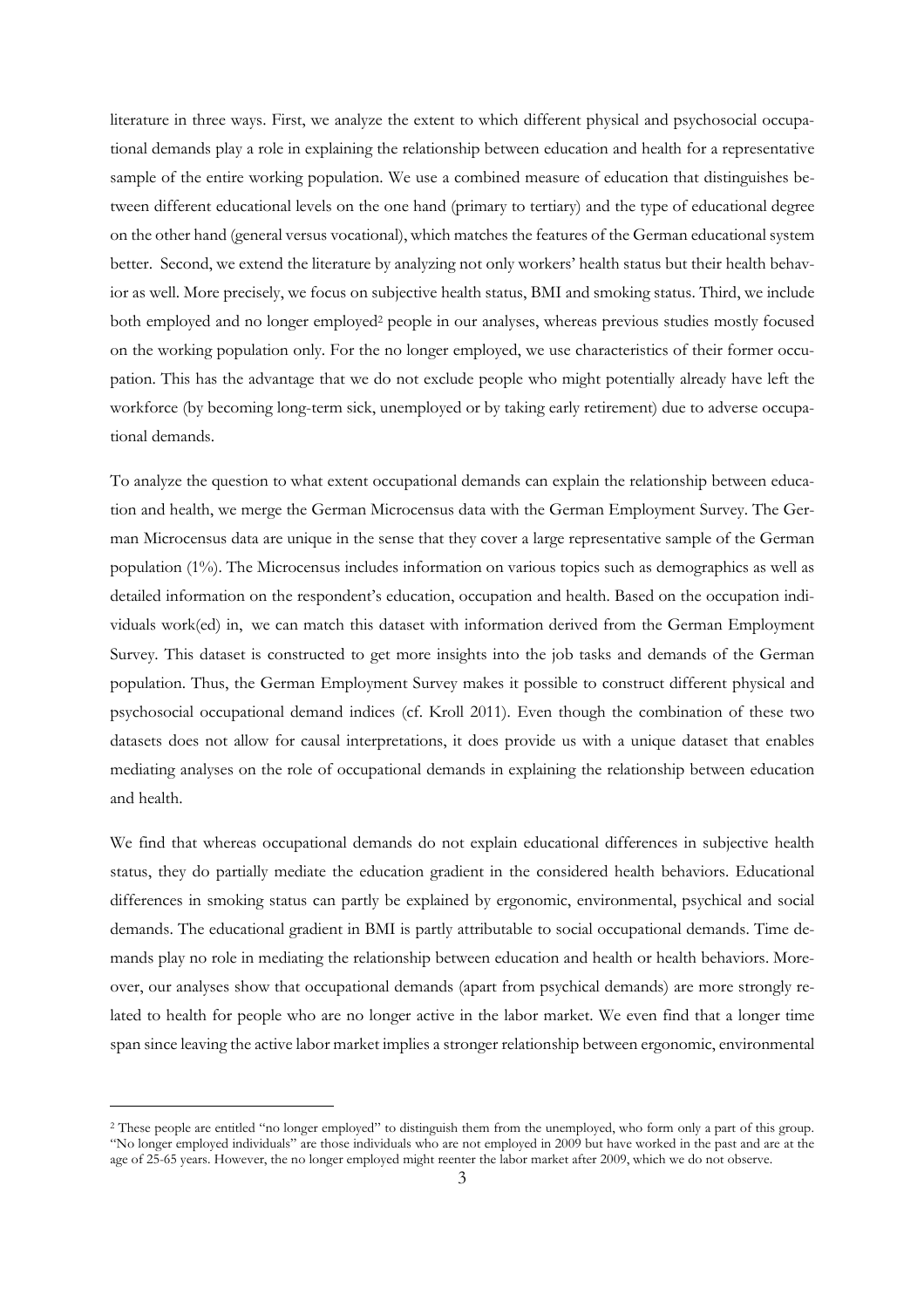and social demands in the last occupation and current health. This suggests that high occupational demands increase the probability that individuals will become unemployed or inactive (due to sickness).

The outline of the paper is as follows: In Section 2, we situate our paper in the context of the existing literature. The dataset, the construction of the occupational demand indices and some summary statistics are described in Section 3. In Section 4, we report on the empirical approach with regard to the mediation analysis. In Section 5, we report and discuss our findings. The final Section concludes.

#### **2 Related Literature**

A first requirement for occupational demands to be a potential mediator in the relationship between education and health is that education and occupational demands are related. Occupational requirements are often related to both the level and field of education. For example, one needs a medical diploma (a master's degree at least) to become a general practitioner. The relationship between education and occupational demands has been confirmed by a number of studies. Monden (2005) focused on educational differences in lifetime exposure to adverse working conditions (retrospective) and found a negative relationship between years of education and bad working conditions. Borg and Kristensen (2000) found that whereas a lower the social class is related to worse environmental exposures, such as chemical or ergonomic conditions, for some psychosocial working conditions, such as psychological demands, the opposite relationship was found. In other words, those from a lower social class experience lower psychosocial working conditions than those from a higher social class. This suggests heterogeneity in the relationship between education and working conditions across the type of working conditions.

A second requirement is that occupations, or more specifically occupational demands, are related to health. Several studies have shown that there indeed is a relationship between occupations and health. Some studies found a faster deterioration in health for manual workers (e.g., Morefield 2011; Choo and Denny 2006). While differences in health between occupational statuses have been well explored, only a few studies put emphasis on more disaggregated occupational groups that operationalize job characteristics rather than social prestige, which is what using occupational status does. One reason might be that such analyses require rich data containing enough observations per occupational group to achieve reliable results. A US-American longitudinal study by Johnson et al. (1999) looked at 69 different occupational groups to investigate differences in mortality risks and found that the higher the intensity of work and the less qualified the work, the higher the mortality risk of an occupational group. In this study, we include occupational *demands* on a low aggregation level (2 digit) to analyze the relationship between occupational demands and workers' health.

According to this previous literature, occupational demands may indeed explain the relationship between education and health. Nevertheless, most studies do not deal with education per se, but analyze the mediating role of occupations or occupational demands between *socio-economic status* and health. Warren et al. (2004),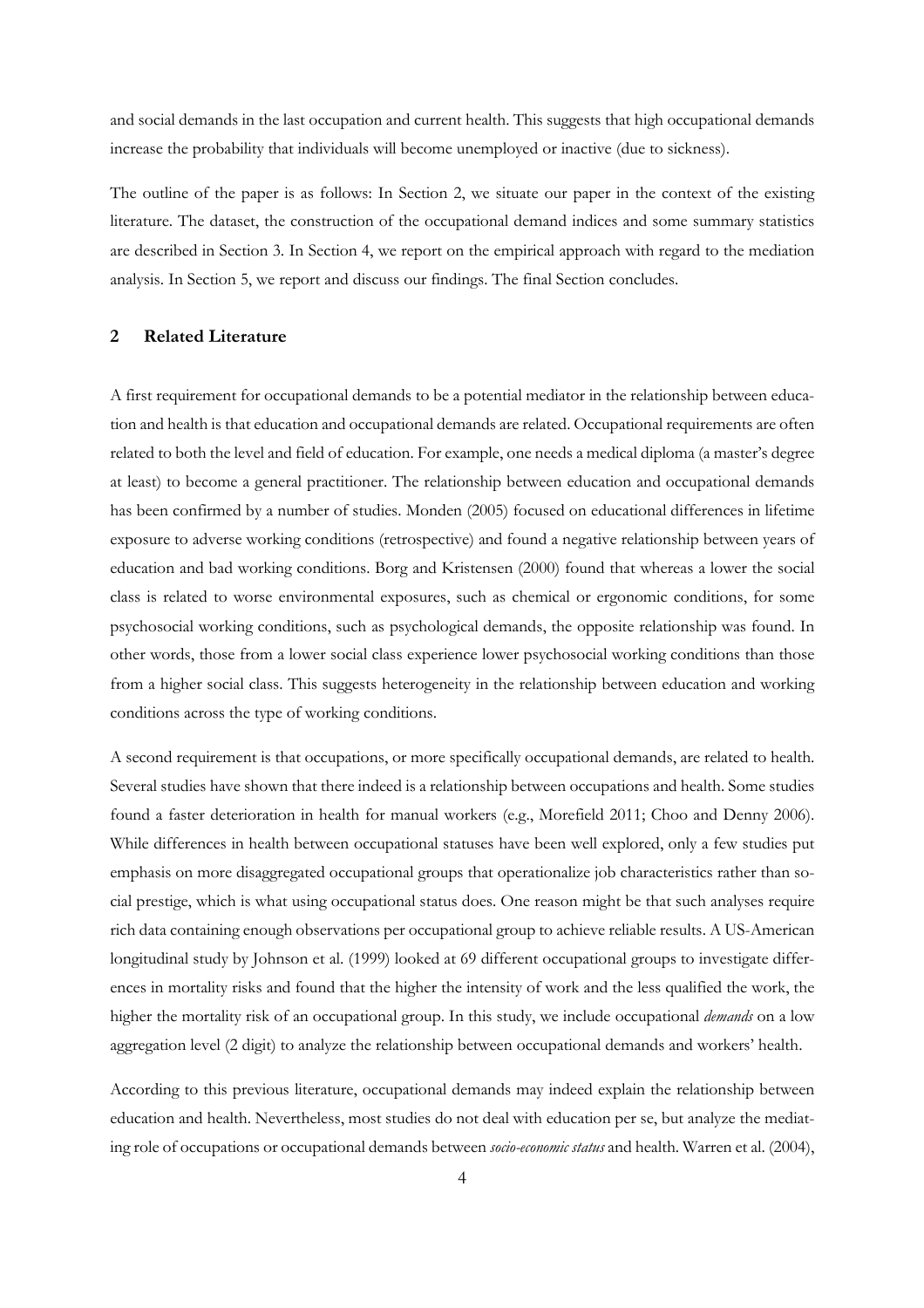as well as the extended analysis of this study by Brand et al. (2007), found that occupational demands, measured by physical and psychosocial demand indices, play an important role in mediating the associations between socio-economic status and self-assessed health, cardiovascular and musculoskeletal problems. However, as they only considered high school graduates, generalization of their findings is scarcely possible. A different study investigated the link between occupational demands and socioeconomic inequalities in the incidence of myocardial infarction (Huisman et al. 2008). This study found that job control and adverse physical working conditions provide a partial explanation of this link. Interestingly, job control turned out to be the only psychosocial demand that was significantly related to myocardial infarct, though the researchers considered numerous other psychosocial demands. Lahelma et al. (2004) found that occupational class mediates the relationship between education and health only to a very small extent. Using French data, Niedhammer et al. (2008) found that ergonomic, physical and chemical exposures, measured by expert evaluations, as well as self-perceived decision latitude, reduce the occupational class differences in health by 24- 58%. However, they did not find that any other self-perceived psychological demand contributed. As most of these studies focus on a small subgroup of the population only, we contribute to this literature by focusing on a representative sample of the entire working population.

Although there are some other studies that analyze the mediating role of occupational characteristics in the relationship between socio-economic status and health, only a few analyze the mediating role of occupations or occupational demands in the relationship between *education* and health. Most studies include occupational dummies and thereby make it harder to identify what the exact mechanism is. We are aware of only a very few studies that analyze the mediating role of occupations in explaining the relationship between education and health. Cutler and Lleras-Muney (2006) simply controlled for occupation and industry dummies in longitudinal data and did not find that occupations can be the main mechanism by which a higher education relates to better health. Case and Deaton (2003) also included occupational dummies in their regression of education on health. Including 16 different occupational groups, they found that effects of education are reduced though not eliminated by controlling for occupation. They concluded that lower-paid work in manual occupational groups impairs self-rated health much higher and in addition self-rated health in these groups worsens even faster with time. However, from their study, it remains unclear what occupational characteristics are responsible for the mediating effect they identified. Three studies explicitly looked into the mediating role of occupational demands in explaining the relationship between education and health. However, these studies often focused on a subgroup of the population, thereby reducing the generalizability of their findings. Focusing on a sample of high school graduates only, Brand et al. (2007) analyzed the role of physical and psychosocial job characteristics in explaining the relationship between the probability of a completed college education and health. They found that the occupational demand indices used account for some or all of the associations between education and health, depending on the health outcome considered. Monden (2005) investigated the mediating role of lifetime exposure to different physical and psychosocial working conditions in the relationship between education and subjective health for the Dutch population.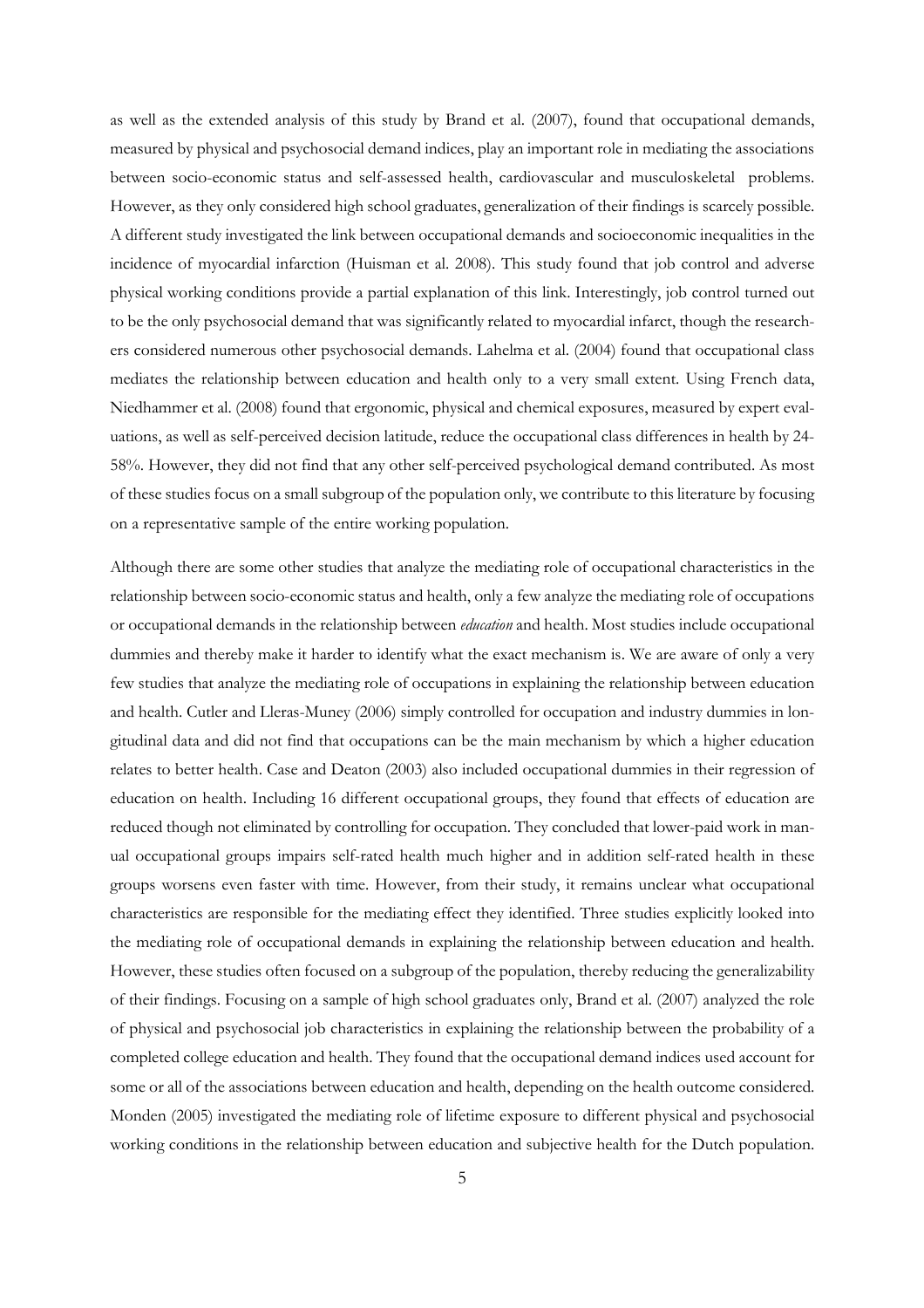Taking retrospective information, he found that lifetime exposure to adverse working conditions explains about one third of educational differences in subjective health for men but only a small percentage for women. In addition to Monden (2005), we include also the non-working population, as a history of working in occupations with adverse occupational demands could lead to unemployment or early retirement due to poor health. Moreover, we extend Monden's research by focusing not only on subjective health, but on health behavior as well.

Several pathways for how occupational demands might operate as mediators in the education-health relationship are conceivable. For physical demands it is likely that the lower educated choose or depend on jobs with poor working conditions, which could affect workers health directly due to attrition or accidents. Moreover, it is also possible that physical demands promote unhealthy behaviors. People working in physically demanding occupations are likely to have an increased need for brief periods of rest during the working day. Smoking could be used as an excuse for taking such short breaks (Albertsen et al. 2004). In addition, smoking breaks could be culturally-rooted, especially in manual occupations. As a result, peer effects are likely to occur, as workers might be more inclined to smoke or also eat if their co-workers do so. Unlike physical demands, psychosocial demands are likely to occur both in low-skill and high-skill occupations. While the lower educated could experience psychosocial demands such as a small degree of autonomy at work, the higher educated are more likely to experience a different kind of psychosocial demands, e.g. often being given new tasks or having to work overtime. Both could be perceived as stressful, and it is therefore not a priori clear how education might be related to psychosocial demands. However, compared to high-educated workers, it is possible that the low-educated workers have a lower level of (health) knowledge and poorer coping strategies to deal with psychosocial demands, e.g. time pressure or lack of social support. In turn, this could influence their health behaviors, as smoking or excessive eating could serve to compensate for such stressful demands.

#### **3 Data and Summary Statistics**

The data we use to analyze the relationship between the level of education, occupational demands and health are based on two sources. First, we use individual-level data from the German Microcensus (2009), an annual administrative census on the living situation covering approximately 1% of the German population with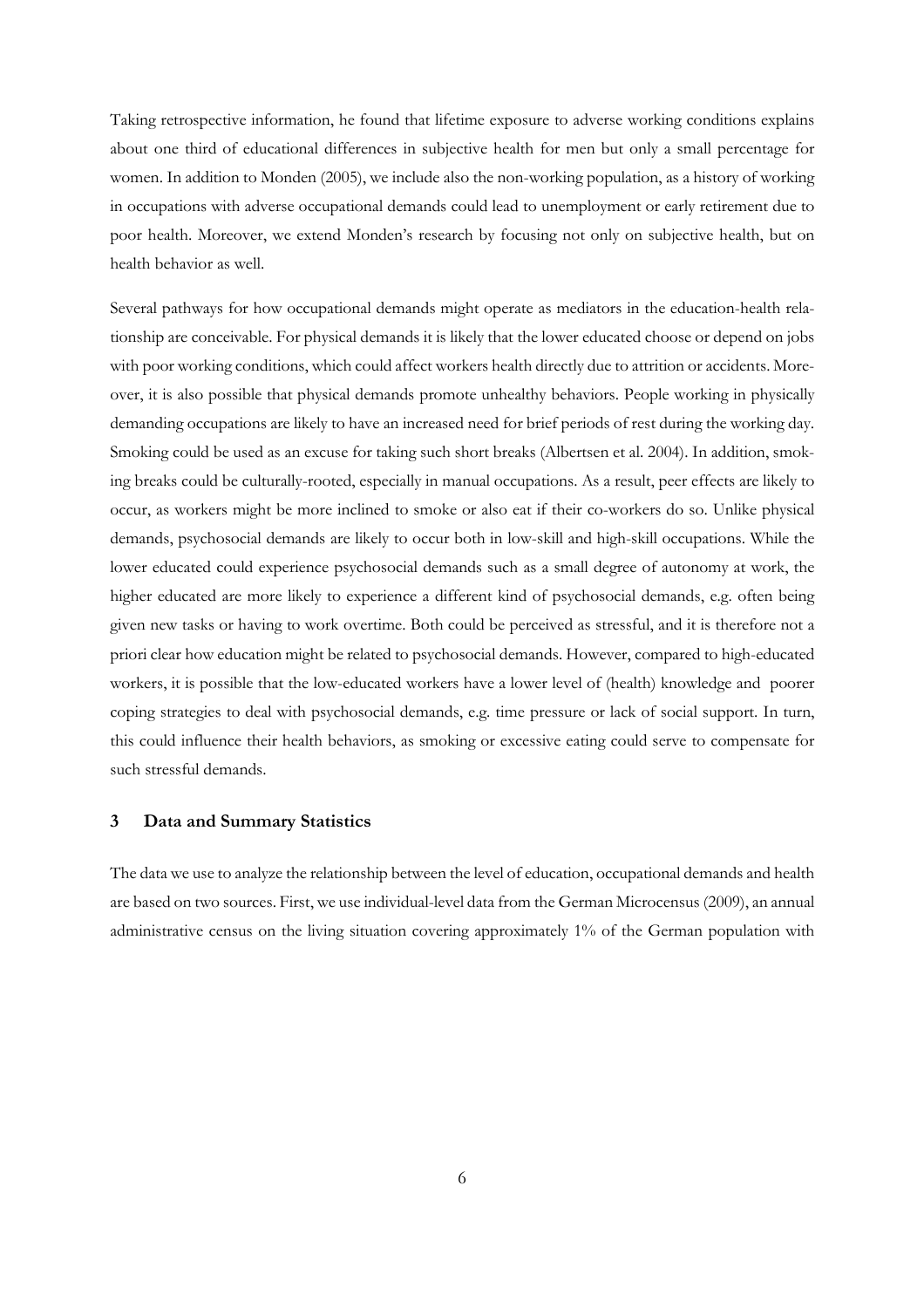interviews imposing a duty of disclosure.<sup>3</sup> Second, we use the German Employment Survey (2005/2006), from which we construct indices for occupational demands<sup>4</sup>.

The German Microsensus has a large number of observations, and is therefore adequate for analyses considering subgroups, such as occupations, comprising enough people even in rare occupations. In addition, the sample from 2009 offers the latest available information on health-related questions as the Microcensus contains an add-on module on health only every four years. Whereas the participation in the Microcensus is inherently mandatory, sensitive questions, such as those about a respondent's health and health behavior, are voluntary and therefore non-response-rates on these items occur in a range from 18 -25%.<sup>5</sup>

We restrict the analyses to people aged 25-65 in order to concentrate on the working-age population and those likely to have completed their education. Additionally, people with non-valid data on actual and former occupations are excluded and only people living in private households which are their main residence are considered in order to avoid some individuals being counted twice. Overall our final sample consists of 359,587 individuals.

In this study self-assessed health status and health behaviors are considered as outcomes of interest. The question on health status (*Have you been ill or injured during the last four weeks?<sup>6</sup>* ) is translated into a dichotomous variable ("bad health") taking the value 1 if the respondent has been in bad health during the last four weeks and 0 if not. Measures of health behavior are smoking status and body mass index (BMI)<sup>7</sup> , as smoking and obesity are the dominating behavioral factors that promote various health problems and even death. Smoking status is used as an indicator variable ("smoker"), taking the value 1 if the respondent currently occasionally or regularly smokes and 0 if not. BMI is calculated by the common formula (weight in kg/height in

 $\overline{a}$ 

<sup>3</sup> Due to the cross-sectional design of the data used, it is not possible to consider cumulative exposure to work factors which could be important if persistent occupational demands affect health in the long term to a greater extent (see Fletcher et al. 2011 or Monden 2005). As there is no detailed information on work history in the database, we are not able to consider job transitions which might occur due to harmful occupational demands. Nevertheless, we are able to include retrospective information on unemployed and inactive people on about their former occupation and therefore mitigate the selection problem that the working population is per se healthier as they are healthy enough to work.

<sup>4</sup> The German Employment Survey 2006 also includes information on subjective health status and education. However, information on health behavior is not included in this Survey. Moreover, the German Employment survey does not allow analyses at the 2-digit occupational level as the sample size is too small. Therefore, we base our main analyses on the German Microcensus 2009, which is a large dataset that includes information on health behavior and contains enough observations by 2-digit occupational groups.

<sup>5</sup> Non-response analyses indicate that higher educated, married individuals living in Eastern Germany have a slightly lower probability of answering the health questions.

<sup>6</sup> It has to be considered, that this specific question rather captures short-term illnesses during the last month rather than long-term or chronic diseases which are probably not captured by this health measure.

<sup>7</sup> There are limitations with the measurement of these health outcomes as they are based on self-reported data and the results could suffer from measurement error. Measured BMI is generally higher than self-reported (Cawley 2004). Thus, BMI as well as smoking could typically underestimated for example due to social desirability.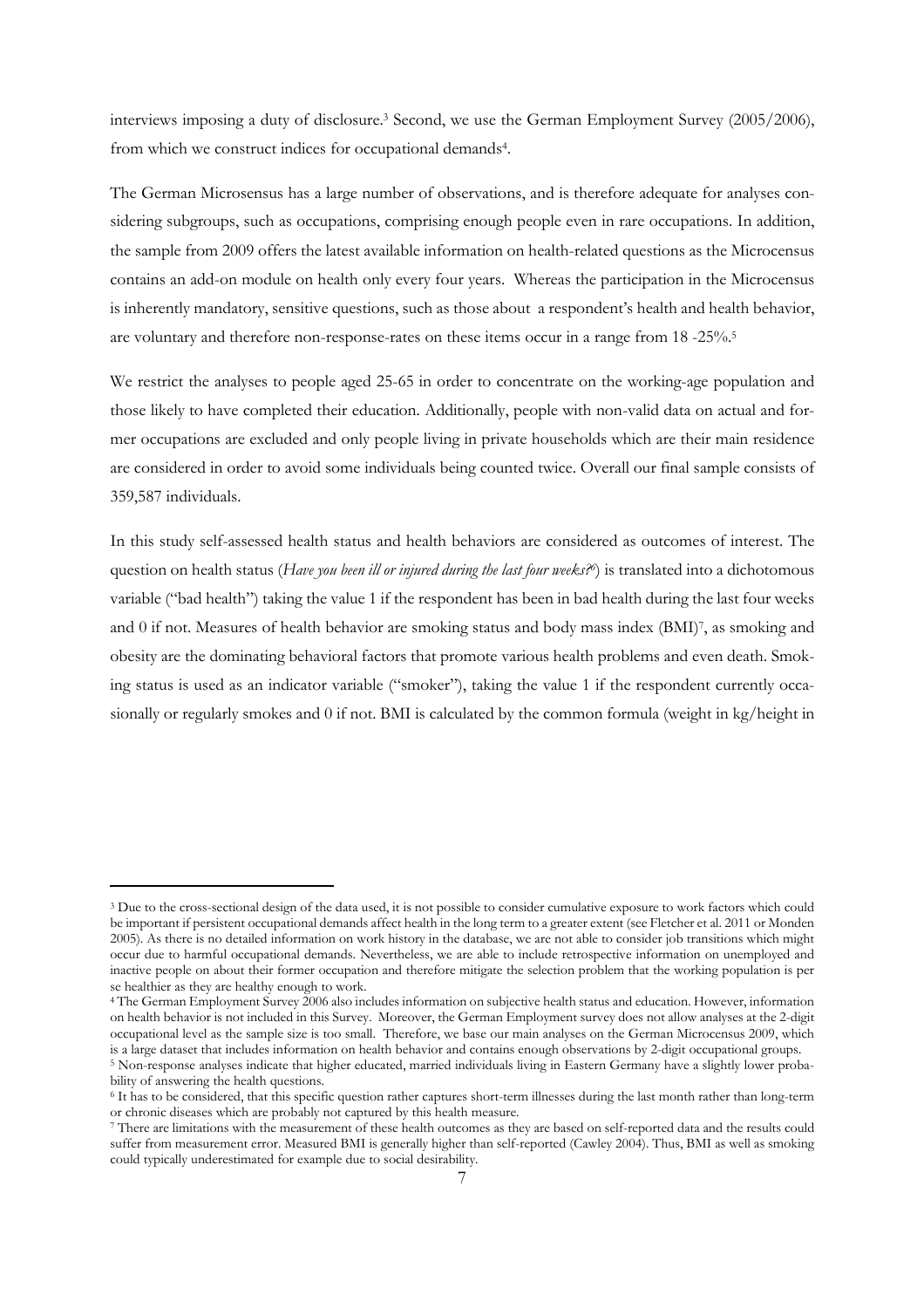m<sup>2</sup>), using self-reported height and weight and considered as a continuous outcome in the analyses<sup>8</sup>. Although BMI is only an indirect measure of health behavior, as a proxy for nutrition behavior and physical activity it is commonly used as an indicator for future health or risky health behavior (e.g. Jürges et al. 2009).

As the Microcensus contains separate information on the highest school and vocational qualification, a combined variable considering both educational level and the type of educational degree (general versus vocational) is constructed according to the CASMIN-Classification. The CASMIN-Classification is one of the most frequently applied instruments to measure education in an international comparative sense (Brauns et al. 2003). Education is therefore classified into eight different stages: primary education (if the respondent has not completed any kind of secondary schooling), lower, intermediate and upper secondary education each with information on the completion of any kind of vocational training (voc) or not (gen) and tertiary education. In all the analyses, education is included as a categorical instead of a continuous variable in order to better understand the relationship between education and health and the possible mediating effect of occupational demands, and to determine whether returns to schooling are similar for every level or whether some levels of education are even more strongly related to health (Cutler and Lleras-Muney 2006).

There is no information on physical and psychosocial working conditions within the Microcensus. We follow Kroll (2011) in proxying occupational demands by constructing indices via multilevel regressions from the German Employment Survey. Via occupational codes, the indices (separate for each gender and age group) are matched to the Microsensus. Both datasets are representative for the German working population.<sup>9</sup>

The German Employment Survey (2006) is a representative labor force cross-section on qualification and detailed working conditions in Germany covering 20,000 employees. The Employment Survey was conducted jointly by the German Federal Institute for Vocational Education and Training (BIBB) and the German Federal Institute for Occupational Safety and Health (BAuA) and included employed people working at least 10 hours per week and remunerated (Hartmann 2006). Similar to the Microcensus, we restrict the construction of the occupational demand indices to employees aged 25-65. The sample on which the occupational demands are based therefore consists of 18,797 individuals.

In contrast to the Employment Survey 2006, we focus not only on people currently working according to the Microcensus 2009. If people did not state a current occupation for one or more of several reasons, such

 $\overline{a}$ 

<sup>8</sup> BMI as a measure of overweight is often criticized due to the fact that muscle mass leads to a higher BMI and therefore does not serve as a proxy for overweight. As a robustness check, we calculated probit models with marginal effects for the indicator variable obese (BMI  $\ge$  = 30) and not obese. This yields similar results.

<sup>9</sup> For the employed people in our sample, we have to assume that occupational demands did not substantially change in the years between the dates of the two surveys were hold (2006 and 2009). Unfortunately, the German Employment Survey provides data on occupational characteristics for 2006 only and there are no comparable German data containing such detailed information on occupational demands for past years. For those no longer employed in 2009, we have to assume that occupational demands have not changed significantly since they have left their jobs. The average time span between 2009 and withdrawal from the labor market is 7.8 years for the sample of no-longer employed people.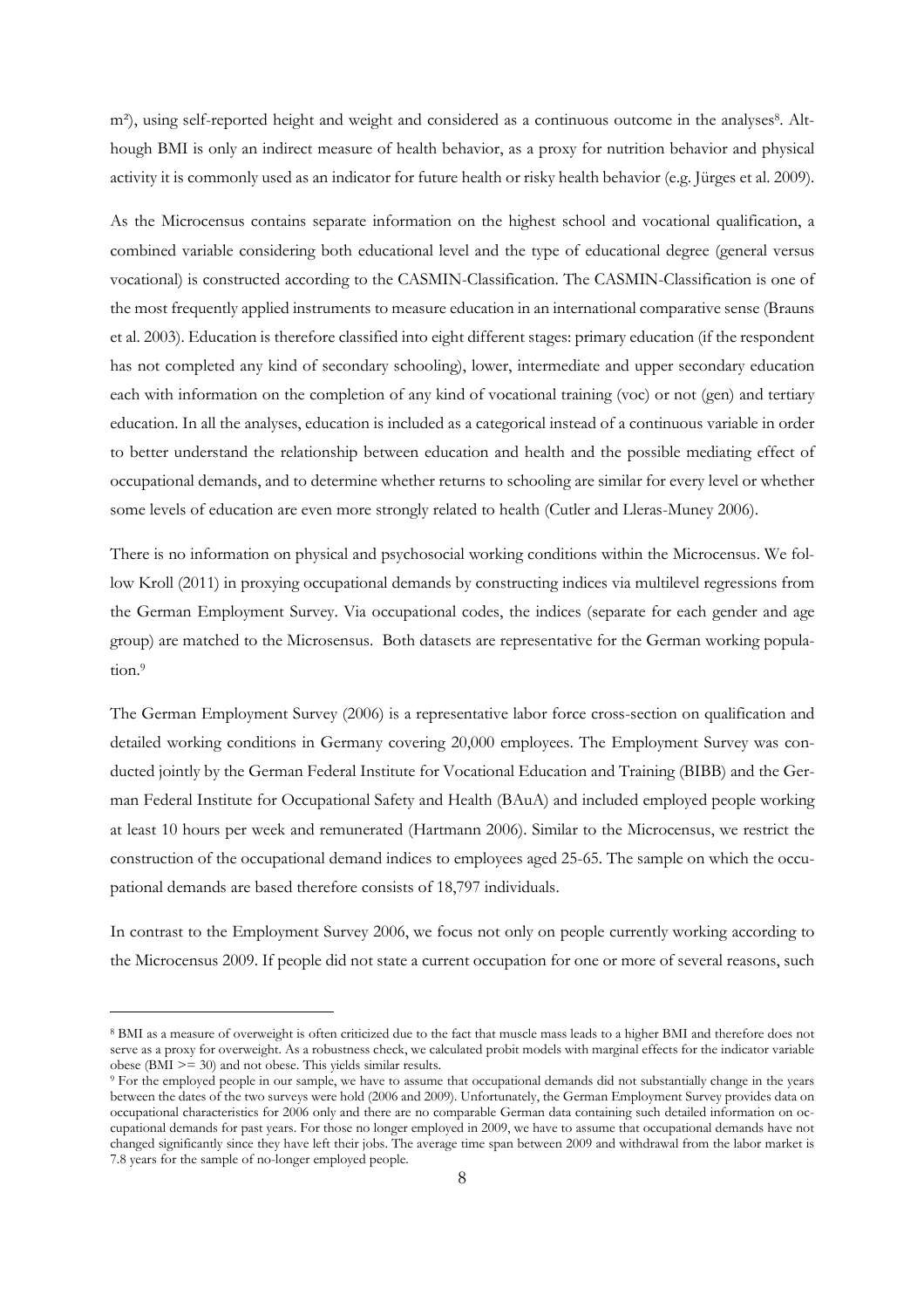as unemployment or (early) retirement, the last occupation is taken instead, assuming that former working conditions affect current health. We do so because there could be a non-random selection of workers who have left the active labor market because occupational demands negatively affect their health and they are no longer able to work. The workers in the Microsensus might therefore be a positive selection of people, the so-called healthy worker effect (McMichael et al. 1974). Hence, we construct a continuous variable that indicates how many years have elapsed since the respondent hast left his/her last occupation. This variable equals 0 if the respondent is currently employed and therefore data on his/her current occupation are available to control for in the analyses. People without information on their last or current occupation are excluded.10 Occupation is measured by the classification of professions (1992) of the German Federal Employment Agency's (KldB92) 2-digit codes, distinguishing 88 different occupational groups. This classification is very similar to the International Standard Classification of Occupations (ISCO) but structures occupation more adequately for the German labor market.

Additionally, we include the following control variables in all our regressions: gender, age,  $(age/10)^2$ , marital status, region (West vs. East Germany) and the number of hours usually worked by the respondent per week.

Overall, both samples are fairly similar distributed with regard to the main variables considered in this study (see Table A1 in the Appendix). The distribution of education, measured via CASMIN, differs slightly in the two data sources, as the better educated are somewhat overrepresented in the Employment Survey. The share of individuals without a vocational degree (referred to as general education) declines with rising educational level in both samples. Some further differences, e.g. in age and gender, occur due to the fact that no longer employed individuals are included in the Microcensus but not in the Employment Survey.

#### **3.1 Construction of the Occupational Demands**

 $\overline{a}$ 

Our way to measure occupational demands deviates from the way that is common in occupational epidemiological research, namely calculating a so called Job Exposure Matrices (JEM) by taking occupation-specific means. However, this method is problematic, as it implicitly assumes that the observed characteristics result from the features of the occupation only and that there are no other important differences between the workers. Thereby, group and individual effects on the outcomes cannot be disentangled (Kroll 2011). Our method is also different from previous cross-sectional research on mediating effects of occupational demands in the education-health relationship, which mainly takes individual assessments of occupational demands (e.g. Warren et al., 2004; Monden, 2005). That way, personal characteristics rather than objective occupational demands might be captured in the measure of occupational demands. We therefore pursue

<sup>&</sup>lt;sup>10</sup> This concerns 9,649 people who have either never worked or did not report valid information on their occupation.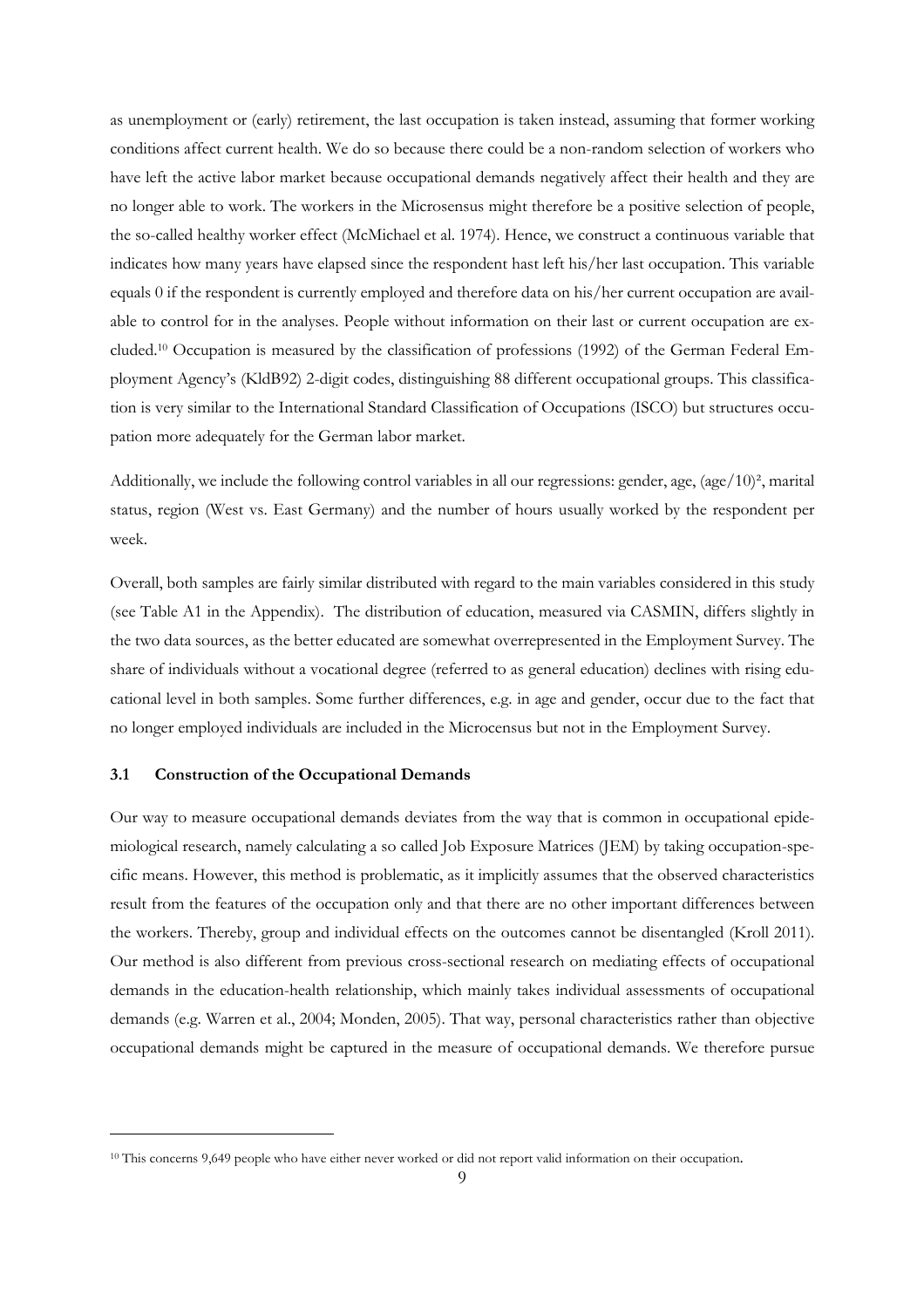another approach and suppose that occupational demands themselves are mainly driven by differences in occupations, age, working hours per week and gender.

We build on Kroll (2011) by performing a multilevel analysis with random intercepts to generate occupationspecific demands. This strategy yields more robust occupational demands for small occupations than the commonly used JEM do. Contrary to Kroll, we consider each of the five categories separately – ergonomic, environmental, psychical, social and time demands – instead of adding these categories to a physical and psychosocial index. Thus, occupational demands are included in a more detailed way to avoid aggregation bias, as each of them might be differently correlated with education and health.<sup>11</sup>

Following Kroll (2011), the procedure of generating the five demand indices contains several steps. First the 39 single items (see Table A2 in the Appendix) collected in the Employment Survey 2006 are dichotomized (having harmful demand often vs. never, seldom, sometimes), assigned to five categories (ergonomic, environmental, social, psychical and time demands) and added to an individual sum score for each of the five categories. As some conditions are health enhancing, e.g. arranging work in own schedule and all social demands, the labels are interchanged (never vs. seldom, sometimes, often). Finally, the five individual indices – ergonomic, environmental, psychical, social and time occupational demands – are taken as outcome variables for the random intercept model to calculate the final indices by adjusting for the interceding variables gender, age and working hours. In Equation (1), the model is written down formally:

$$
Y_{i,j} = \beta_o + u_{0j} + \beta_x X_i + \epsilon_{ij} \qquad i = 1, ..., n \quad j = 1, 2, 3 \qquad (1)
$$

In which  $Y_{i,j}$  denotes a specific type of occupational demands of individual *i* in occupational level *j*. Multilevel regressions with random intercepts cope with the nested structure of data – here individuals nested within occupations – by dividing the overall error term in one separate random error term per level (indicated by subscript *j*). Following Kroll 2011, we exploit the full hierarchical structure of the occupational classification (KldB) by considering three levels (indicated by subscript *j*): the 2-digit (86 different groups), 3-digit (369 groups) and 4-digit (2,287). The occupational level specific intercepts  $(u_1, u_2, u_3)$  represent unobserved heterogeneity across each occupational level. Thus, the overall variance of occupational demands is separated into variation that is attributable to 2-digit occupation-specific characteristics, variance that is attributable to differences between 3-digit occupations, variance that can be ascribed to the 4-digit occupations and finally the residual variance that is attributable to other, individual-specific characteristics (Rabe-Hesketh and Skrondal 2012). Therefore, it is assumed that occupational demands arise from the sum of parameters for overall job demand  $(\beta_o)$ , the occupational group specific demand on the level of KldB 2-digit, 3-digit

 $\overline{a}$ 

<sup>11</sup> There are some more differences between Kroll's (2011) approach and ours: job tenure is not included as covariate because there is no information on it in Microcensus. Additionally, in contrast to Kroll (2011), we include the control variables in categories.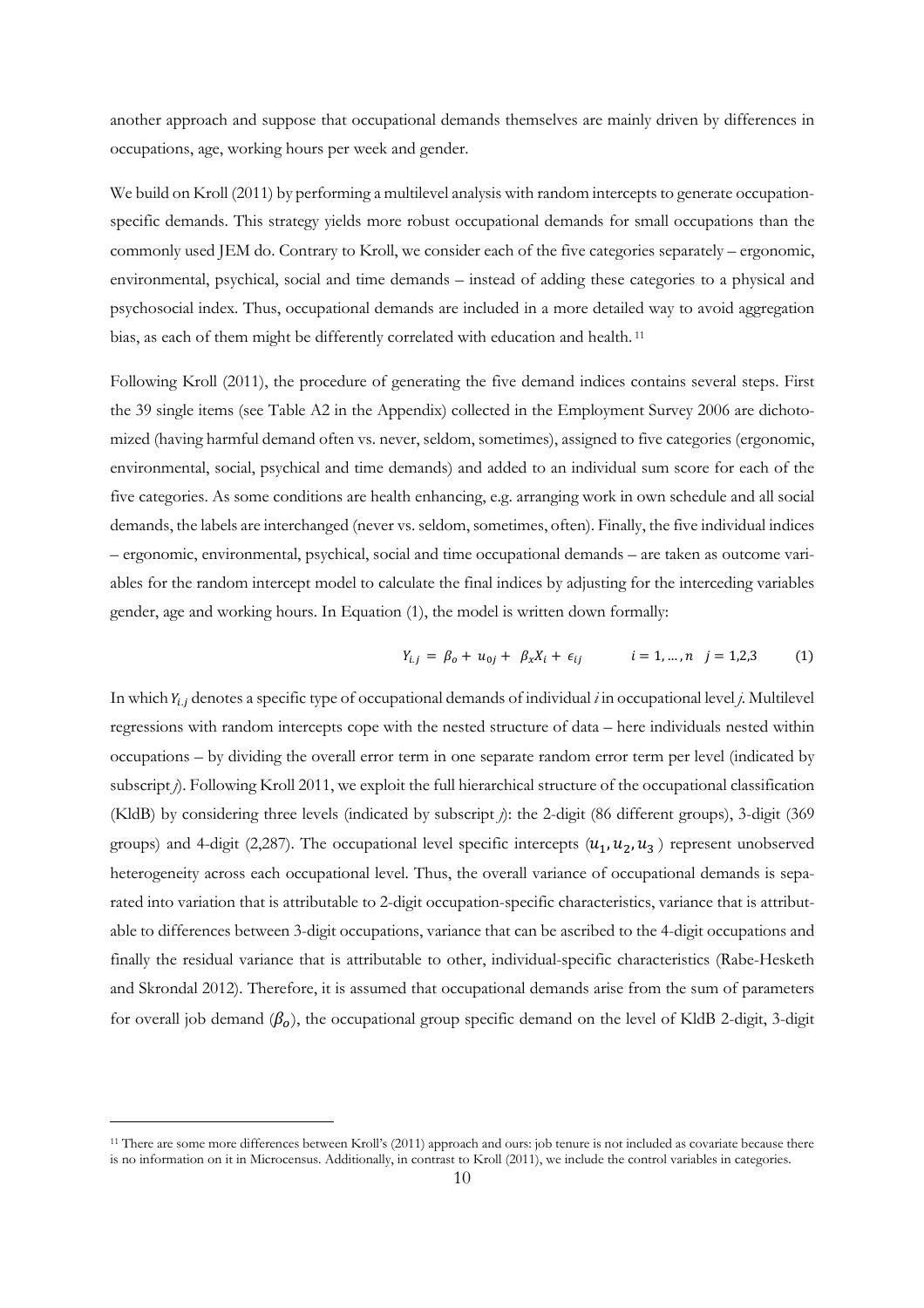and 4-digit  $(u_{0j})$ , a vector of covariates including gender eight age dummies, five dummies for the usual number of working hours per week  $(\beta X_i)$  and the individual error term  $(\epsilon_{ij})$ .

To assess the proportion to which the total variance in occupational demands can be ascribed to the different occupations in their different levels, variances belonging to the different levels and consequential the intra-class correlations are reported. Intra-class correlations represent the within cluster correlation, i.e. the share of variance attributable to the occupational level that ranges from 0 if the grouping conveys no information to 1 if all members of a group are identical.

The five multilevel predicted demand indices are merged by gender, 8 age group dummies<sup>12</sup> and 86 occupations (KldB 2-digit) with the Microcensus.13,14 That is to extend the variation because occupational demands not only differ by occupations but also by gender and age and the data offers enough cases, i.e. there is one separate value for each combination (1,376) of the merge variables (subsequently denoted by the subscript *j*). For a better interpretation and a better comparability among each other the occupational demand indices are z-standardized before merging.

As there is no information on the number of working hours in the respondent's former occupation and thus for the no longer employed individuals, we use imputation by taking the mean working hours per week via gender, age-group (when occupation was left) and the respondent's last occupational group.

Table 1 shows the results of the random intercept model predicting the five different occupational demand indices. 15 Within occupational groups there are small gender-specific differences in occupational demands. Women suffer from higher ergonomic, psychical and social demands, whereas men are more often exposed to environmental and time occupational demands. The high intra-class correlations show that the physical and psychosocial occupational demands considered vary substantially between the different occupational groups. This especially applies for physical demands where about 39% of the variance in ergonomic and environmental demands is attributable to differences between the occupations (KldB 2-digit). While the first occupational classification level (2-digit) explains a large part of the variation in occupational demands, only a smaller share of the variation is attributable to the other two included levels. Coherently, the variances of the most aggregated level also show the greatest absolute value. Especially ergonomic and environmental occupational demands vary substantially between occupations, to that extent, that the variation attributable

 $\overline{a}$ 

<sup>12</sup> For the no longer employed, occupational demand indices are merged via the age in which the respondent has left his/her occupation.

<sup>13</sup> Predicted values include the fixed and random part of the Random-Intercept Model.

<sup>14</sup> This approach is different to Kroll (2011) who classified occupations into deciles according to the occupational demands which leads to a loss of information and variation.

<sup>15</sup> The results of Kroll (2011) differ marginally; presumably due to slightly different model specifications (see Section 4.1).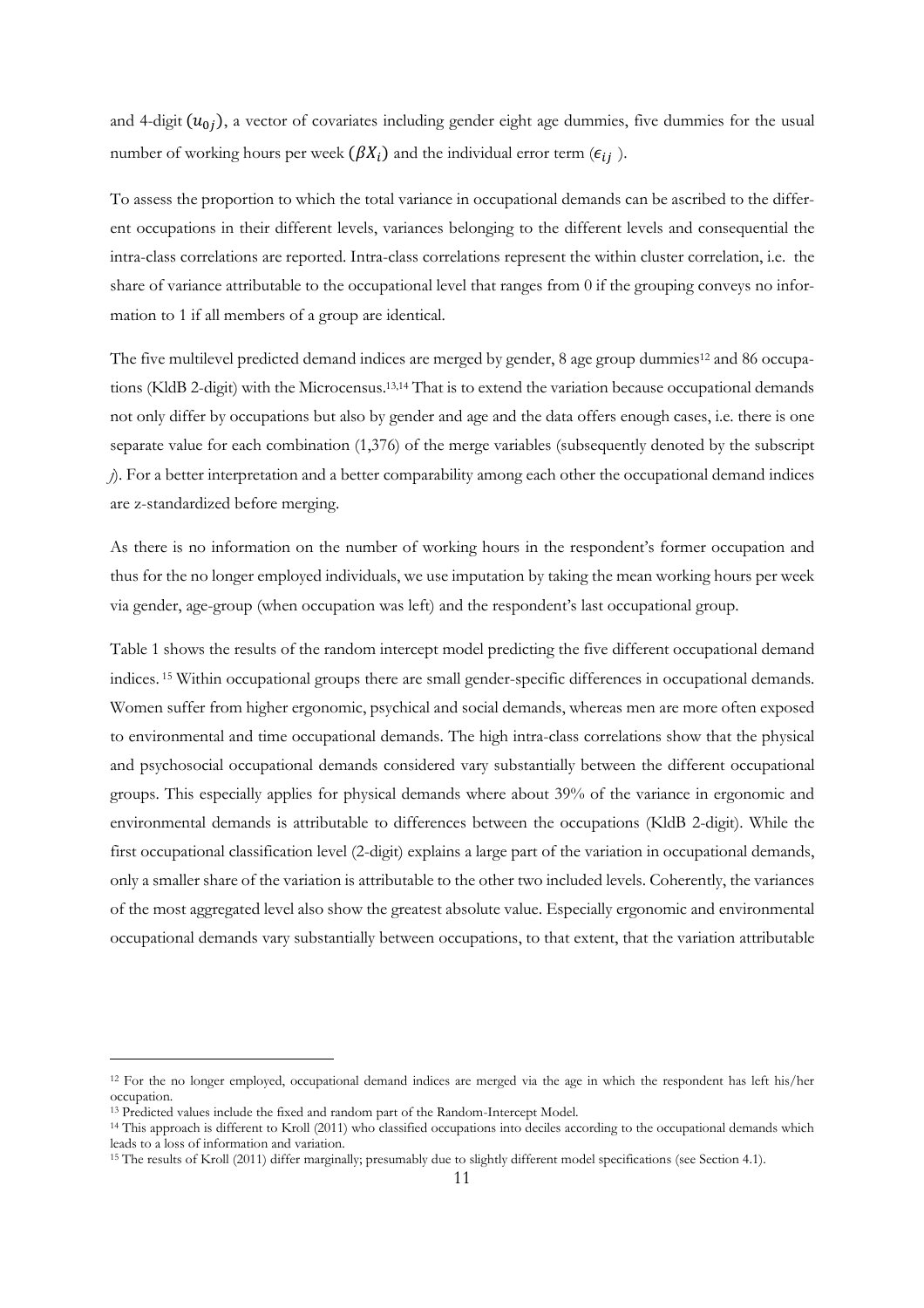to all levels is even greater (52%16 and 57%) than the residual variation, representing the variation on individual level. Differences in social and time occupational demands (15% and 30% respectively) can be ascribed to the occupational levels to a lower extent. Differences in psychical demands are merely attributable to occupational groups (6%). This could be due to the fact that the nature of psychical demands is rather subjective than objective. On the whole, occupational demands – especially physical demands – vary considerably between occupations and thus utilizing multilevel regression seems appropriate.

#### **3.2 Descriptive Evidence**

Occupational demands can only play a mediating role when they are related to both workers' education level and to workers' health (behavior). Therefore, we report on these raw relationships here.

#### *Education and Occupational Demands*

Ergonomic, environmental and social demands clearly differ between educational groups (see Figure A1 in the Appendix). People with primary education report the highest ergonomic, environmental and social demands within their occupation. Moreover, a gradient is shown for these demands, i.e. the amount that people report to experience these demands is gradually declining with increasing educational level. People with tertiary education suffer least from these demands. An opposite pattern emerges with respect to psychical demands. People with tertiary education report to suffer most often from psychical demands while lower educated people report less psychical demands.17 Overall, the considered occupational demands are clearly related to education, except for time demands which do not follow a regular pattern.

#### *Occupational Demands and Health*

 $\overline{a}$ 

There is a positive relationship between the probability of being in bad health on the one hand, and environmental, ergonomic and social demands on the other hand at the occupational level (see Figure A2 in the Appendix). The correlation between time demands and the probability of being in bad health at the individual level is slightly negative and significant at the 5% level. An even stronger negative relationship is found between psychical demands and the probability of being in bad health.

With regard to BMI we observe a clear positive relationship between all types of occupational demands and BMI, apart from psychical demands at the occupational level (see Figure A3 in the Appendix). This implies that people who work in occupations that are more demanding have on average a higher BMI. This also

<sup>&</sup>lt;sup>16</sup> This results when all intra-class correlations of the three different occupational levels are taken together: e.g. ergonomic demands:  $0.394 + 0.0562 + 0.0644 = 0.515$ .

<sup>17</sup> Qiu et al. (2012) also found that education is positively related to psychical work characteristics (such as challenge).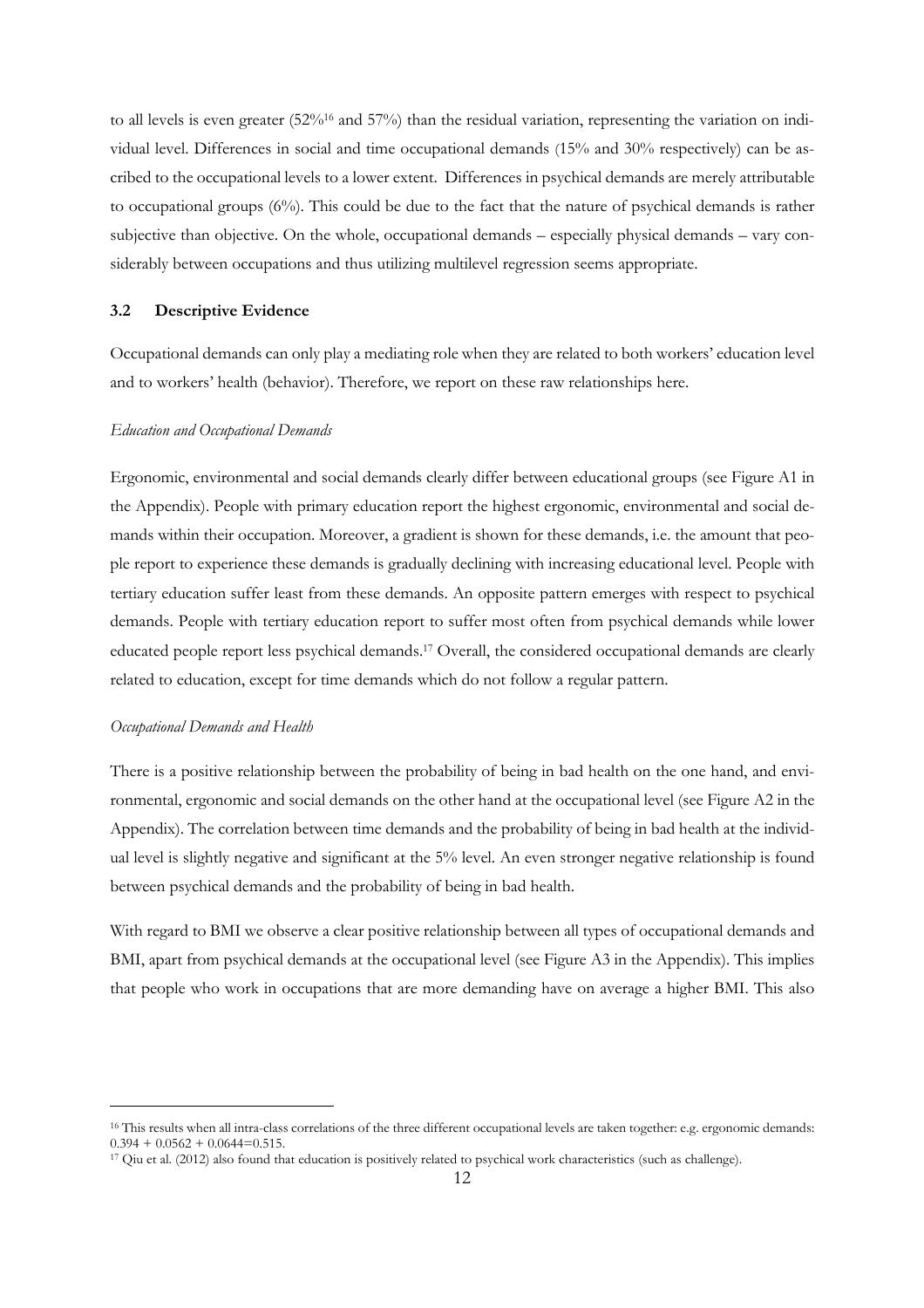holds for correlations at the individual level. People working in occupations with high psychical demands, report on average a lower BMI.<sup>18</sup>

The correlations between the occupational demands and the probability to smoke are much stronger than those for health status and BMI, both at the occupational as well as at the individual level (see Figure A4 in the Appendix). Again, we find a positive and significant correlation between smoking and all but one type of occupational demands. Especially ergonomic and environmental demands are strongly correlated with smoking. For psychical demands we find a negative correlation with the probability to smoke.

Overall, health behavior and health status are worse among individuals who are exposed to higher occupational demands. The strongest correlations are found for occupational demands and smoking status. Only for psychical demands we find the opposite: the higher the psychical demands, the better self-rated health and the lower BMI and smoking probabilities.

#### **4 Empirical Approach**

 $\overline{a}$ 

In this paper, we investigate the mediation effect of five different types of occupational demands in explaining the relationship between education and health. Whereas previous studies restrict their mediating analyses on (a small part of) the working population, we also include people who have worked before but are no longer doing so (though they are still part of the workforce). This expands the generalizability of our findings. Using characteristics of their former occupation and including a measure of the time left since they left their last employment, currently not working people are still part of our sample.

We follow the procedure suggested by Baron and Kenny (1986) to investigate if any of the considered occupational demand indices mediates the relationship between education and health or health behavior, respectively. We use Ordinary Least Squares (OLS) models for estimating Equations (2) - (5).<sup>19</sup>

As described in Equation (2), we first estimate the raw relationship between the different educational levels (*EDUC*) and the health outcomes bad health, BMI and smoking status (*HEALTH*).

$$
HEALTH_i = \gamma_0 + \gamma_1 EDUC + \gamma_x X_i + \omega_i \tag{2}
$$

<sup>&</sup>lt;sup>18</sup> It seems plausible that psychical occupational demands might be related to eating behavior and thus to BMI. However, the epidemiological empirical evidence is ambiguous (see e.g. Overgaard et al. 2004; Wardle et al. 2011 for an overview).

<sup>19</sup> We estimate linear probability models (LPM) for the indicator outcomes bad health and smoking status, as the descriptive analysis suggests that the relationship between the considered occupational demands and bad health and smoking status tends to be linear. As a robustness check we also estimated marginal effects of Probit Models for the binary outcomes smoking status and bad health in Equations (2), (4) and (5). As the results are very similar, we focus on the LPM results for the ease of interpretation. We use robust standard errors clustered at the occupation level (KldB 2-digit) in all models. In doing so, the aggregated data on occupational demands is taken into account to achieve reliable results regarding significance. Additionally, the estimates' significance levels get comparable across models. As intra-class correlations are very small, there is no need to perform multilevel analyses in this case, inferring that variations in health outcomes are negligibly attributable to occupations while occupational demands are included.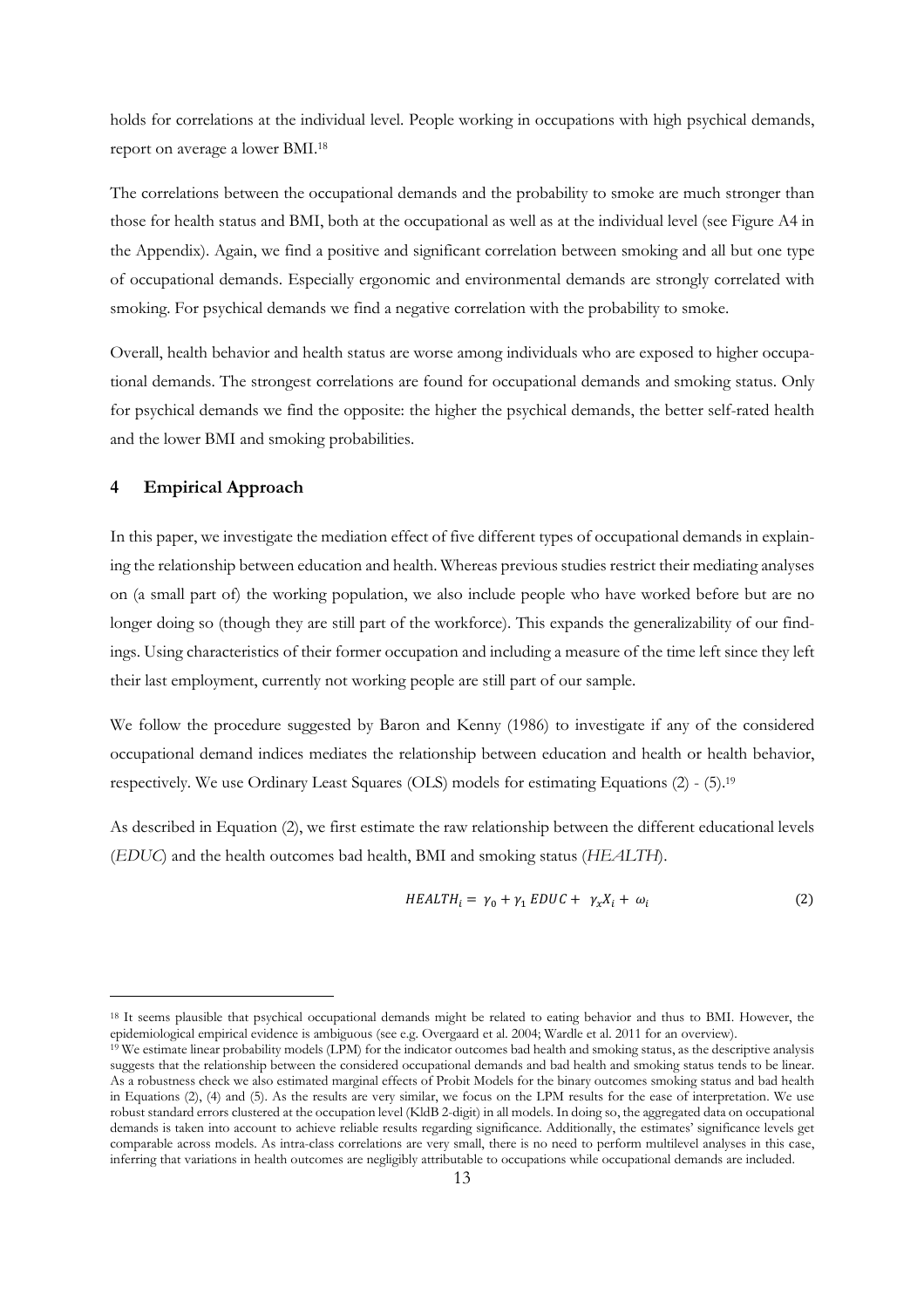The vector *X* denotes the following control variables: gender, age, (age/10)<sup>2</sup>, marital status, region (Westvs. East-Germany), the number of hours usually worked by the respondent per week, and the number of years since the respondent has left his/her last occupation (if currently employed put equal to 0). Second, we estimate one of the conditions that have to be fulfilled when testing mediations: we regress ergonomic, environmental, psychical, social and time occupational demands on education to evaluate whether occupational demands are significantly related to different educational level dummies. The occupational demand indices (*OCC DEMANDS*) generated via the multilevel approach as described in Section 3.1 are used as dependent variables in Equation (2):

$$
OCC DEMANDS = \delta_0 + \delta_1 EDUC + \delta_x X_i + \zeta_i \tag{3}
$$

Third, we estimate the relationship between occupational demands and health which is the second condition that should hold for occupational demands to explain the relationship between education and health. We include interaction terms in Equation (4) between occupational demands and the number of years since the last occupation. This enables us to see whether occupational demands are differently related to health across people who are currently employed compared to people who are (temporarily) dropped out of employment.

$$
HEALTH_i = \eta_0 + \eta_2 \text{ OCC DEMANDS } + \eta_3 \text{ OCC DEMANDS } \times YEARS \text{ OCCUPATION } + \eta_x X_i + \psi_i \tag{4}
$$

Fourth, we estimate the mediating model in which health is explained by both education and occupational demands.<sup>20</sup> Comparing  $y_1$  in Equation (2) and  $\theta_1$  in Equation (5), shows whether and to what extent the inclusion of occupational demands the relationship between education and health explains.

$$
HEALTH_i = \theta_0 + \theta_1 EDUC + \theta_2 OCC DEMANDS + \theta_3 OCC DEMANDS \times YEARS OCCUPATION \theta_x X_i + \xi_i
$$
 (5)

We estimate a set of model specifications: specifications in which we include each occupational demand separately, and a specification in which we include all five demands simultaneously.

 $\overline{a}$ 

<sup>20</sup> It has to be mentioned that there might be potential alternative mechanisms, e.g. that individuals sort themselves in certain occupations because of their health limitations. However, these mechanisms are not addressed in this paper and this approach should be considered in a descriptive sense instead. But a comprehensive explanation of causal mechanisms via mediators is very difficult to address even in experimental mediation analysis (Bullock et al. 2010, p.553). Biased estimates are likely to occur if the direct effect is mediated by more than one variable or if the independent and mediating variables are related. In order to reduce the resulting bias, randomized experiments are a viable solution. Yet, finding appropriate instruments that externally manipulate the independent (education) and mediating (occupational demands) variable is a difficult task. As these problems are not satisfactorily solved by standard statistical procedures, we do not claim any causal interpretations of our results.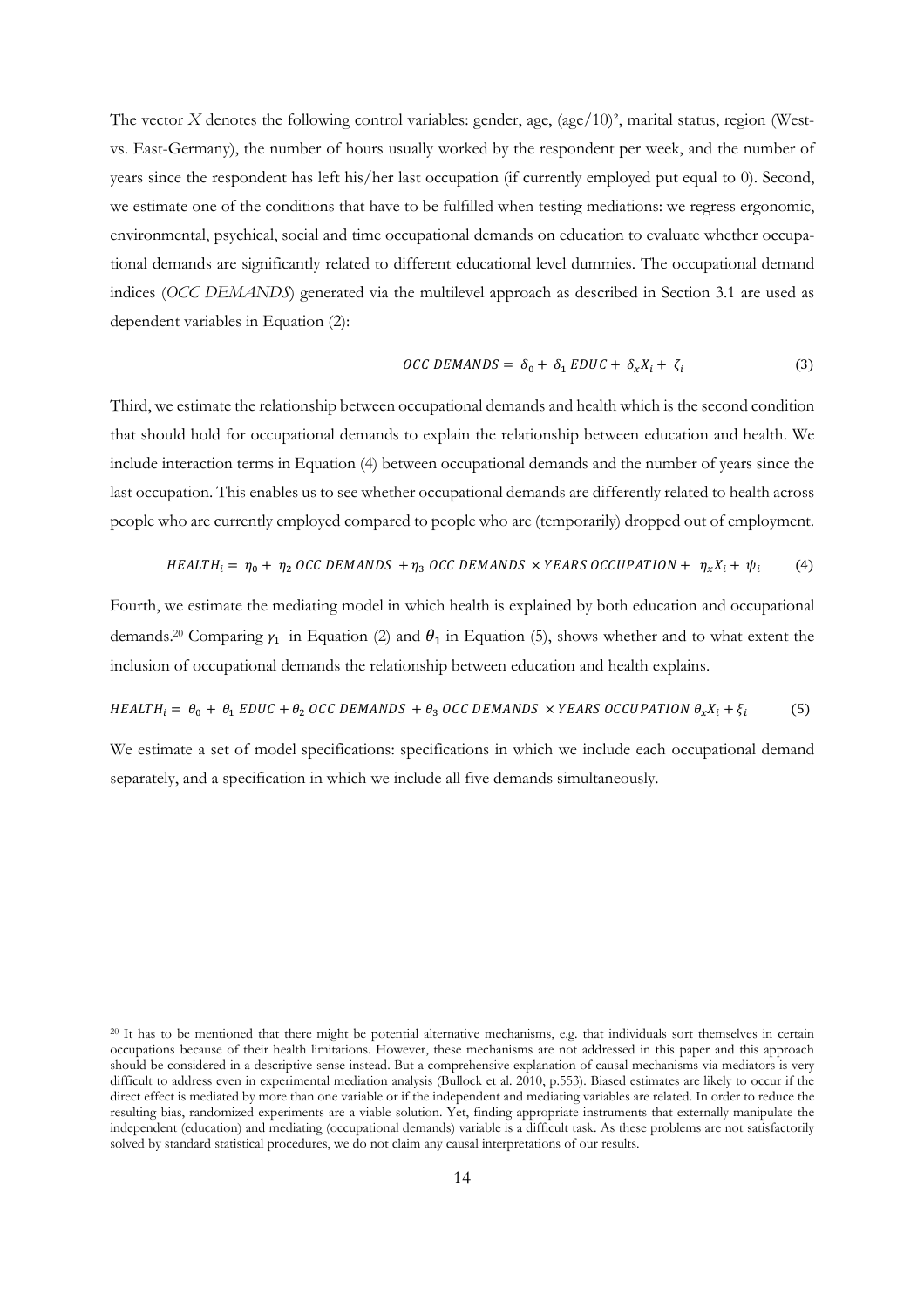#### **5 Results**

#### **5.1 Requirements for the Mediation Analyses**

#### *Education and Health*

The results on the raw relationship between the different educational levels and the three health outcomes bad health, BMI and smoking status (Equation 2) are shown in Table 2. In line with previous studies, we find that education is significantly related to all of the three health outcomes, which is indicated by the significant F-values testing joint significance of all educational levels. In Column (1), the results for the probability of being in bad health are reported. We find that the five lowest educational levels are significantly and negatively related to bad health. This implies that compared to the reference group – tertiary educated individuals – people with lower levels of education, have a higher probability of reporting bad health. Compared to the reference group, individuals with primary education have a 7 percent-point higher probability of reporting bad health. There seems to be no significant difference in health perception between tertiary educated and upper secondary education.

In Column (2) and (3), results with respect to BMI and smoking status are reported. For these measures of health behavior, we find a significant relationship with all educational levels. For BMI, we even find an educational gradient up to upper secondary general education: the estimates are gradually declining with higher educational levels. The strongest relationship appears for primary educated individuals having a 2.6 kg/m² higher BMI than tertiary educated individuals (reference group). The highest probability of being a smoker can be found for lower general secondary educated individuals, who have on average a 31 percentpoint higher probability to smoke than their tertiary educated counterparts.

#### *Occupational Demands and Education*

 $\overline{a}$ 

Table 3 displays the results on the relationship between occupational demands and education.21 Except for time demands, all occupational demands are significantly related to education. Ergonomic, environmental and social demands are positively related to education. The lower educated work on average in occupations with more hazardous physical and social occupational demands compared to individuals who completed tertiary education. This finding is consistent with previous studies (e.g. Monden 2005). In line with the descriptive evidence discussed in Section 3.2, psychical demands are negatively related to education so that the education-gradient in occupational demands goes in the opposite direction compared to the other types of occupational demands. Tertiary educated individuals experience higher psychical demands. In Column

<sup>&</sup>lt;sup>21</sup> We also performed these analyses within the original data derived from the Employment Survey 2006, distinguishing between standardized individual sum scores. On the whole, the results within the Microcensus 2009 are similar to those within the Employment Survey. As we perform mediation analyses within the Microcensus, we present these results here.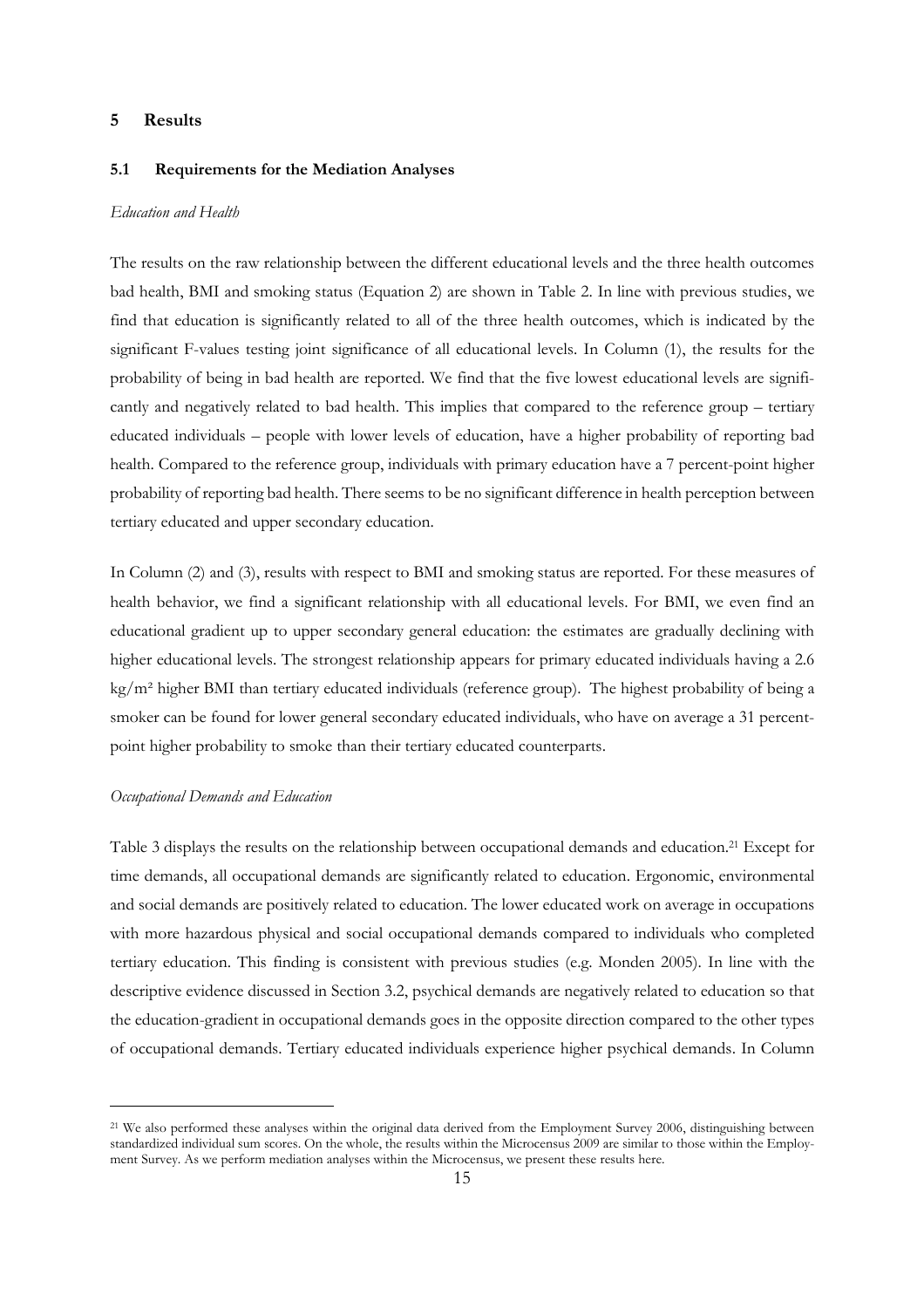(5), we observe that time demands are not significantly related to any of the educational levels. This is in line with the descriptive analysis discussed in Section 3.2.

#### *Occupational Demands and Health*

In Tables 4-6, we report the findings of the relationship between our health measures and the measures for occupational demands. In Table 4, the results with respect to the probability of being in bad health are reported. Apart from time demands all types of occupational demands are at least at the 5% significance level related to the probability of being in bad health. The estimates of environmental, ergonomic and social demands are positive, i.e. the higher the occupational demand, the higher the probability to be in bad health. The described findings between ergonomic and environmental occupational demands and the probability of being in bad health are found for both, the currently employed and for the no longer employed individuals in the sample. We even find that the longer the time span since leaving the last occupation, the stronger the relationship between the occupational demands and current health status is. This is shown by the significant and positive interaction terms in combination with the F tests on joint significance in Table 4 and suggests that people might have quit their jobs for health reasons due to hazardous occupational demands. In line with the descriptive evidence, psychical demands are negatively correlated with bad health for currently employed workers. This indicates that a higher psychical demand is related to better health. We find no significant relationship for people who are no longer employed. Neither do we find a significant relationship between social demands in the occupation and someone's health status. In Column (6), all demands are included simultaneously. The F test shows that the five occupational demands are together significantly related to bad health.

Similar to bad health, ergonomic, environmental, psychical and social demands are significantly related to BMI (Table 5) and the probability of being a smoker (Table 6). Apart from psychical demands, the point estimates are positive and thus indicate that BMI and the probability to be a smoker rise with increasing occupational demands. Of all significantly related demands, social demands are most strongly related to BMI for employed people: a one standard deviation higher social demands is related to a 0.5 kg/m<sup>2</sup> higher BMI. Otherwise, the probability that employed people smoke is mainly related to environmental demands. A one standard deviation increase in environmental demands are related to a 6.5 percentage point higher probability to smoke. We find that the relationships between ergonomic and social occupational demands and BMI are even stronger for the no longer employed people. The smoking status of no longer employed people is on average less strongly related to social occupational demands than for the currently employed workers. In the opposite, for psychical and time demands, we find that the relationship with the probability to smoke is stronger for the no longer employed than the employed.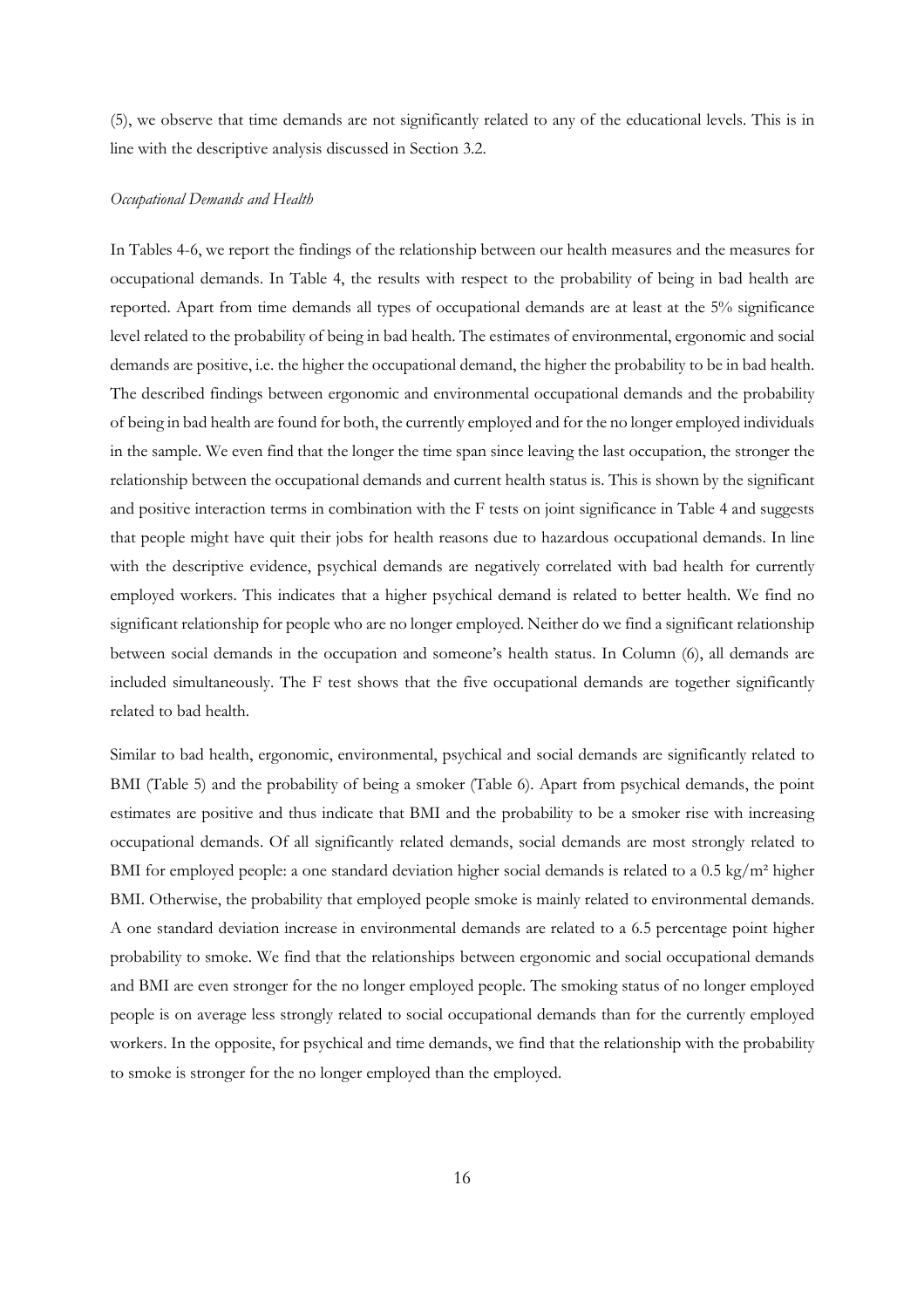When all demands are included simultaneously (Column 6 in both Table 5 and 6), the correlation between health behavior and social demands is most profound. This suggests that social demands play a major role in explaining health behavior.

#### **5.2 Mediating Role of Occupational Demands**

We finally analyze to what extent the different occupational demands mediate the education-health and education-health-behavior relationships (Equation 5) and Tables 7-9 report on the results. The first Column of each of the three tables displays the relationship between the educational level and each health outcome and is thus equivalent to the results presented in Table 2 (Equation 2). Thereby, education coefficients in the first Column serve as direct comparison for the education estimates of the models that additionally include occupational demands (Columns 2-7). Related percentage changes, t-values for significant differences and figures illustrating the changes in the education estimates are included in the Appendix (Tables A3-A5; Figures A5-A7).<sup>22</sup>

#### *Bad Health*

As we have already seen, only primary, lower and intermediate secondary education are significantly related to bad health (Table 7). If at all, occupational demands can only mediate the relationship between these educational levels and the probability to be in bad health. We find that only the estimate for lower secondary general education reduces significantly by 25% when social demands are included while none of the other estimates reduces significantly (cf. Table A3, Figure A5). Additionally, the tests on joint significance of all educational dummies on bad health are significant no matter which types of occupational demands are included. Therefore, we conclude that occupational demands do not mediate the relationship between education and bad health. This can be explained by looking into the coefficients on occupational demands. Whereas occupational demands are significantly related to the probability of being in bad health in the models in which educational dummies were left out (Table 4), they are no longer significant when educational dummies are included (except for time demands). Interestingly enough, for the no longer employed people in our sample, we actually do find a significant relationship between the occupational demands in their last job and their health status at least for ergonomic, environmental and time demands.

#### *BMI*

 $\overline{a}$ 

Contrary to bad health, BMI is significantly related to all levels of education (Table 8). Even after including occupational demands, education remains significantly related to BMI. The individual education coefficients slightly reduce when ergonomic, environmental and psychical demands are included, although these reductions turn out to be non-significant (cf. Table A4, Figure A6). This is in contrast to our findings with respect

<sup>&</sup>lt;sup>22</sup> The percentage changes of the education-coefficients result from the formula $\frac{\beta_{new} - \beta_{old}}{\beta_{old}} \times 100$ , t-values are calculated by  $\frac{\beta_{old} - \beta_{new}}{SE_{new}}$ , see Appendix Tables A3-A5 and Figures A5-A7).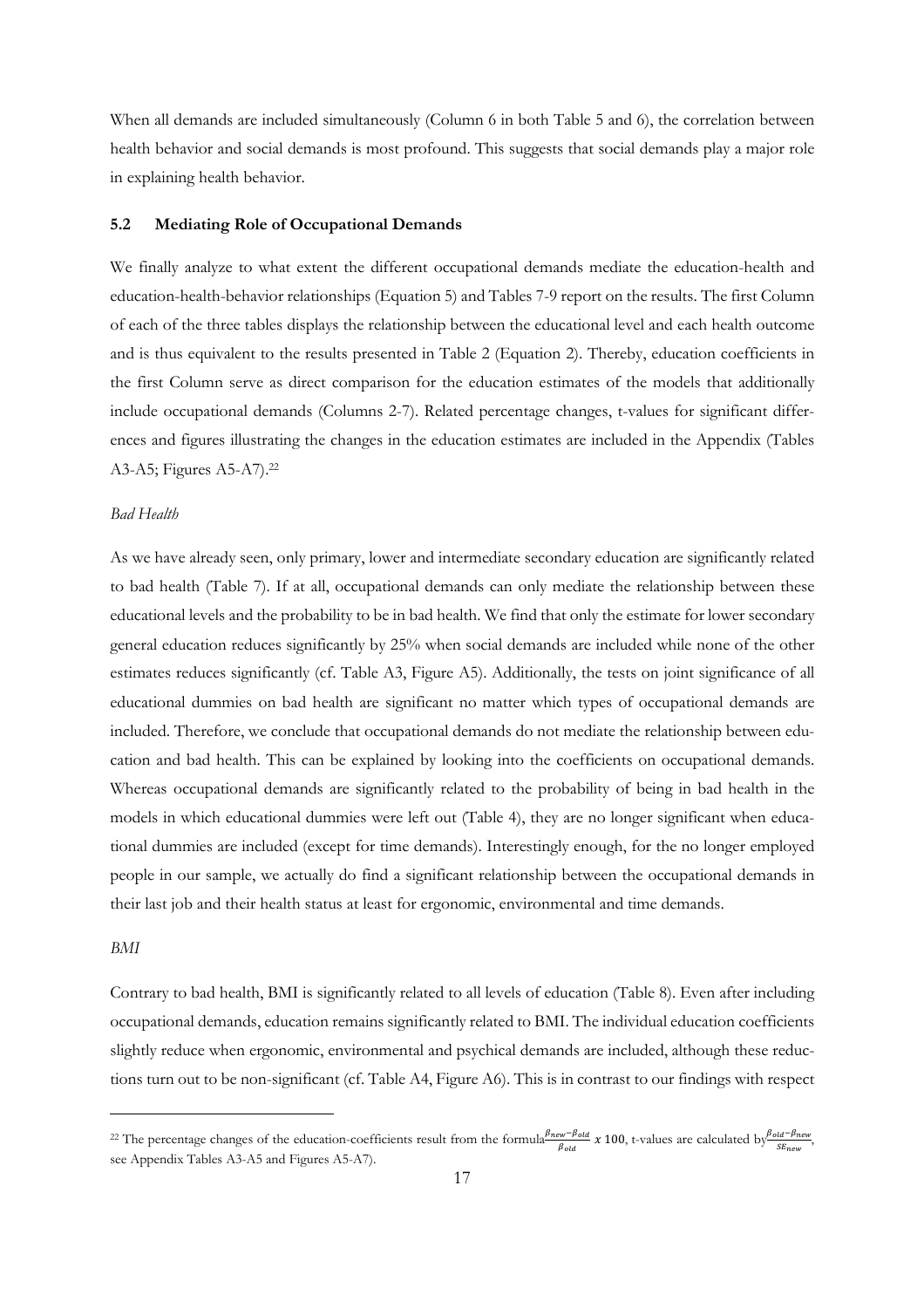to social demands. Education coefficients are reduced in the range of 15 to 20% when social demands are included.23 For the lower four educational levels (primary to intermediate secondary general education) these reductions turn out to be significant. Furthermore, the estimates in these educational levels also reduce significantly (16-21%) when all occupational demands are included simultaneously (Table 8, Column 7).

#### *Smoking Status*

Similar to BMI, education is significantly related to the probability to smoke across all levels (Table 9). But again, educational estimates on smoking status remain significant on a 0.1% level even if occupational demands are included. Additionally, the F-tests on joint significance of all educational dummies remains significant. Even though all education coefficients remain significantly related to the probability to smoke, the size of the correlation decreases significantly (cf. Table A5, Figure A7). Especially the coefficients for the lower educational levels decrease substantially. Including ergonomic demands, for example, significantly reduces the coefficient on primary education by roughly 16% (e.g. from 0.244 to 0.204). Environmental demands even draw a clearer picture by reducing four of the educational coefficients significantly and to an even larger extent. The impact of primary education on the probability to smoke is reduced by 17% when environmental demands are included. Moreover, for lower secondary educated individuals the reduction in the education coefficients attributable to environmental demands is about 13-14%. Whereas reductions in the education estimates turn out to be significant for lower secondary educated only (8-9%) when psychical demands are included, social demands seem to mediate the education-smoking-relationship to a greater extent. Those differences make about 18% for the primary educated individuals in comparison to tertiary educated and about 12-13% for the following three educational levels (Column 5). When all demands are included simultaneously, reductions in the education estimates are significant for all educational levels except for the upper secondary vocational level. The estimate for primary educated reduces the most by 27% (from 0.244 to 0.179).

Overall, we can conclude that the relationship between education and health behavior can partly be explained by occupational demands. Especially, ergonomic, environmental and social demands are important occupational demands that mediate the education-health behavior-relationship. We find no evidence for occupational demands to explain the relationship between education and subjective health status.

#### **6 Conclusion**

 $\overline{a}$ 

The aim of the paper is to analyze potential mediating effects of ergonomic, environmental, psychical, social and time occupational demands in the relationship between education on the one hand, and subjective

<sup>&</sup>lt;sup>23</sup> One exception is "upper secondary general" education where estimates reduce up to 40% (social demands), though not significantly.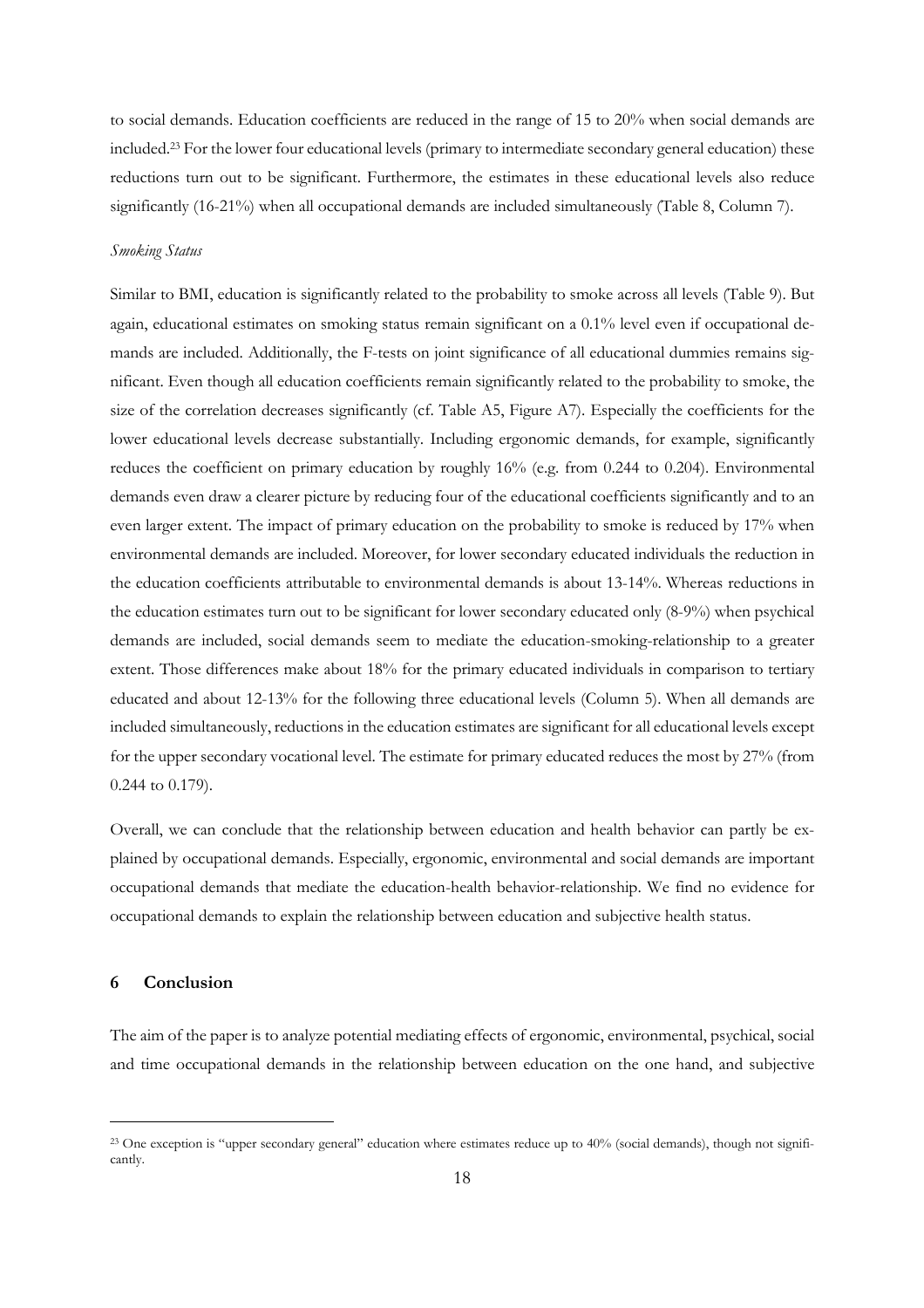health and health behavior on the other. Our first contribution is that we focus on the role of five specific occupational demands: ergonomic, environmental, psychical, social and time demands, whereas most studies include either occupational dummies or only differentiate between physical and psychosocial demands. Our second contribution is that we do not solely look into the mediating role of occupational demands between education and subjective health, but also into the mediating role of occupational demands in the relationship between education and health behavior. In this context, we analyze BMI and smoking status. Our third contribution is that we extend the analyses by focusing on a broad sample. We include the whole working population (instead of a subgroup of for example high educated workers) and additionally include people who no longer actively participate in the labor market. Thereby, we analyze whether people who used to work in demanding occupations have a lower probability of still being employed, which could be related to their health status as well.

We can summarize our main findings as follows. First, we find that the lower educated have on average higher and hazardous ergonomic, environmental and social occupational demands compared to individuals with a higher educational qualification. In opposite, higher educated individuals tend to suffer from higher psychical demands more often. Time occupational demands are not significantly related to education at all. Apart from time demands, the considered occupational demands also turn out to be significantly related to the probability of being in bad health, to the probability to smoke and to BMI. On average, the relationships between occupational demands and health (behavior) turn out to be even stronger for those individuals who are no longer employed. This suggests that working in demanding occupations increases the probability of leaving the active workforce.

Second, we find that occupational demands play a role in explaining the relationship between education and health behavior, especially for low and intermediate educated individuals. Education coefficients on BMI and smoking status significantly reduce up to 27% when all occupational demands are included. The relationship between education and BMI is partly explained by occupation-specific social demands, whereas the relationship between education and smoking status is partly explained by social, ergonomic and environmental demands. We do not find evidence that the considered occupational demands explain the relationship between education and bad health. This is in contrast to previous studies which focused on the working population (Niedhammer et al. 2008) or high-school graduates (Warren et al. 2004) only. They found that socio-economic differences in subjective health status were reduced to a greater extent when controlling for physical work factors.

Our study shows that it is important to take the entire working population and even the no longer employed into account, when analyzing the mediating factors of the relationship between education and health. Moreover, our study reveals research opportunities for analyzing the role of occupational demands in explaining the outflow of (older) workers out of the active labor market into early-retirement and long-term sickness.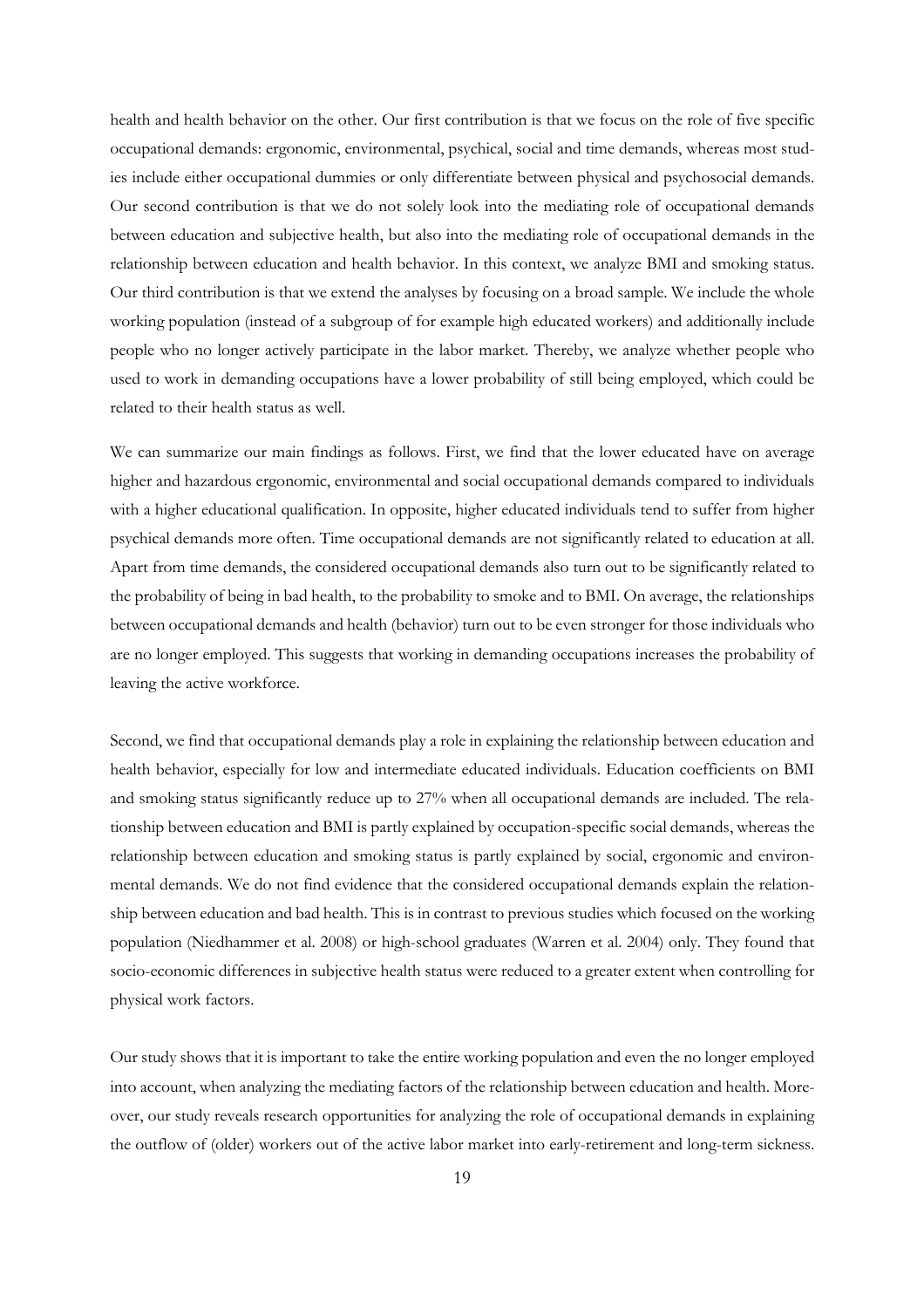This is an important issue also for policy makers in the context of raising the retirement age in most European countries.

#### **References**

- Albertsen, K., Hannerz, H., Borg;,V., Burr, H., 2004. Work environment and smoking cessation over a fiveyear period. Scandinavian Journal of Public Health 32 (3), 164–171.
- Baron, R.M., Kenny, D.A., 1986. The moderator–mediator variable distinction in social psychological research: Conceptual, strategic, and statistical considerations. Journal of Personality and Social Psychology 51 (6), 1173–1182.
- Borg, V., Kristensen, T.S., 2000. Social class and self-rated health: can the gradient be explained by differences in life style or work environment? Social Science & Medicine 59 (7), 1019-1030.
- Brand, J.E., Warren, J.R., Carayon, P., Hoonakker, P., 2007. Do job characteristics mediate the relationship between SES and health? Evidence from sibling models. Social Science Research 36 (1), 222–253.
- Brauns H., Scherer, S., Steinmann, S., 2003. The CASMIN educational classification in international comparative research. In: Wolf, C., Hoffmeyer-Zlotnik, J.H.P. (Ed.), Advances in Cross-National Comparison. A European Working Book for Demographic and Socio-economic Variables. Kluwer, 221-224.
- Brunello, G., Fort, M., Schneeweis, N.E., Winter-Ebmer, R., 2011. The Causal Effect of Education on Health: What is the Role of Health Behaviors? IZA discussion paper No 5944.
- Bullock, J.G, Green, D.P., Ha, S.E., 2010. Yes, but what's the mechanism? (Don't expect an easy answer). Journal of Personality and Social Psychology 98 (4), 550–558.
- Case, A., Deaton, A.S., 2003. Broken down by work and sex: How our health declines. National Bureau of Economic Research, Working Paper Series No 9821.
- Cawley, J., 2004, The Impact of Obesity on Wages. Journal of Human Resources XXXIX (2), 451–474.
- Cawley, J., Ruhm, C.J., 2012. Chapter 3, The Economics of Risky Health Behaviors. In: Pauly, M.V., McGuire, T.G., Barros, P.P. (Ed.), Handbook of Health Economic, Volume 2, Elsevier.
- Choo, E., Denny, M., 2006. Wearing Out The Decline in Health. Working Papers, University of Toronto, Department of Economics, http://EconPapers.repec.org/RePEc:tor:tecipa:tecipa-258.
- Cutler D.M, Lleras-Muney, A., 2006. Education and Health: Evaluating Theories and Evidence. National Bureau of Economic Research, Working Paper Series No 12352.
- Employment Survey, 2006. Scientific Use File provided by the gesis-Institute for Social Science. Data conducted jointly by the Federal Institute for Vocational Education and Training (BIBB) and the Federal Institute for Occupational Safety and Health (BAuA).
- Fletcher, J. M., Sindelar, J. L., Yamaguchi, S., 2011. Cumulative effects of job characteristics on health. Health Economics 20 (5), 553-570.
- Grossman, M., 2006. Chapter 10, Education and Nonmarket Outcomes. In: Hanushek, E., Welch, F. (Ed), Handbook of the Economics of Education, Elsevier, 577–633.
- Hartmann, J., 2006. BIBB/BAuA-Erwerbstätigenbefragung 2005/2006 Feldbericht. München: TNS Infratest Sozialforschung.
- Huisman, M., Van Lenthe, F., Avendano, M., Mackenbach, J., 2008. The contribution of job characteristics to socioeconomic inequalities in incidence of myocardial infarction. Social Science & Medicine 66 (11), 2240–2252.
- Johnson, N.J., Sorlie, P.D., Backlund, E., 1999. The Impact of Specific Occupation on Mortality in the U.S. Longitudinal Mortality Study. Demography 36 (3), 355-367.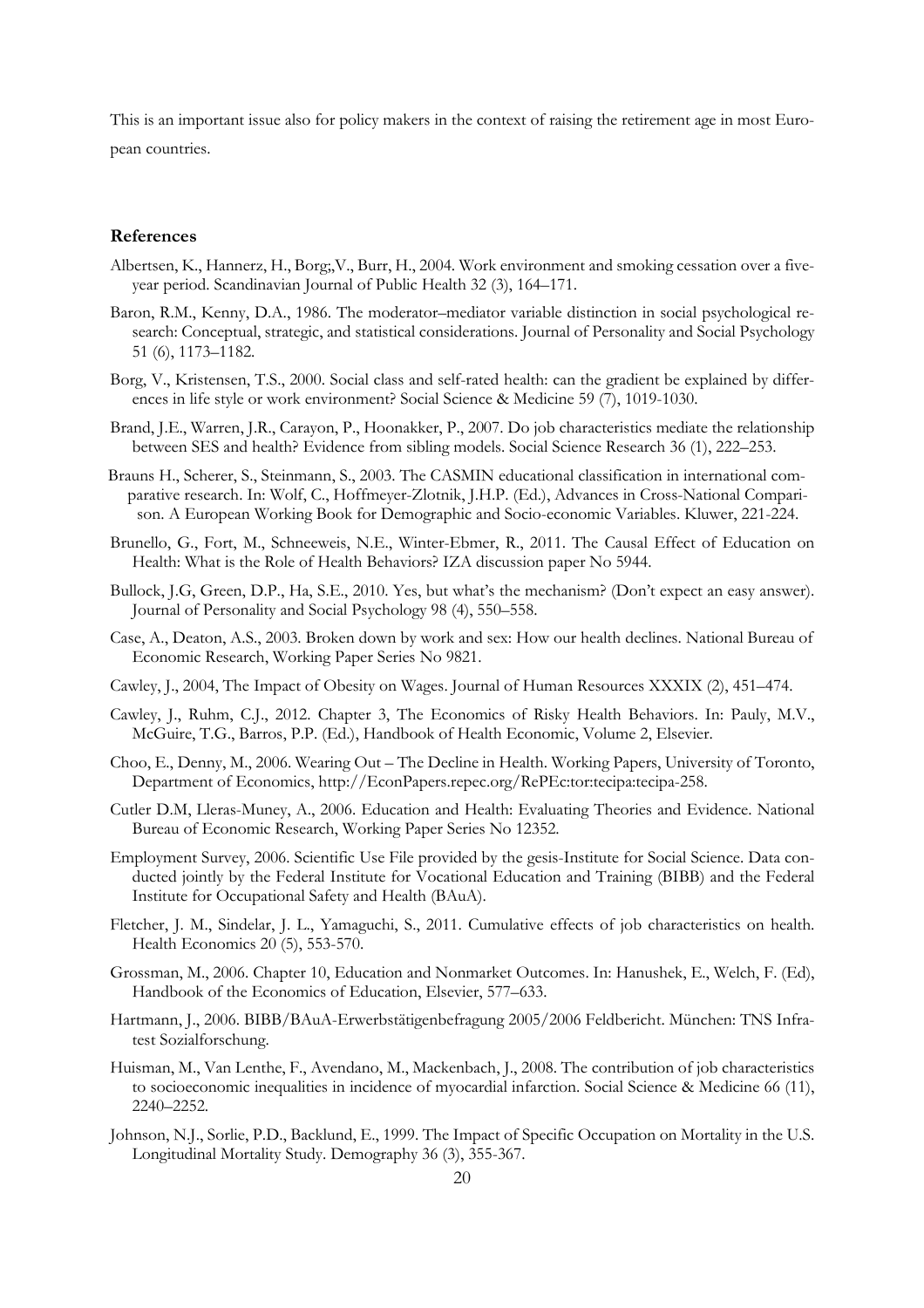- Jürges, H., Reinhold, S.; Salm, M., 2011. Does schooling affect health behavior? Evidence from the educational expansion in Western Germany. In: Economics of Education Review 30 (5): 862-872.
- Kaikkonen, R., Rahkonen, O. Lallukka, T., Lahelma, E., 2009. Physical and psychosocial working conditions as explanations for occupational class inequalities in self-rated health. The European Journal of Public Health 19 (5), 458–463.
- Kemptner, D., Jürges, H., Reinhold, S., 2011. Changes in compulsory schooling and the causal effect of education on health: Evidence from Germany. Journal of Health Economics 30 (2), 340–354.
- Kroll, L.E., 2011. Konstruktion und Validierung eines allgemeinen Index für die Arbeitsbelastung in beruflichen Tätigkeiten auf Basis von ISCO-88 und KldB-92. Methoden — Daten — Analysen 5 (1), 63–90.
- Lahelma, E., Martikainen, P., Laaksonen, M., Aittomäki, A., 2004. Pathways between socioeconomic determinants of health. Journal of Epidemiology and Community Health 58 (4), 327–332.
- Lochner, L., 2011. Chapter 2, Nonproduction Benefits of Education: Crime, Health, and Good Citizenship. In: Hanushek, E., Machin, S., Woessmann, L. (Ed), Handbook of the Economics of Education, Volume 4, Elsevier, 183-282.
- McMichael A.J., Spirats R., Kupper L.L., 1974. An epidemiological study of mortality within a cohort of rubber workers, 1964-72. Journal of Occupational Medicine 16 (7), 458-64.
- Microcensus, 2009. On-Site Data analysis, Research Data Centres of the Federal Statistical Office and the Statistical Offices of the Länder.
- Monden, C.W.S., 2005. Current and lifetime exposure to working conditions. Do they explain educational differences in subjective health? Social Science & Medicine 60 (11), 2465-2476.
- Morefield, G.B., Ribar, D.C., Ruhm, C.J., 2011. Occupational Status and Health Transitions. National Bureau of Economic Research Working Paper Series No 16794.
- Niedhammer, I., Chastang, J. F., David, S., Kelleher, C., 2008. The contribution of occupational factors to social inequalities in health: findings from the national French SUMER survey. Social Science & Medicine 67 (11), 1870-1881.
- Overgaard, D., Gyntelberg, F., Heitmann, B.L., 2004. Psychological workload and body weight: Is there an association? A review of the literature. Occupational Medicine 54 (1), 35-41.
- Qiu, H., Bures, R., Shehan, C. L., 2012. The inconsistent mediating effects of psychosocial work characteristics on the education–health relationship. Social Science & Medicine 75 (8), 1539–1546.
- Rabe-Hesketh, S., Skrondal, S., 2012. Multilevel and Longitudinal Modeling Using stata, 3rd Edition: StataCorp LP.
- Schneider, J., Beblo, M., 2010. Health at work indicators and determinants. A revised literature and data review for Germany. Institute for Employment Research, Nuremberg, Germany.
- Sekine, M., Chandola, T., Martikainen, P., Marmot, M., Kagamimori, S., 2009. Socioeconomic inequalities in physical and mental functioning of British, Finnish, and Japanese civil servants: the role of job demand, control, and work hours. Social Science & Medicine 69 (10), 1417–1425.
- Wardle, J., Chida, Y., Gibson, E.L., Whitaker, K.L., Steptoe, A., 2011. Stress and Adiposity: A Meta-Analysis of Longitudinal Studies. Obesity 19 (4), 771-778.
- Warren, J.R., Hoonakker, P., Carayon, P., Brand, J.E., 2004. Job characteristics as mediators in SES–health relationships. Social Science & Medicine 59 (7), 1367–1378.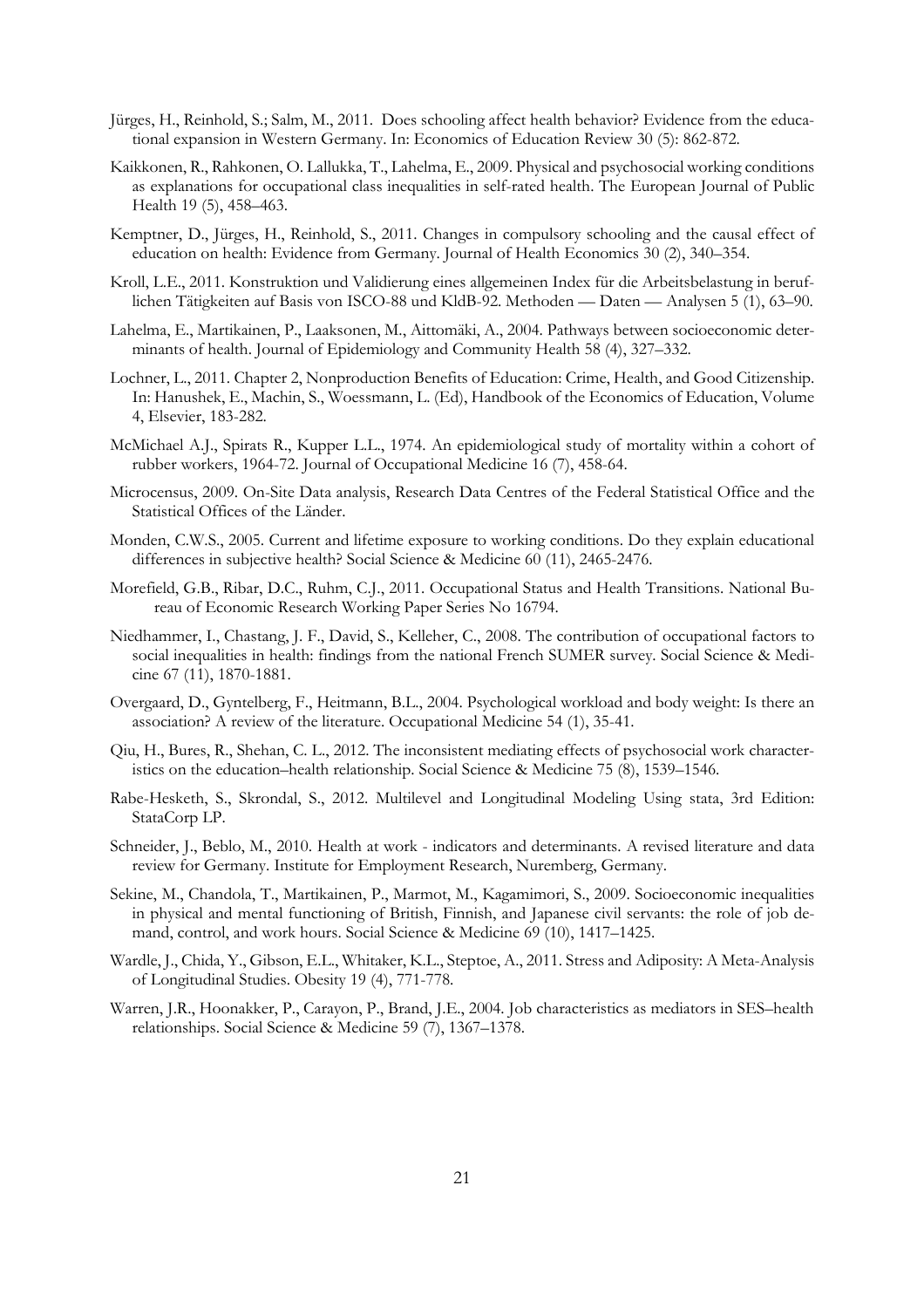|             |                                                                                                                                                                                                                                             | (1)            | (2)                   | (3)        | (4)        | (5)         |  |  |  |
|-------------|---------------------------------------------------------------------------------------------------------------------------------------------------------------------------------------------------------------------------------------------|----------------|-----------------------|------------|------------|-------------|--|--|--|
|             |                                                                                                                                                                                                                                             |                | ergonomic environment | psychical  | social     | time        |  |  |  |
|             | female                                                                                                                                                                                                                                      | $0.0448**$     | $-0.0610*$            | $0.209***$ | $0.170***$ | $-0.223***$ |  |  |  |
|             |                                                                                                                                                                                                                                             | (0.0142)       | (0.0255)              | (0.0392)   | (0.0198)   | (0.0237)    |  |  |  |
| controls    | age group dummies                                                                                                                                                                                                                           | Yes            | Yes                   | Yes        | Yes        | Yes         |  |  |  |
|             | dummies for working hours                                                                                                                                                                                                                   | Yes            | Yes                   | Yes        | Yes        | <b>Yes</b>  |  |  |  |
| ã           | KldB_2-digit                                                                                                                                                                                                                                | 0.387          | 0.394                 | 0.0223     | 0.105      | 0.131       |  |  |  |
| rrelatio    | KldB 3-digit                                                                                                                                                                                                                                | 0.0977         | 0.0562                | 0.0138     | 0.0304     | 0.0890      |  |  |  |
| intra-class | KldB_4-digit                                                                                                                                                                                                                                | 0.0828         | 0.0644                | 0.0239     | 0.0186     | 0.0764      |  |  |  |
| S           | chi <sub>2</sub>                                                                                                                                                                                                                            | 42.15          | 256.5                 | 1410.8     | 155.7      | 3696.1      |  |  |  |
|             | var KldB 2-digit                                                                                                                                                                                                                            | 0.447          | 1.321                 | 0.0995     | 0.129      | 0.263       |  |  |  |
| variances   | var KldB_3-digit                                                                                                                                                                                                                            | 0.113          | 0.189                 | 0.0616     | 0.0372     | 0.179       |  |  |  |
|             | var KldB_4-digit                                                                                                                                                                                                                            | 0.0954         | 0.216                 | 0.107      | 0.0228     | 0.154       |  |  |  |
|             | var residual                                                                                                                                                                                                                                | 0.498          | 1.629                 | 4.185      | 1.037      | 1.415       |  |  |  |
|             |                                                                                                                                                                                                                                             | $LL -20951.1$  | $-31947.7$            | $-40357.3$ | $-27316.7$ | $-30541.4$  |  |  |  |
|             |                                                                                                                                                                                                                                             | <b>N</b> 18793 | 18793                 | 18794      | 18791      | 18794       |  |  |  |
|             | Note: all columns refer to equation 1; age dummies: 25-30, 31-35, 36-40,, 61-65; dummies for working hours: 10-20, 21-30, 31-40,<br>41-50, >50; standard errors in parantheses, *p<0.05 **p<0.01 ***p<0.001 $Source:Employment$ Survey 2006 |                |                       |            |            |             |  |  |  |

Table 1: results from the random intercept model for generating occupational demand indices

| Table 2: OLS-results of educational levels on health outcomes |  |
|---------------------------------------------------------------|--|
|---------------------------------------------------------------|--|

|           |                                                          | (1)         | (2)        | (3)         |
|-----------|----------------------------------------------------------|-------------|------------|-------------|
|           |                                                          | bad health  | BMI        | smoker      |
|           | primary                                                  | $0.0650***$ | $2.648***$ | $0.244***$  |
| education |                                                          | (0.00677)   | (0.211)    | (0.0182)    |
|           | lower secondary gen                                      | $0.0418***$ | $2.276***$ | $0.307***$  |
|           |                                                          | (0.00529)   | (0.132)    | (0.0111)    |
|           | lower secondary voc                                      | $0.0241***$ | $1.660***$ | $0.223***$  |
|           |                                                          | (0.00442)   | (0.109)    | (0.0110)    |
|           | intermediate secondary gen<br>intermediate secondary voc | $0.0173**$  | 1.527***   | $0.244***$  |
|           |                                                          | (0.00515)   | (0.142)    | (0.0145)    |
|           |                                                          | $0.0108**$  | 1.079***   | $0.153***$  |
|           |                                                          | (0.00400)   | (0.118)    | (0.0105)    |
|           | upper secondary gen                                      | $-0.00501$  | $0.370***$ | $0.0962***$ |
|           |                                                          | (0.00586)   | (0.0957)   | (0.0125)    |
|           | upper secondary voc                                      | 0.00815     | $0.668***$ | $0.0840***$ |
|           |                                                          | (0.00418)   | (0.0898)   | (0.00784)   |
|           | tertiary                                                 | 0           | $\theta$   | $\theta$    |
|           | F (all education levels) $30.73***$                      |             | $62.07***$ | 137.14***   |
|           | adj. $\mathbb{R}^2$ 0.010                                |             | 0.108      | 0.075       |
|           | $#$ clusters 86                                          |             | 86         | 86          |
|           |                                                          | N 292,352   | 264,634    | 288,898     |

*Note*: all columns refer to equation 2; gender, age, (age/10)<sup>2</sup>, marital status, West-Germany and working hours/week as covariates are included in all models; "tertiary" is reference for education dummies; clustered standard errors (occupation KldB 2-digit) in parantheses; \*p<0.05 \*\*p<0.01 \*\*\*p<0.001; *Source* : Microcensus 2009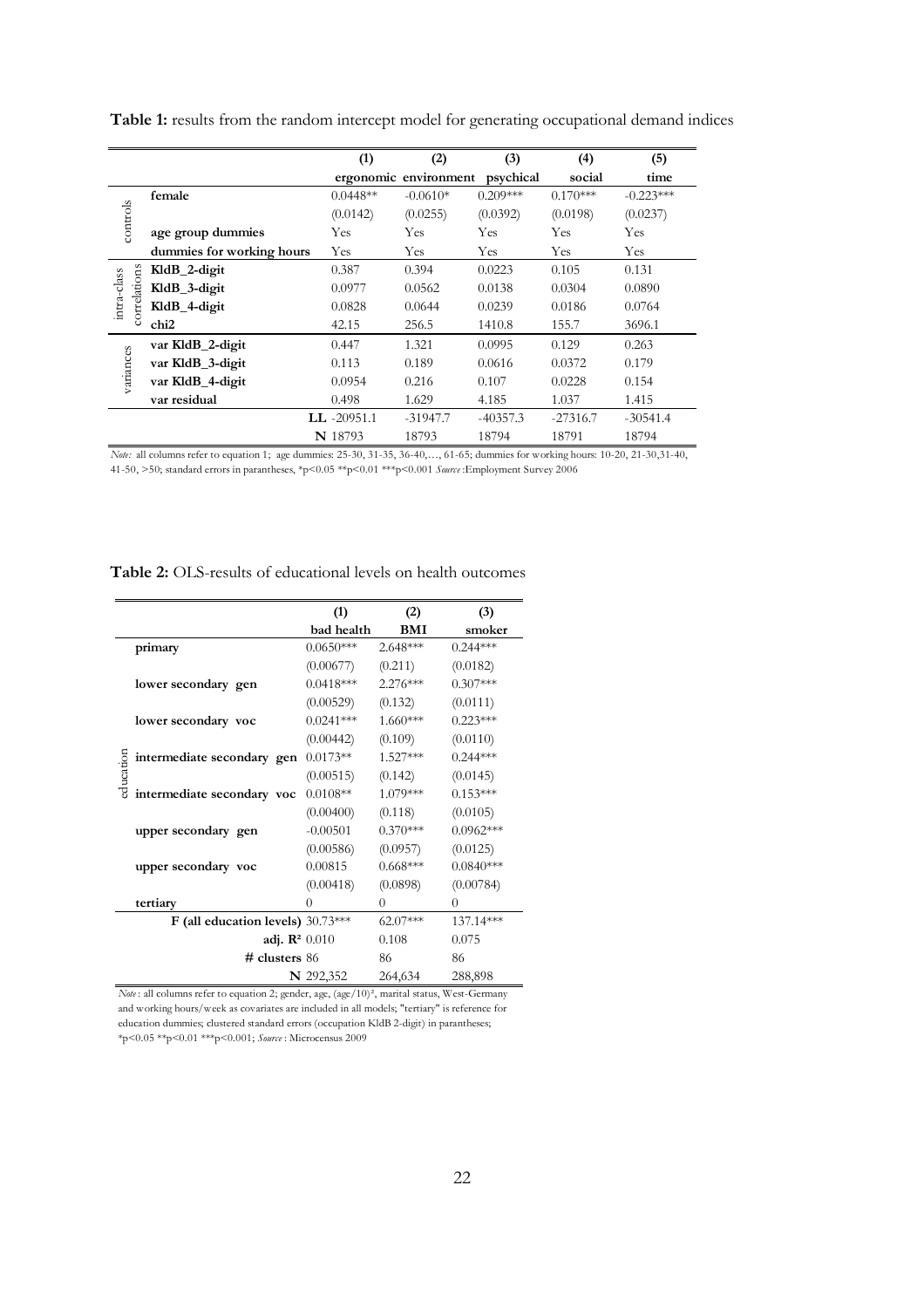|                                      | (1)         | (2)        | (3)         | (4)            | (5)            |
|--------------------------------------|-------------|------------|-------------|----------------|----------------|
|                                      | ergonomic   | environm.  | psychical   | social         | time           |
| primary                              | 1.485***    | 1.334***   | $-1.201***$ | $1.627***$     | 0.156          |
|                                      | (0.196)     | (0.130)    | (0.241)     | (0.298)        | (0.209)        |
| lower secondary gen                  | $1.338***$  | 1.259***   | $-1.150***$ | 1.485***       | 0.164          |
|                                      | (0.197)     | (0.138)    | (0.208)     | (0.252)        | (0.198)        |
| lower secondary voc                  | 1.035***    | $1.057***$ | $-0.880***$ | $0.926***$     | 0.0829         |
|                                      | (0.197)     | (0.159)    | (0.151)     | (0.178)        | (0.177)        |
| intermediate secondary gen $0.778**$ |             | $0.804***$ | $-0.872***$ | $0.966***$     | 0.0159         |
| education                            | (0.230)     | (0.163)    | (0.155)     | (0.219)        | (0.197)        |
| intermediate secondary voc 0.596**   |             | $0.659***$ | $-0.622***$ | $0.584***$     | $-0.00299$     |
|                                      | (0.206)     | (0.155)    | (0.123)     | (0.144)        | (0.218)        |
| upper secondary gen                  | $0.363*$    | $0.326*$   | $-0.559***$ | $0.473**$      | 0.0580         |
|                                      | (0.171)     | (0.125)    | (0.119)     | (0.149)        | (0.189)        |
| upper secondary voc                  | 0.272       | $0.324**$  | $-0.377***$ | $0.297**$      | $-0.0822$      |
|                                      | (0.177)     | (0.119)    | (0.0993)    | (0.105)        | (0.225)        |
| tertiary                             | $^{(1)}$    | 0          | $\Omega$    | $\overline{0}$ | $\overline{0}$ |
| F (all education levels) $12.82***$  |             | 17.06***   | $7.18***$   | $8.01***$      | 1.37           |
| adj. $\mathbb{R}^2$ 0.204            |             | 0.342      | 0.348       | 0.258          | 0.223          |
| # of Clusters 86                     |             | 86         | 86          | 86             | 86             |
|                                      | $N$ 358,368 | 358,368    | 358,368     | 358,368        | 358,368        |

**Table 3:** OLS-results of educational levels on occupational demands

*Note* : all columns refer to equation 3; gender, age, (age/10)², marital status, West-Germany and working hours/week are induded as covariatesin all models; " tertiary" is reference for education dummies; dustered standard errors (occupation KldB 2-digit) in parantheses, \*p<0.05 \*\*p<0.01 \*\*\*p<0.001; *Source* : Microcensus 2009 and Employment Survey 2006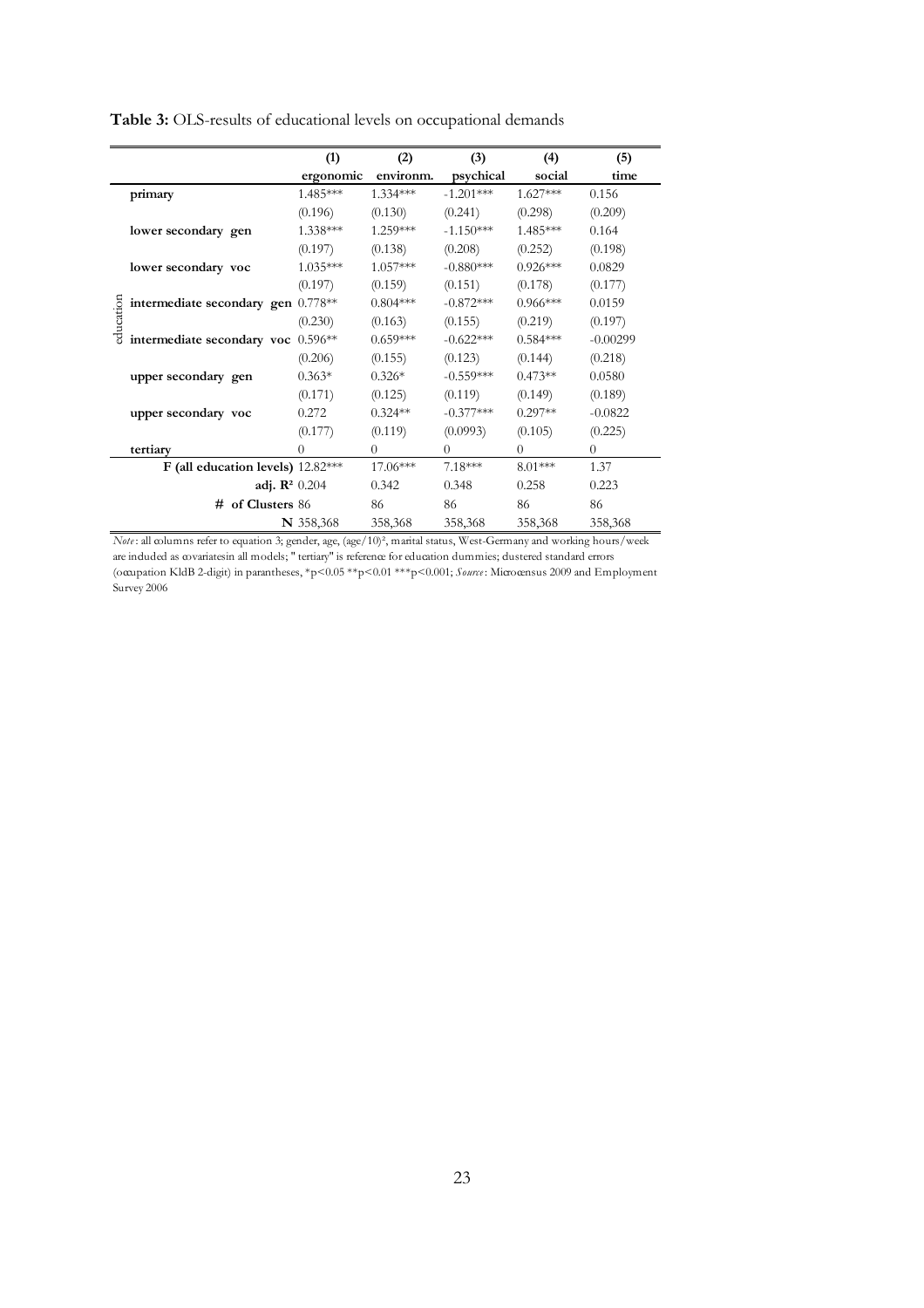| Table 4: OLS-results of occupational demands on bad health |  |  |  |
|------------------------------------------------------------|--|--|--|
|------------------------------------------------------------|--|--|--|

|                      |                                          | (1)          | (2)          | (3)          | (4)          | (5)           | (6)           |
|----------------------|------------------------------------------|--------------|--------------|--------------|--------------|---------------|---------------|
|                      |                                          | bad health   | bad health   | bad health   | bad health   | bad health    | bad health    |
|                      | ergonomic demands                        | $0.00672***$ |              |              |              |               | 0.00424       |
| occupational demands |                                          | (0.00161)    |              |              |              |               | (0.00307)     |
|                      | environmental demands                    |              | $0.00621***$ |              |              |               | $-0.00212$    |
|                      |                                          |              | (0.00165)    |              |              |               | (0.00289)     |
|                      | psychical demands                        |              |              | $-0.00572*$  |              |               | 0.00263       |
|                      |                                          |              |              | (0.00225)    |              |               | (0.00254)     |
|                      | social demands                           |              |              |              | $0.0108***$  |               | $0.0103***$   |
|                      |                                          |              |              |              | (0.00200)    |               | (0.00190)     |
|                      | time demands                             |              |              |              |              | 0.000948      | $-0.000754$   |
|                      |                                          |              |              |              |              | (0.00214)     | (0.00247)     |
|                      | # years since last occupation 0.00325*** |              | $0.00356***$ | $0.00357***$ | $0.00325***$ | $0.00406***$  | $0.00466$ *** |
|                      | (0 if in actual occupation)              | (0.000422)   | (0.000344)   | (0.000545)   | (0.000520)   | (0.000625)    | (0.000479)    |
|                      | ergonomic $x \#$ of years                | $0.00116*$   |              |              |              |               | $-0.00201**$  |
|                      |                                          | (0.000473)   |              |              |              |               | (0.000669)    |
|                      | environmental $x \#$ of years            |              | $0.00278***$ |              |              |               | $0.00359***$  |
|                      |                                          |              | (0.000325)   |              |              |               | (0.000683)    |
| interactions         | psychical $x \#$ of years                |              |              | $-0.000467$  |              |               | $-0.00206**$  |
|                      |                                          |              |              | (0.000566)   |              |               | (0.000676)    |
|                      | social $x \#$ of years                   |              |              |              | 0.000200     |               | $-0.00113*$   |
|                      |                                          |              |              |              | (0.000355)   |               | (0.000457)    |
|                      | time $x \#$ of years                     |              |              |              |              | $0.00199$ *** | $0.00177**$   |
|                      |                                          |              |              |              |              | (0.000511)    | (0.000586)    |
|                      | F (demand, interaction) 13.75***         |              | 14.09***     | $3.84*$      | $20.55***$   | 8.26***       |               |
|                      | F (all demands)                          |              |              |              |              |               | 12.02***      |
|                      | adj. $\mathbb{R}^2$ 0.010                |              | 0.011        | 0.009        | 0.010        | 0.010         | 0.012         |
|                      | # clusters 86                            |              | 86           | 86           | 86           | 86            | 86            |
|                      |                                          | N 292,747    | 292,747      | 292,747      | 292,747      | 292,747       | 292,747       |

*Note* : all columns refer to equation 4; gender, age, (age/10)², marital status, West-Germany and working hours/week as covariates are included in all models; "tertiary" is reference for education dummies; clustered standard errors (occupation KldB 2-digit) in parantheses; \*p<0.05 \*\*p<0.01 \*\*\*p<0.001; *Source* : Microcensus 2009 and Employment Survey 2006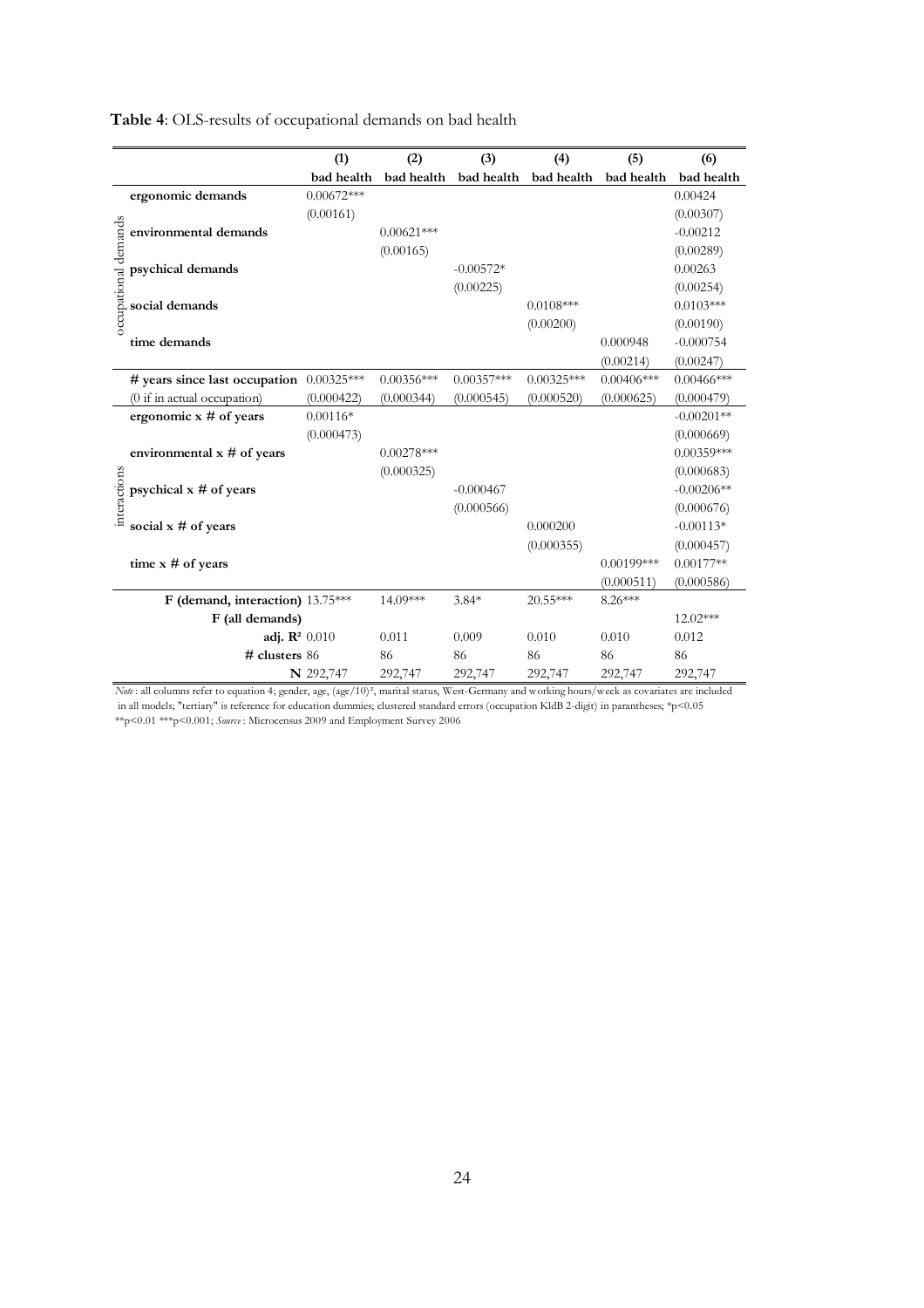| Table 5: OLS-results of occupational demands on BMI |  |
|-----------------------------------------------------|--|
|-----------------------------------------------------|--|

|                      |                                  | (1)<br><b>BMI</b> | (2)<br><b>BMI</b> | (3)<br>BMI  | (4)<br><b>BMI</b> | (5)<br><b>BMI</b> | (6)<br><b>BMI</b> |
|----------------------|----------------------------------|-------------------|-------------------|-------------|-------------------|-------------------|-------------------|
|                      | ergonomic demands                | $0.381***$        |                   |             |                   |                   | 0.0736            |
| occupational demands |                                  | (0.0686)          |                   |             |                   |                   | (0.0920)          |
|                      | environmental demands            |                   | $0.434***$        |             |                   |                   | 0.118             |
|                      |                                  |                   | (0.0634)          |             |                   |                   | (0.0884)          |
|                      | psychical demands                |                   |                   | $-0.402***$ |                   |                   | $-0.142$          |
|                      |                                  |                   |                   | (0.0811)    |                   |                   | (0.0821)          |
|                      | social demands                   |                   |                   |             | $0.501***$        |                   | $0.321***$        |
|                      |                                  |                   |                   |             | (0.0644)          |                   | (0.0715)          |
|                      | time demands                     |                   |                   |             |                   | 0.113             | 0.0486            |
|                      |                                  |                   |                   |             |                   | (0.0993)          | (0.0682)          |
|                      | # years since last occupation    | $0.0245***$       | $0.0235***$       | $0.0384***$ | $0.0187***$       | $0.0321***$       | $0.0183**$        |
|                      | (0 if in actual occupation)      | (0.00440)         | (0.00411)         | (0.00636)   | (0.00440)         | (0.00575)         | (0.00573)         |
|                      | ergonomic x # of years           | $0.0146**$        |                   |             |                   |                   | 0.0124            |
|                      |                                  | (0.00466)         |                   |             |                   |                   | (0.00797)         |
|                      | environmental $x \#$ of years    |                   | 0.00857           |             |                   |                   | $-0.00134$        |
|                      |                                  |                   | (0.00465)         |             |                   |                   | (0.00583)         |
| interactions         | psychical $x \#$ of years        |                   |                   | $-0.0202**$ |                   |                   | $-0.0102$         |
|                      |                                  |                   |                   | (0.00708)   |                   |                   | (0.00650)         |
|                      | social $x \#$ of years           |                   |                   |             | $0.0142*$         |                   | $0.00949*$        |
|                      |                                  |                   |                   |             | (0.00596)         |                   | (0.00425)         |
|                      | time $x \#$ of years             |                   |                   |             |                   | 0.00469           | $-0.00644$        |
|                      |                                  |                   |                   |             |                   | (0.00660)         | (0.00599)         |
|                      | F (demand, interaction) 15.50*** |                   | 25.69***          | $12.80***$  | 33.31***          | 0.77              |                   |
|                      | F (all demands)                  |                   |                   |             |                   |                   | 20.47***          |
|                      | adj. $\mathbb{R}^2$ 0.094        |                   | 0.094             | 0.093       | 0.099             | 0.086             | 0.102             |
|                      | # clusters 86                    |                   | 86                | 86          | 86                | 86                | 86                |
|                      |                                  | N 264,965         | 264,965           | 264,965     | 264,965           | 264,965           | 264,965           |

*Note* : all columns refer to equation 4; gender, age, (age/10)², marital status, West-Germany and working hours/week as covariates are included in all models; "tertiary" is reference for education dummies; clustered standard errors (occupation KldB 2-digit) in parantheses; \*p<0.05 \*\*p<0.01 \*\*\*p<0.001; *Source* : Microcensus 2009 and Employment Survey 2006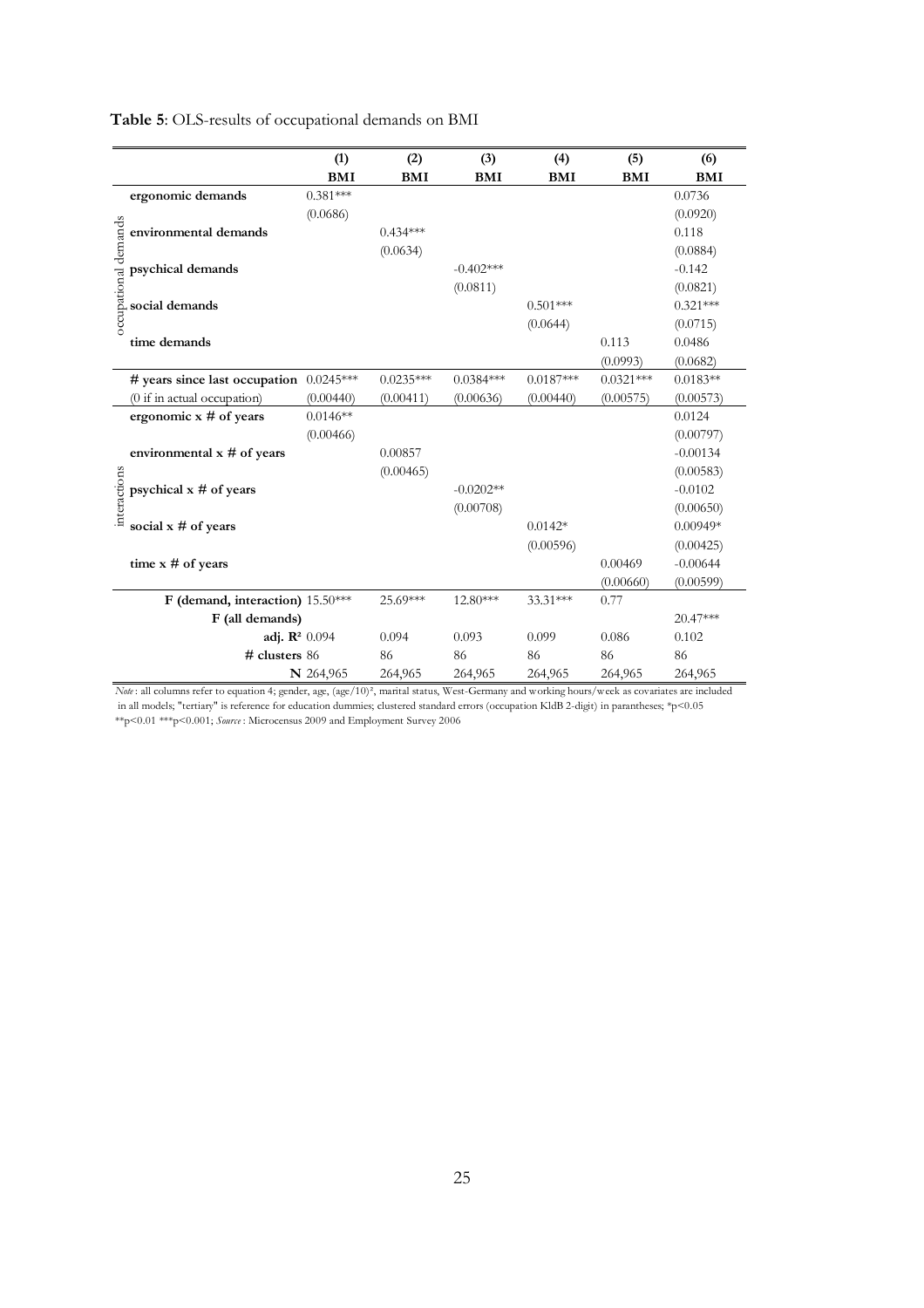**Table 6:** OLS-results of occupational demands on smoking status

|                      |                                                                                                                                                            | (1)         | (2)         | (3)          | (4)            | (5)          | (6)          |  |  |  |
|----------------------|------------------------------------------------------------------------------------------------------------------------------------------------------------|-------------|-------------|--------------|----------------|--------------|--------------|--|--|--|
|                      |                                                                                                                                                            | smoker      | smoker      | smoker       | smoker         | smoker       | smoker       |  |  |  |
|                      | ergonomic demands                                                                                                                                          | $0.0588***$ |             |              |                |              | 0.0145       |  |  |  |
|                      |                                                                                                                                                            | (0.00828)   |             |              |                |              | (0.0104)     |  |  |  |
| occupational demands | environmental demands                                                                                                                                      |             | $0.0653***$ |              |                |              | $0.0274*$    |  |  |  |
|                      |                                                                                                                                                            |             | (0.00760)   |              |                |              | (0.0105)     |  |  |  |
|                      | psychical demands                                                                                                                                          |             |             | $-0.0593***$ |                |              | $-0.0289**$  |  |  |  |
|                      |                                                                                                                                                            |             |             | (0.00854)    |                |              | (0.00919)    |  |  |  |
|                      | social demands                                                                                                                                             |             |             |              | $0.0629***$    |              | $0.0248**$   |  |  |  |
|                      |                                                                                                                                                            |             |             |              | (0.00786)      |              | (0.00877)    |  |  |  |
|                      | time demands                                                                                                                                               |             |             |              |                | 0.0168       | 0.00564      |  |  |  |
|                      |                                                                                                                                                            |             |             |              |                | (0.0121)     | (0.00882)    |  |  |  |
|                      | # years since last occupation $0.00163*$                                                                                                                   |             | $0.00105*$  | $0.00338***$ | $0.00202**$    | $0.00254***$ | $0.00277***$ |  |  |  |
|                      | (0 if in actual occupation)                                                                                                                                | (0.000654)  | (0.000426)  | (0.000686)   | (0.000747)     | (0.000616)   | (0.000517)   |  |  |  |
|                      | ergonomic $x \#$ of years                                                                                                                                  | $-0.000807$ |             |              |                |              | $-0.00108$   |  |  |  |
|                      |                                                                                                                                                            | (0.000504)  |             |              |                |              | (0.000556)   |  |  |  |
|                      | environmental $x \#$ of years                                                                                                                              |             | 0.000128    |              |                |              | $0.00131*$   |  |  |  |
|                      |                                                                                                                                                            |             | (0.000377)  |              |                |              | (0.000504)   |  |  |  |
|                      | psychical $x \#$ of years                                                                                                                                  |             |             | $0.00165**$  |                |              | $-0.0000653$ |  |  |  |
| interactions         |                                                                                                                                                            |             |             | (0.000506)   |                |              | (0.000538)   |  |  |  |
|                      | social $x \#$ of years                                                                                                                                     |             |             |              | $-0.00202$ *** |              | $-0.00166**$ |  |  |  |
|                      |                                                                                                                                                            |             |             |              | (0.000461)     |              | (0.000515)   |  |  |  |
|                      | time $x \#$ of years                                                                                                                                       |             |             |              |                | $0.00125**$  | $0.00100*$   |  |  |  |
|                      |                                                                                                                                                            |             |             |              |                | (0.000470)   | (0.000466)   |  |  |  |
|                      | F (demand, interaction) 40.38***                                                                                                                           |             | $62.55***$  | 25.39***     | 34.50***       | $7.08**$     |              |  |  |  |
|                      | F (all demands)                                                                                                                                            |             |             |              |                |              | 26.77***     |  |  |  |
|                      | adj. $\mathbb{R}^2$ 0.056                                                                                                                                  |             | 0.057       | 0.053        | 0.056          | 0.043        | 0.064        |  |  |  |
|                      | $#$ clusters 86                                                                                                                                            |             | 86          | 86           | 86             | 86           | 86           |  |  |  |
|                      |                                                                                                                                                            | N 289,288   | 289,288     | 289,288      | 289,288        | 289,288      | 289,288      |  |  |  |
|                      | Note: all columns refer to equation 4; gender, age, (age/10) <sup>2</sup> , marital status, West-Germany and working hours/week as covariates are included |             |             |              |                |              |              |  |  |  |
|                      | in all models; "tertiary" is reference for education dummies; clustered standard errors (occupation KldB 2-digit) in parantheses; *p<0.05                  |             |             |              |                |              |              |  |  |  |
|                      | **p<0.01 ***p<0.001; Source: Microcensus 2009 and Employment Survey 2006                                                                                   |             |             |              |                |              |              |  |  |  |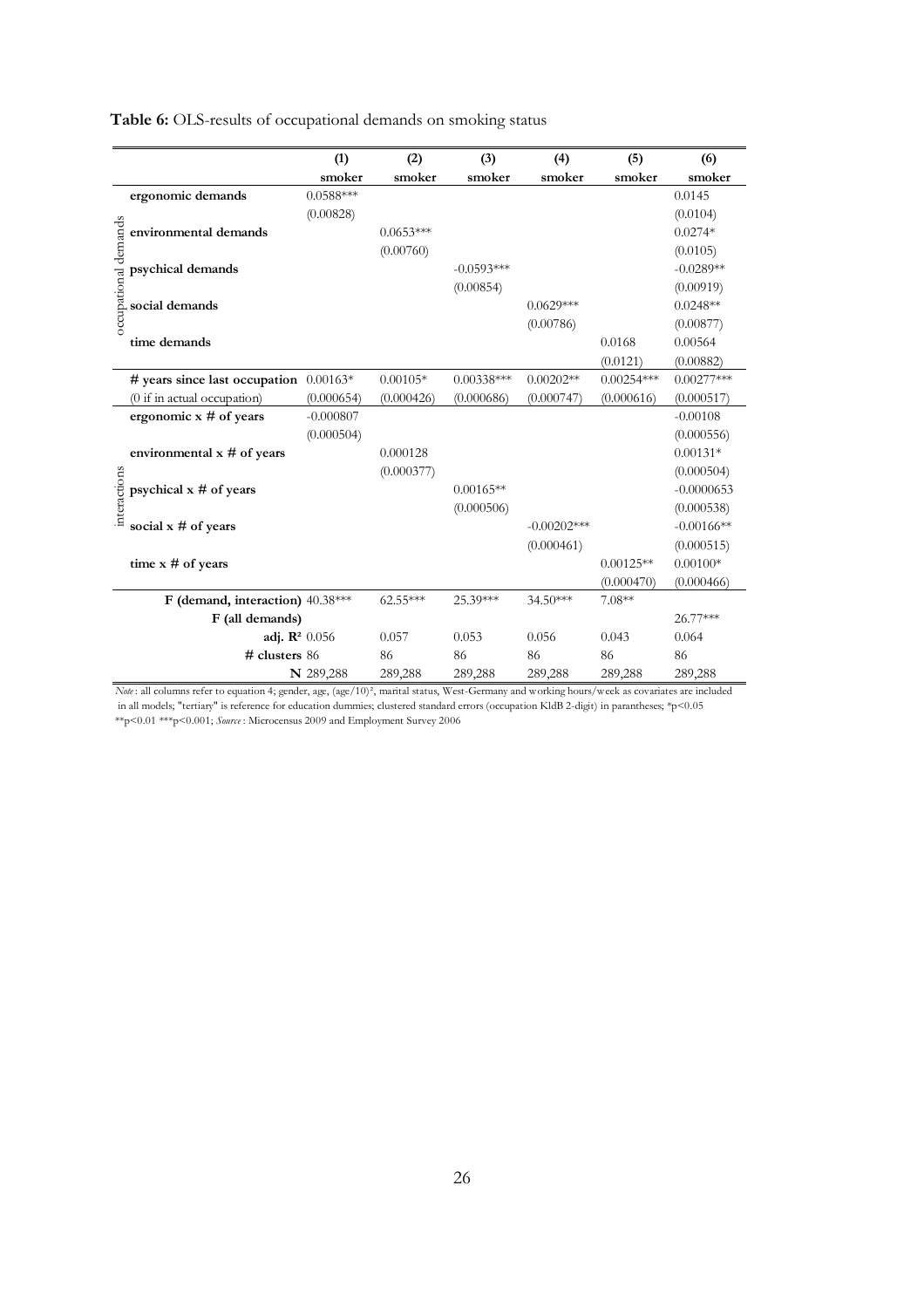|                     |                                                                                                                                                                                                                                 | (1)              | (2)               | (3)            | (4)            | (5)          | (6)          | (7)          |
|---------------------|---------------------------------------------------------------------------------------------------------------------------------------------------------------------------------------------------------------------------------|------------------|-------------------|----------------|----------------|--------------|--------------|--------------|
|                     |                                                                                                                                                                                                                                 | bad health       | bad health        | bad health     | bad health     | bad health   | bad health   | bad health   |
|                     | primary                                                                                                                                                                                                                         | $0.0650***$      | $0.0580***$       | $0.0544***$    | $0.0631***$    | $0.0537***$  | $0.0628***$  | $0.0494***$  |
|                     |                                                                                                                                                                                                                                 | (0.00677)        | (0.00763)         | (0.00671)      | (0.00721)      | (0.00730)    | (0.00649)    | (0.00704)    |
|                     | lower secondary gen                                                                                                                                                                                                             | $0.0418***$      | $0.0354***$       | $0.0327***$    | $0.0401***$    | $0.0313***$  | $0.0398***$  | $0.0294***$  |
|                     |                                                                                                                                                                                                                                 | (0.00529)        | (0.00556)         | (0.00515)      | (0.00500)      | (0.00495)    | (0.00494)    | (0.00457)    |
|                     | lower secondary voc                                                                                                                                                                                                             | $0.0241***$      | $0.0205***$       | $0.0198***$    | $0.0230***$    | $0.0179***$  | $0.0237***$  | $0.0178***$  |
|                     |                                                                                                                                                                                                                                 | (0.00442)        | (0.00416)         | (0.00454)      | (0.00376)      | (0.00401)    | (0.00446)    | (0.00367)    |
|                     |                                                                                                                                                                                                                                 | $0.0173**$       | $0.0156**$        | $0.0151**$     | $0.0164**$     | $0.0105*$    | $0.0181***$  | $0.0120*$    |
|                     |                                                                                                                                                                                                                                 | (0.00515)        | (0.00473)         | (0.00489)      | (0.00513)      | (0.00487)    | (0.00482)    | (0.00469)    |
|                     | Simulate secondary general secondary<br>Simulate secondary vocation of the secondary vocation of the secondary vocation of the secondary vocation of the secondary vocation of the secondary vocation of the secondary vocation | $0.0108**$       | $0.00942*$        | $0.00907*$     | $0.0102**$     | 0.00695      | $0.0109**$   | $0.00793*$   |
|                     |                                                                                                                                                                                                                                 | (0.00400)        | (0.00385)         | (0.00405)      | (0.00369)      | (0.00356)    | (0.00398)    | (0.00349)    |
|                     | upper secondary gen                                                                                                                                                                                                             | $-0.00501$       | $-0.00574$        | $-0.00600$     | $-0.00551$     | $-0.00825$   | $-0.00539$   | $-0.00780$   |
|                     |                                                                                                                                                                                                                                 | (0.00586)        | (0.00586)         | (0.00580)      | (0.00546)      | (0.00541)    | (0.00594)    | (0.00550)    |
|                     | upper secondary voc                                                                                                                                                                                                             | 0.00815          | 0.00758           | 0.00697        | 0.00780        | 0.00621      | 0.00813      | 0.00634      |
|                     |                                                                                                                                                                                                                                 | (0.00418)        | (0.00407)         | (0.00415)      | (0.00409)      | (0.00374)    | (0.00411)    | (0.00359)    |
|                     | tertiary                                                                                                                                                                                                                        | $\boldsymbol{0}$ | $\overline{0}$    | $\overline{0}$ | $\overline{0}$ | $\theta$     | 0            | $\theta$     |
|                     | ergonomic demands                                                                                                                                                                                                               |                  | 0.00243           |                |                |              |              | 0.00300      |
|                     |                                                                                                                                                                                                                                 |                  | (0.00151)         |                |                |              |              | (0.00308)    |
|                     | environmental demands                                                                                                                                                                                                           |                  |                   | 0.00175        |                |              |              | $-0.00371$   |
|                     |                                                                                                                                                                                                                                 |                  |                   | (0.00158)      |                |              |              | (0.00306)    |
|                     | psychical demands                                                                                                                                                                                                               |                  |                   |                | $-0.000776$    |              |              | 0.00415      |
|                     |                                                                                                                                                                                                                                 |                  |                   |                | (0.00209)      |              |              | (0.00248)    |
|                     | social demands                                                                                                                                                                                                                  |                  |                   |                |                | $0.00659**$  |              | $0.00860***$ |
| occupational demand |                                                                                                                                                                                                                                 |                  |                   |                |                | (0.00202)    |              | (0.00185)    |
|                     | time demands                                                                                                                                                                                                                    |                  |                   |                |                |              | 0.000290     | $-0.000411$  |
|                     |                                                                                                                                                                                                                                 |                  |                   |                |                |              | (0.00193)    | (0.00239)    |
|                     | # years since last occupation 0.00317***                                                                                                                                                                                        |                  | $0.00303***$      | $0.00339***$   | $0.00318***$   | $0.00308***$ | $0.00374***$ | $0.00447***$ |
|                     | (0 if in actual occupation)                                                                                                                                                                                                     | (0.000489)       | (0.000408)        | (0.000344)     | (0.000514)     | (0.000494)   | (0.000606)   | (0.000474)   |
|                     | ergonomic $x \#$ of years                                                                                                                                                                                                       |                  | $0.00114*$        |                |                |              |              | $-0.00197**$ |
|                     |                                                                                                                                                                                                                                 |                  | (0.000463)        |                |                |              |              | (0.000664)   |
|                     | environmental $x \#$ of years                                                                                                                                                                                                   |                  |                   | $0.00274***$   |                |              |              | $0.00354***$ |
|                     |                                                                                                                                                                                                                                 |                  |                   | (0.000328)     |                |              |              | (0.000666)   |
|                     | psychical $x \#$ of years                                                                                                                                                                                                       |                  |                   |                | $-0.000412$    |              |              | $-0.00199**$ |
| interactions        |                                                                                                                                                                                                                                 |                  |                   |                | (0.000534)     |              |              | (0.000669)   |
|                     | social $x \#$ of years                                                                                                                                                                                                          |                  |                   |                |                | 0.000173     |              | $-0.00116*$  |
|                     |                                                                                                                                                                                                                                 |                  |                   |                |                | (0.000348)   |              | (0.000452)   |
|                     | time $x \#$ of years                                                                                                                                                                                                            |                  |                   |                |                |              | $0.00192***$ | $0.00176**$  |
|                     |                                                                                                                                                                                                                                 |                  |                   |                |                |              | (0.000494)   | (0.000581)   |
|                     | F (all education levels)                                                                                                                                                                                                        |                  | 30.73*** 24.18*** | 19.27***       | 29.38***       | $13.16***$   | 32.36***     | 15.92***     |
|                     | F (demand, interaction)                                                                                                                                                                                                         |                  | $4.84*$           | $50.14***$     | 0.42           | $10.61**$    | 0.02         |              |
|                     | F (all demands)                                                                                                                                                                                                                 |                  |                   |                |                |              |              | 7.91***      |
|                     | adj. $\mathbb{R}^2$ 0.010                                                                                                                                                                                                       |                  | 0.011             | 0.012          | 0.010          | 0.011        | 0.011        | 0.013        |
|                     | # clusters 86                                                                                                                                                                                                                   |                  | 86                | 86             | 86             | 86           | 86           | 86           |
|                     |                                                                                                                                                                                                                                 | N 292,352        | 292,352           | 292,352        | 292,352        | 292,352      | 292,352      | 292,352      |

**Table 7:** OLS-Results of mediating role of occupational demands on bad health

*Note:* column (1) refers to equation 2, columns (2)-(7) to equation 5; gender, age, (age/10)², marital status, West-Germany and working hours/week as covariates are included in all models; "tertiary" is reference for education dummies; clustered standard errors (occupation KldB 2-digit) in parantheses; \*p<0.05 \*\*p<0.01 \*\*\*p<0.001; *Source:* Microcensus 2009 and Employment Survey 2006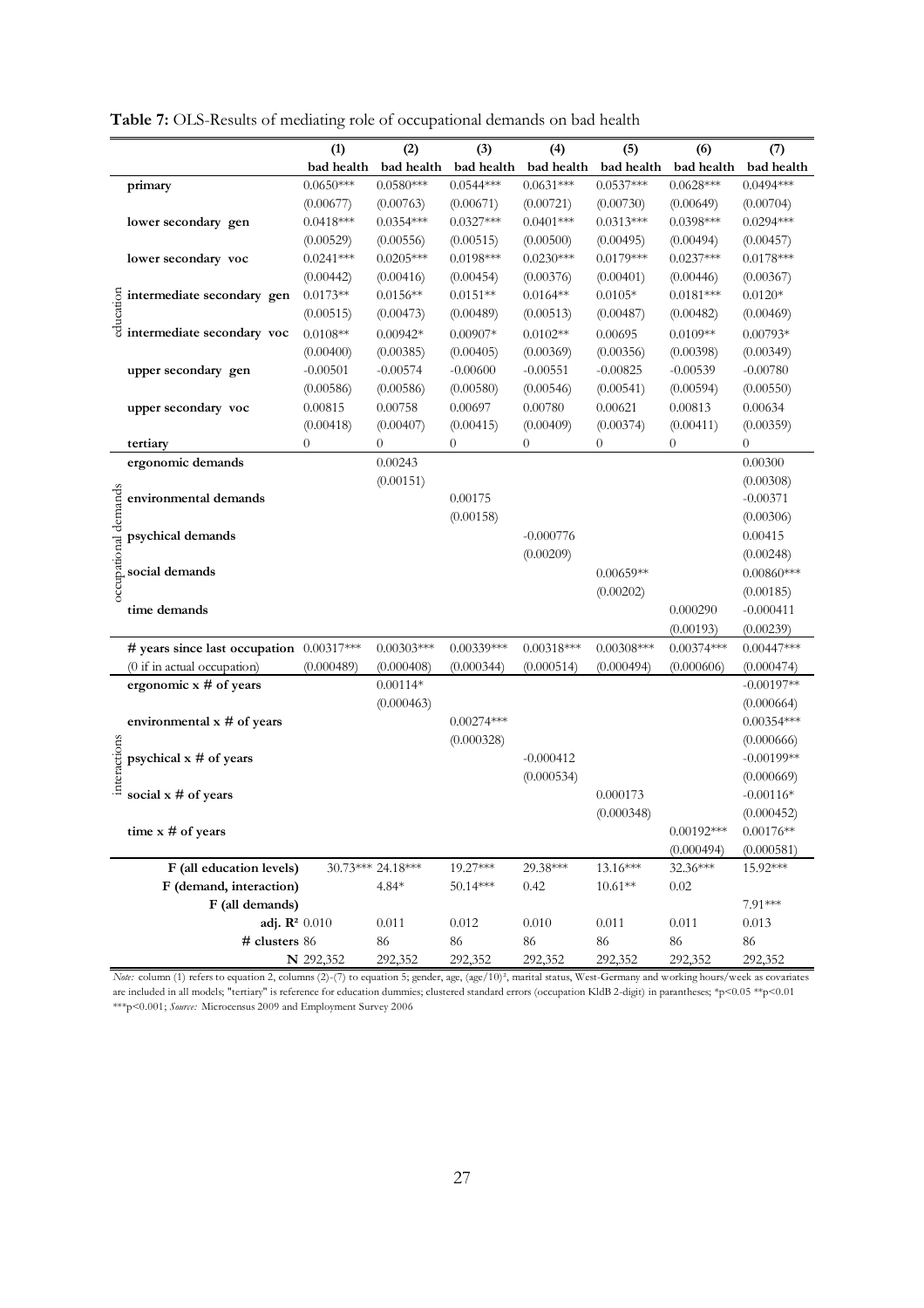**Table 8:** OLS-Results of mediating role of occupational demands on BMI

|                      |                                         | (1)            | (2)            | (3)         | (4)            | (5)         | (6)              | (7)         |
|----------------------|-----------------------------------------|----------------|----------------|-------------|----------------|-------------|------------------|-------------|
|                      |                                         | <b>BMI</b>     | <b>BMI</b>     | <b>BMI</b>  | <b>BMI</b>     | <b>BMI</b>  | <b>BMI</b>       | <b>BMI</b>  |
|                      | primary                                 | $2.648***$     | $2.412***$     | 2.419***    | 2.446***       | 2.174***    | $2.634***$       | $2.131***$  |
|                      |                                         | (0.211)        | (0.182)        | (0.204)     | (0.155)        | (0.175)     | (0.228)          | (0.163)     |
|                      | lower secondary gen                     | $2.276***$     | $2.061***$     | $2.063***$  | 2.082***       | 1.832***    | 2.261***         | 1.793***    |
|                      |                                         | (0.132)        | (0.155)        | (0.128)     | (0.117)        | (0.127)     | (0.146)          | (0.132)     |
|                      | lower secondary voc                     | $1.660***$     | $1.516***$     | 1.495***    | 1.526***       | $1.414***$  | 1.653***         | 1.387***    |
|                      |                                         | (0.109)        | (0.143)        | (0.115)     | (0.108)        | (0.120)     | (0.114)          | (0.121)     |
|                      |                                         | $1.527***$     | 1.431***       | $1.401***$  | 1.398***       | $1.255***$  | 1.526***         | $1.248***$  |
|                      |                                         | (0.142)        | (0.142)        | (0.138)     | (0.122)        | (0.134)     | (0.143)          | (0.129)     |
|                      | Sintermediate secondary gen             | 1.079***       | $1.006***$     | $0.979***$  | $0.995***$     | $0.929***$  | 1.079***         | $0.923***$  |
|                      |                                         | (0.118)        | (0.129)        | (0.118)     | (0.113)        | (0.120)     | (0.118)          | (0.118)     |
|                      | upper secondary gen                     | $0.370***$     | $0.325**$      | $0.319**$   | $0.295**$      | $0.240*$    | $0.362***$       | $0.231*$    |
|                      |                                         | (0.0957)       | (0.105)        | (0.100)     | (0.0964)       | (0.105)     | (0.101)          | (0.106)     |
|                      | upper secondary voc                     | $0.668***$     | $0.636***$     | $0.618***$  | $0.617***$     | $0.592***$  | $0.674***$       | $0.594***$  |
|                      |                                         | (0.0898)       | (0.103)        | (0.0988)    | (0.0919)       | (0.103)     | (0.0978)         | (0.110)     |
|                      | tertiary                                | $\overline{0}$ | $\overline{0}$ | $\theta$    | $\overline{0}$ | 0           | $\boldsymbol{0}$ | $\theta$    |
|                      | ergonomic demands                       |                | 0.122          |             |                |             |                  | 0.0144      |
|                      |                                         |                | (0.0657)       |             |                |             |                  | (0.0862)    |
| occupational demands | environmental demands                   |                |                | $0.146**$   |                |             |                  | $-0.0195$   |
|                      |                                         |                |                | (0.0496)    |                |             |                  | (0.0712)    |
|                      | psychical demands                       |                |                |             | $-0.123$       |             |                  | $-0.0201$   |
|                      |                                         |                |                |             | (0.0661)       |             |                  | (0.0556)    |
|                      | social demands                          |                |                |             |                | $0.255***$  |                  | $0.247***$  |
|                      |                                         |                |                |             |                | (0.0593)    |                  | (0.0649)    |
|                      | time demands                            |                |                |             |                |             | 0.0816           | 0.0757      |
|                      |                                         |                |                |             |                |             | (0.0702)         | (0.0615)    |
|                      | # years since last occupation 0.0150*** |                | $0.0125**$     | $0.0142***$ | $0.0181***$    | $0.00793**$ | $0.0150***$      | 0.00642     |
|                      | (0 if in actual occupation)             | (0.00358)      | (0.00424)      | (0.00302)   | (0.00402)      | (0.00242)   | (0.00333)        | (0.00437)   |
|                      | ergonomic $x \#$ of years               |                | $0.0176***$    |             |                |             |                  | $0.0153*$   |
|                      |                                         |                | (0.00465)      |             |                |             |                  | (0.00713)   |
|                      | environmental x # of years              |                |                | $0.0104**$  |                |             |                  | $-0.000960$ |
|                      |                                         |                |                | (0.00379)   |                |             |                  | (0.00511)   |
| interactions         | psychical $x \#$ of years               |                |                |             | $-0.0213***$   |             |                  | $-0.00826$  |
|                      |                                         |                |                |             | (0.00609)      |             |                  | (0.00600)   |
|                      | social $x \#$ of years                  |                |                |             |                | $0.0174**$  |                  | $0.00952*$  |
|                      |                                         |                |                |             |                | (0.00563)   |                  | (0.00411)   |
|                      | time x # of years                       |                |                |             |                |             | 0.00199          | $-0.00845$  |
|                      |                                         |                |                |             |                |             | (0.00504)        | (0.00541)   |
|                      | F (all education levels) 62.07***       |                | 49.85***       | 58.84***    | 66.08***       | 52.32***    | 57.16***         | 54.79***    |
|                      | F (demand, interaction)                 |                | 3.47           | $6.70**$    | $6.24**$       | 9.92***     | 0.67             |             |
|                      | F (all demands)                         |                |                |             |                |             |                  | 4.69***     |
|                      | adj. $\mathbb{R}^2$ 0.108               |                | 0.109          | 0.109       | 0.109          | 0.112       | 0.108            | 0.112       |
|                      | # clusters 86                           |                | 86             | 86          | 86             | 86          | 86               | 86          |
|                      |                                         | N 264,634      | 264,634        | 264,634     | 264,634        | 264,634     | 264,634          | 264,634     |

*Note:* column (1) refers to equation 2, columns (2)-(7) to equation 5; gender, age, (age/10)², marital status, West-Germany and working hours/week as covariates are included in all models; "tertiary" is reference for education dummies; clustered standard errors (occupation KldB 2-digit) in parantheses; \*p<0.05 \*\*p<0.01 \*\*\*p<0.001; *Source:* Microcensus 2009 and Employment Survey 2006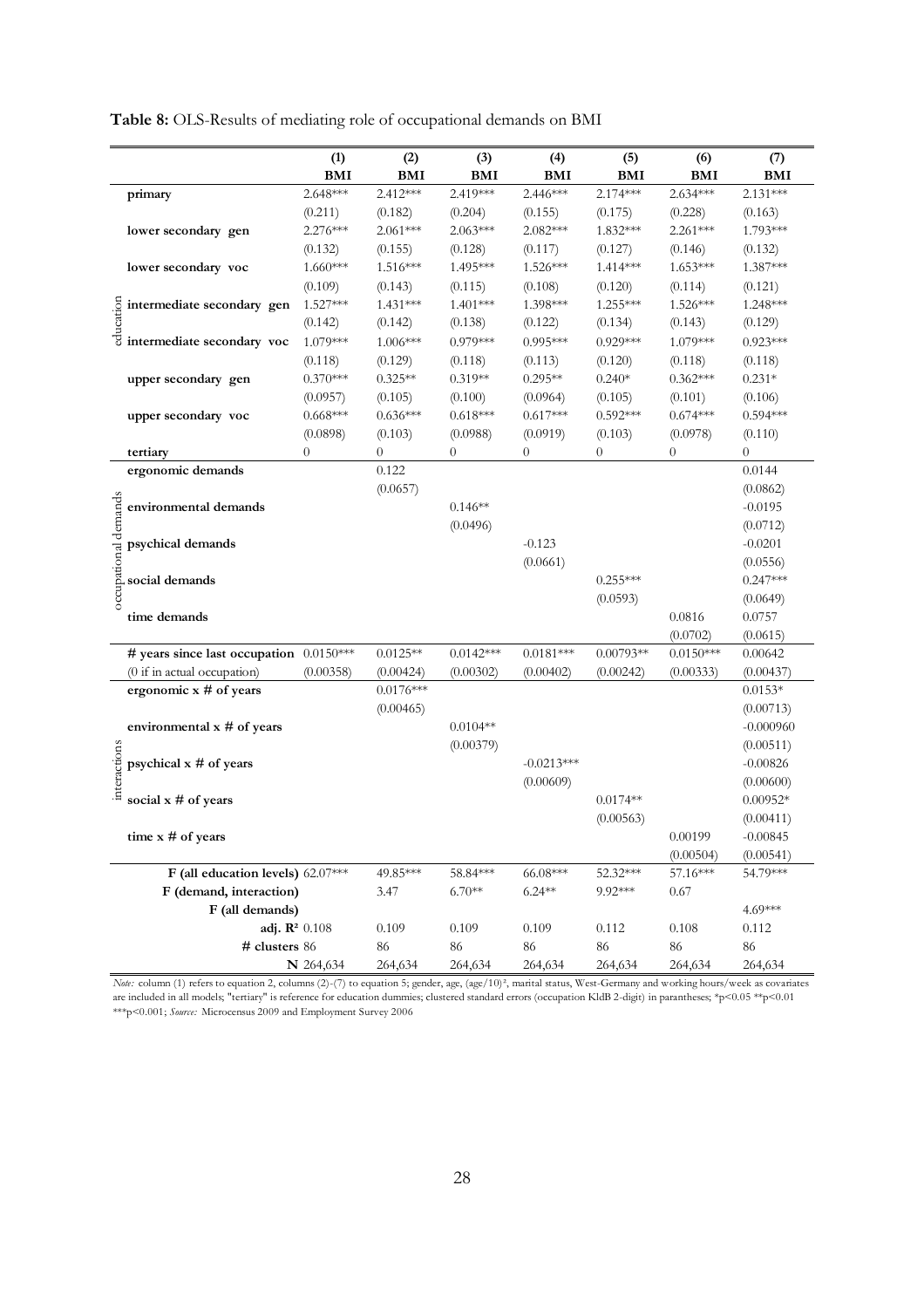**Table 9:** OLS-Results of mediating role of occupational demands on smoking status

|                     |                                                                                                                                                                              | (1)            | (2)                           | (3)              | (4)              | (5)           | (6)                       | (7)                     |
|---------------------|------------------------------------------------------------------------------------------------------------------------------------------------------------------------------|----------------|-------------------------------|------------------|------------------|---------------|---------------------------|-------------------------|
|                     |                                                                                                                                                                              | smoker         | smoker                        | smoker           | smoker           | smoker        | smoker                    | smoker                  |
|                     | primary                                                                                                                                                                      | $0.244***$     | $0.204***$                    | $0.203***$       | $0.218***$       | $0.201***$    | $0.241***$                | $0.179***$              |
|                     |                                                                                                                                                                              | (0.0182)       | (0.0193)                      | (0.0183)         | (0.0182)         | (0.0195)      | (0.0180)                  | (0.0174)                |
|                     | lower secondary gen                                                                                                                                                          | $0.307***$     | $0.271***$                    | $0.268***$       | $0.282***$       | $0.268***$    | $0.304***$                | $0.247***$              |
|                     |                                                                                                                                                                              | (0.0111)       | (0.0124)                      | (0.0109)         | (0.0104)         | (0.0123)      | (0.0110)                  | (0.00999)               |
|                     | lower secondary voc                                                                                                                                                          | $0.223***$     | $0.196***$                    | $0.192***$       | $0.203***$       | $0.197***$    | $0.222***$                | $0.178***$              |
|                     |                                                                                                                                                                              | (0.0110)       | (0.00962)                     | (0.00884)        | (0.00927)        | (0.0103)      | (0.0107)                  | (0.00790)               |
|                     |                                                                                                                                                                              | $0.244***$     | $0.221***$                    | $0.219***$       | $0.223***$       | $0.214***$    | $0.244***$                | $0.202***$              |
|                     | Sintermediate secondary gen<br>given<br>differentiate secondary voc                                                                                                          | (0.0145)       | (0.0140)                      | (0.0129)         | (0.0124)         | (0.0128)      | (0.0132)                  | (0.0104)                |
|                     |                                                                                                                                                                              | $0.153***$     | $0.137***$                    | $0.133***$       | $0.138***$       | $0.136***$    | $0.153***$                | $0.124***$              |
|                     |                                                                                                                                                                              | (0.0105)       | (0.00844)                     | (0.00784)        | (0.00864)        | (0.00868)     | (0.00984)                 | (0.00658)               |
|                     | upper secondary gen                                                                                                                                                          | $0.0962***$    | $0.0859***$                   | $0.0863***$      | $0.0828***$      | $0.0819***$   | $0.0950***$               | $0.0740***$             |
|                     |                                                                                                                                                                              | (0.0125)       | (0.0125)                      | (0.0118)         | (0.0129)         | (0.0114)      | (0.0122)                  | (0.0128)                |
|                     | upper secondary voc                                                                                                                                                          | $0.0840***$    | $0.0767***$                   | $0.0744***$      | $0.0751***$      | $0.0751***$   | $0.0850***$               | $0.0694***$             |
|                     |                                                                                                                                                                              | (0.00784)      | (0.00697)                     | (0.00689)        | (0.00719)        | (0.00702)     | (0.00789)                 | (0.00694)               |
|                     | tertiary                                                                                                                                                                     | $\overline{0}$ | $\overline{0}$<br>$0.0268***$ | $\boldsymbol{0}$ | $\boldsymbol{0}$ | 0             | $\boldsymbol{0}$          | $\theta$<br>0.00806     |
|                     | ergonomic demands                                                                                                                                                            |                |                               |                  |                  |               |                           |                         |
| occupational demand | environmental demands                                                                                                                                                        |                | (0.00441)                     | $0.0293***$      |                  |               |                           | (0.00740)<br>0.00916    |
|                     |                                                                                                                                                                              |                |                               | (0.00499)        |                  |               |                           | (0.00712)               |
|                     | psychical demands                                                                                                                                                            |                |                               |                  | $-0.0228***$     |               |                           | $-0.0123*$              |
|                     |                                                                                                                                                                              |                |                               |                  | (0.00431)        |               |                           | (0.00617)               |
|                     | social demands                                                                                                                                                               |                |                               |                  |                  | $0.0295***$   |                           | 0.0160                  |
|                     |                                                                                                                                                                              |                |                               |                  |                  | (0.00563)     |                           | (0.00823)               |
|                     | time demands                                                                                                                                                                 |                |                               |                  |                  |               | 0.0126                    | 0.00861                 |
|                     |                                                                                                                                                                              |                |                               |                  |                  |               | (0.00746)                 | (0.00725)               |
|                     | # years since last occupation 0.000193                                                                                                                                       |                | 0.000151                      | $-0.0000463$     | 0.000808         | 0.000543      | 0.000418                  | $0.00126**$             |
|                     | (0 if in actual occupation)                                                                                                                                                  | (0.000360)     | (0.000422)                    | (0.000306)       | (0.000488)       | (0.000524)    | (0.000383)                | (0.000414)              |
|                     | ergonomic x # of years                                                                                                                                                       |                | $-0.000306$                   |                  |                  |               |                           | $-0.000716$             |
|                     |                                                                                                                                                                              |                | (0.000361)                    |                  |                  |               |                           | (0.000506)              |
|                     | environmental x # of years                                                                                                                                                   |                |                               | 0.000547         |                  |               |                           | $0.00150***$            |
|                     |                                                                                                                                                                              |                |                               | (0.000281)       |                  |               |                           | (0.000405)              |
| interactions        | psychical $x \#$ of years                                                                                                                                                    |                |                               |                  | $0.00137***$     |               |                           | 0.0000805               |
|                     |                                                                                                                                                                              |                |                               |                  | (0.000362)       |               |                           | (0.000507)              |
|                     | social $x \#$ of years                                                                                                                                                       |                |                               |                  |                  | $-0.00150***$ |                           | $-0.00168$ ***          |
|                     |                                                                                                                                                                              |                |                               |                  |                  | (0.000399)    |                           | (0.000474)              |
|                     | time $x \#$ of years                                                                                                                                                         |                |                               |                  |                  |               | $0.000980***$ 0.000733    |                         |
|                     | F (all education levels) 137.14***                                                                                                                                           |                | 96.15***                      | 108.21***        | 137.79***        | 81.67***      | (0.000275)<br>$134.60***$ | (0.000381)<br>130.77*** |
|                     | F (demand, interaction)                                                                                                                                                      |                | 18.54***                      | 24.34***         | 14.86***         | 14.36***      | 10.29***                  |                         |
|                     | F (all demands)                                                                                                                                                              |                |                               |                  |                  |               |                           | 15.49***                |
|                     | adj. $\mathbb{R}^2$ 0.075                                                                                                                                                    |                | 0.078                         | 0.078            | 0.077            | 0.078         | 0.076                     | 0.080                   |
|                     | # clusters 86                                                                                                                                                                |                | 86                            | 86               | 86               | 86            | 86                        | 86                      |
|                     |                                                                                                                                                                              | N 288,898      | 288,898                       | 288,898          | 288,898          | 288,898       | 288,898                   | 288,898                 |
|                     | Note: column (1) refers to equation 2, columns (2)-(7) to equation 5; gender, age, (age/10) <sup>2</sup> , marital status, West-Germany and working hours/week as covariates |                |                               |                  |                  |               |                           |                         |
|                     | are included in all models; "tertiary" is reference for education dummies; clustered standard errors (occupation KldB 2-digit) in parantheses; *p<0.05 **p<0.01              |                |                               |                  |                  |               |                           |                         |
|                     | *** p<0.001; Source: Microcensus 2009 and Employment Survey 2006                                                                                                             |                |                               |                  |                  |               |                           |                         |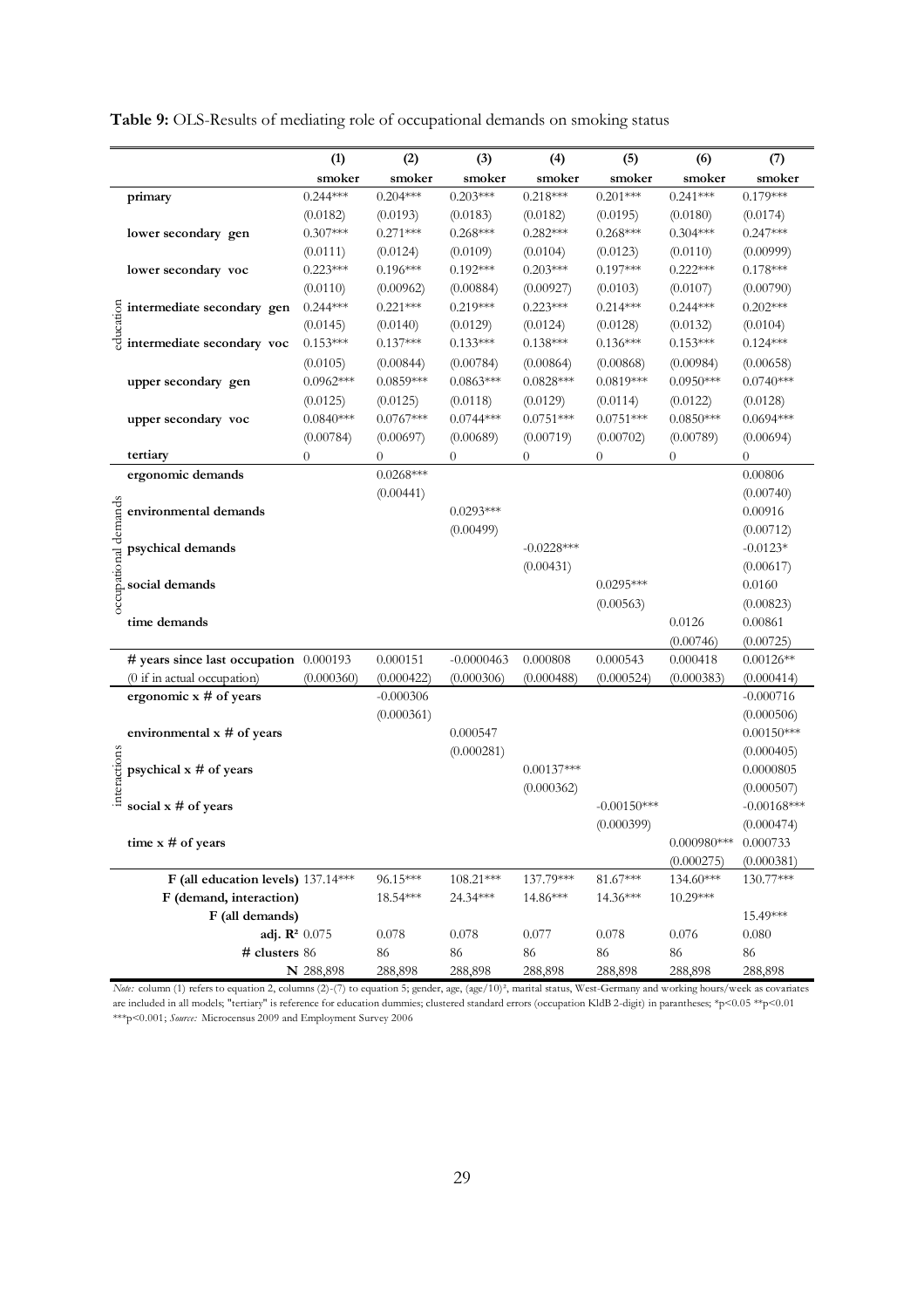# **7 Appendix**

|                      |                                       | Employment<br>Survey 2006 | <b>Microcensus</b><br>2009 |
|----------------------|---------------------------------------|---------------------------|----------------------------|
|                      | Variables                             | mean (sd)                 | mean (sd)                  |
| female $[0;1]$       |                                       | 0.4844                    | 0.4983                     |
| age                  |                                       | 42.1336 (9.44)            | 45.4929 (10.91)            |
| # working hours      |                                       | 39.3714 (13.17)           | $36.6014^b(10.06)$         |
| married $[0;1]$      |                                       | 0.5471                    | 0.6326                     |
| West-Germany $[0;1]$ |                                       | 0.8106                    | 0.7915                     |
| education primary    |                                       | 0.0054                    | 0.0237                     |
|                      | (casmin) lower secondary gen          | 0.0266                    | 0.0696                     |
|                      | lower secondary voc                   | 0.2016                    | 0.2584                     |
|                      | intermediate secondary gen            | 0.0170                    | 0.0238                     |
|                      | intermediate secondary voc            | 0.3164                    | 0.3235                     |
|                      | upper secondary gen                   | 0.0189                    | 0.0211                     |
|                      | upper secondary voc                   | 0.1197                    | 0.0988                     |
|                      | tertiary                              | 0.2944                    | 0.1812                     |
|                      | main occupation forestry, agriculture | 0.0175                    | 0.0249                     |
| (KldB 1992) mining   |                                       | 0.0008                    | 0.0016                     |
|                      | manufacturing                         | 0.1854                    | 0.2107                     |
|                      | engineering                           | 0.0818                    | 0.0634                     |
|                      | services                              | 0.7110                    | 0.6884                     |
|                      | others                                | 0.0035                    | 0.0109                     |
| bad health $[0;1]$   |                                       | $0.0952^a$                | 0.1274                     |
| BMI                  |                                       | n.a.                      | 25.6636 (4.45)             |
| smoker $[0;1]$       |                                       | n.a.                      | 0.3165                     |
| N                    |                                       | 18,797                    | 359,587                    |

**Table A1:** summary statistics of analyzed samples

*Note:* a: bad health is surveyed via self-rated health in the Employment Survey 2006; b: No. of working hours for currently employed people; *Source* : Employment Survey 2006 and Microcensus 2009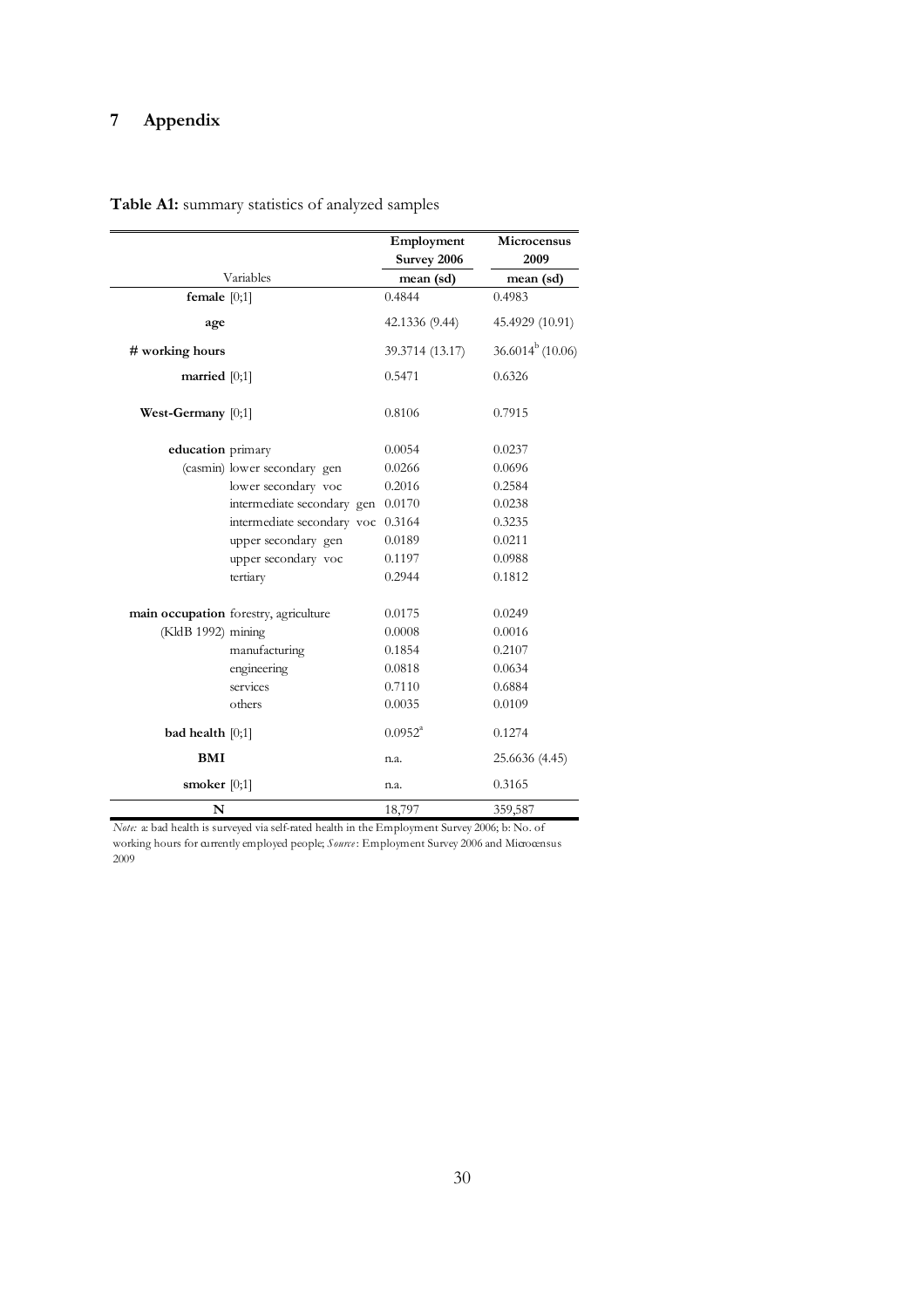|                      | classification<br>cf. Kroll 2011 | Items                                             | Mean (SD)      |
|----------------------|----------------------------------|---------------------------------------------------|----------------|
|                      | ergonomic                        | working in a standing position                    | 0.5097(0.4999) |
|                      | demands                          | working while sitting                             | 0.1115(0.3147) |
|                      |                                  | lift and carry heavy charges                      | 0.1979(0.3984) |
|                      |                                  | working in forced positions                       | 0.1214(0.3266) |
|                      |                                  | environmental working in dust, gas, fumes         | 0.1172(0.3216) |
|                      | demands                          | working in cold, heat, wet conditions             | 0.1808(0.3848) |
|                      |                                  | working in dirt, oil, grease                      | 0.1442(0.3514) |
| physical demands     |                                  | working with vibrations                           | 0.0382(0.1917) |
|                      |                                  | working with glaring/faint light                  | 0.0871(0.282)  |
|                      |                                  | working with dangerous substances                 | 0.0649(0.2464) |
|                      |                                  | wearing protectiondothes while work               | 0.1814(0.3853) |
|                      |                                  | working with noise                                | 0.2103(0.4076) |
|                      |                                  | working while others smoke                        | 0.1532(0.3602) |
|                      | psychical                        | deadline pressure/pressure to perform             | 0.5656(0.4957) |
|                      | demands                          | getting new tasks and become acquainted with it   | 0.4279(0.4948) |
|                      |                                  | trying new or improving procedures                | 0.3056(0.4607) |
|                      |                                  | being interrupted, disturbed while working        | 0.4976(0.5001) |
|                      |                                  | minimum output or time is prescribed              | 0.3031(0.4596) |
|                      |                                  | doing unlearned tasks                             | 0.0931(0.2905) |
|                      |                                  | doing or observing different tasks simultaneously | 0.6302(0.4828) |
|                      |                                  | minor mistakes have major financal consequences   | 0.1571(0.3639) |
|                      |                                  | going to the limits of own performance/abilities  | 0.1718(0.3772) |
|                      |                                  | working very fast                                 | 0.4389(0.4962) |
|                      | social                           | feeling as a part of community                    | 0.0305(0.172)  |
| psychosocial demands | demands                          | good cooperation with colleagues                  | 0.0059(0.0767) |
|                      |                                  | being supported by colleagues                     | 0.0177(0.1319) |
|                      |                                  | being supported by direct superior                | 0.0546(0.2272) |
|                      |                                  | arranging work on own schedule                    | 0.0591(0.2358) |
|                      |                                  | having influence on amount of work                | 0.2380(0.4259) |
|                      |                                  | taking breaks autonomously                        | 0.1832(0.3868) |
|                      |                                  | feeling that own work is important                | 0.1461(0.1200) |
|                      |                                  | not being on notice of changes, decisions         | 0.1426(0.35)   |
|                      |                                  | receiving few information about own work          | 0.0866(0.2813) |
|                      | time                             | working in shifts                                 | 0.2261(0.4183) |
|                      | demands                          | working on call                                   | 0.1999(0.3999) |
|                      |                                  | working sometimes on saturdays                    | 0.6824(0.4655) |
|                      |                                  | working sometimes on sundays and holidays         | 0.4426(0.4967) |
|                      |                                  | working sometimes between 11pm an 5am             | 0.2301(0.4209) |
|                      | Source: Employment Survey 2006   |                                                   |                |

**Table A2:** summary statistics of occupational demand items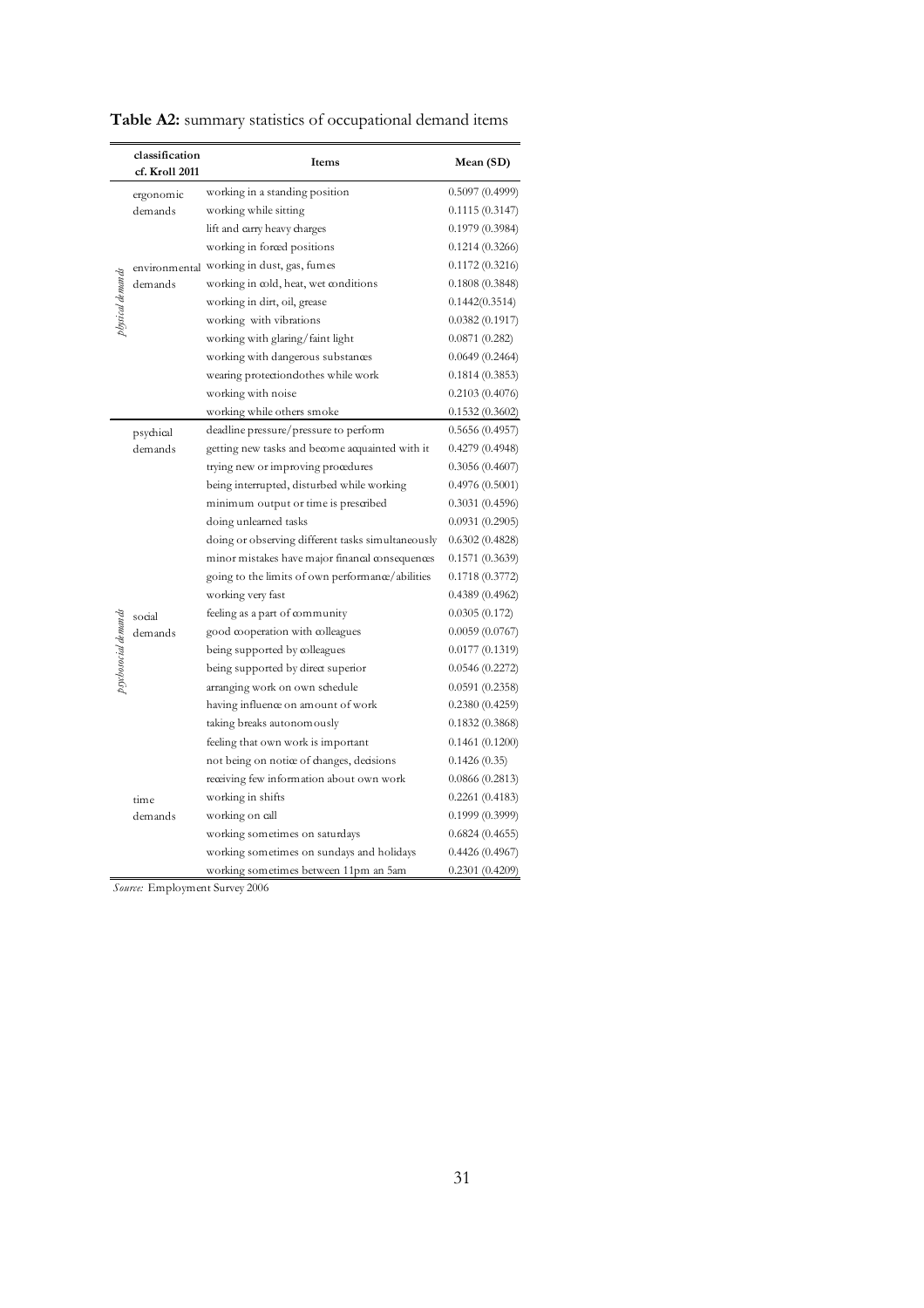Figure A1: occupational demands by educational level



*Source:* Microcensus 2009 and Employment Survey 2006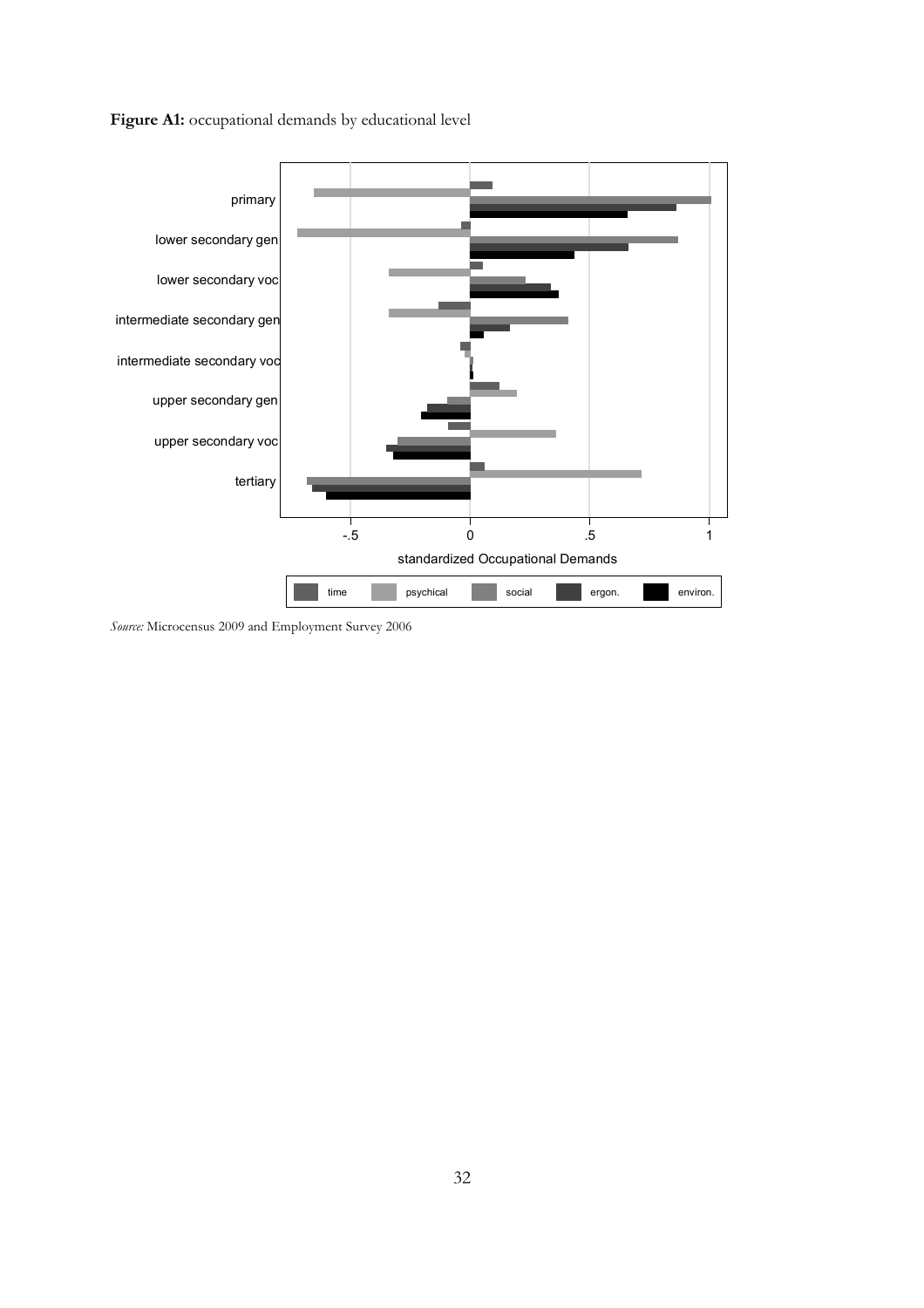

Figure A2: bad health and occupational demands

*Note:* average share of reporting bad health by occupational demands over occupational group*; Source:* Microcensus 2009 and Employment Survey 2006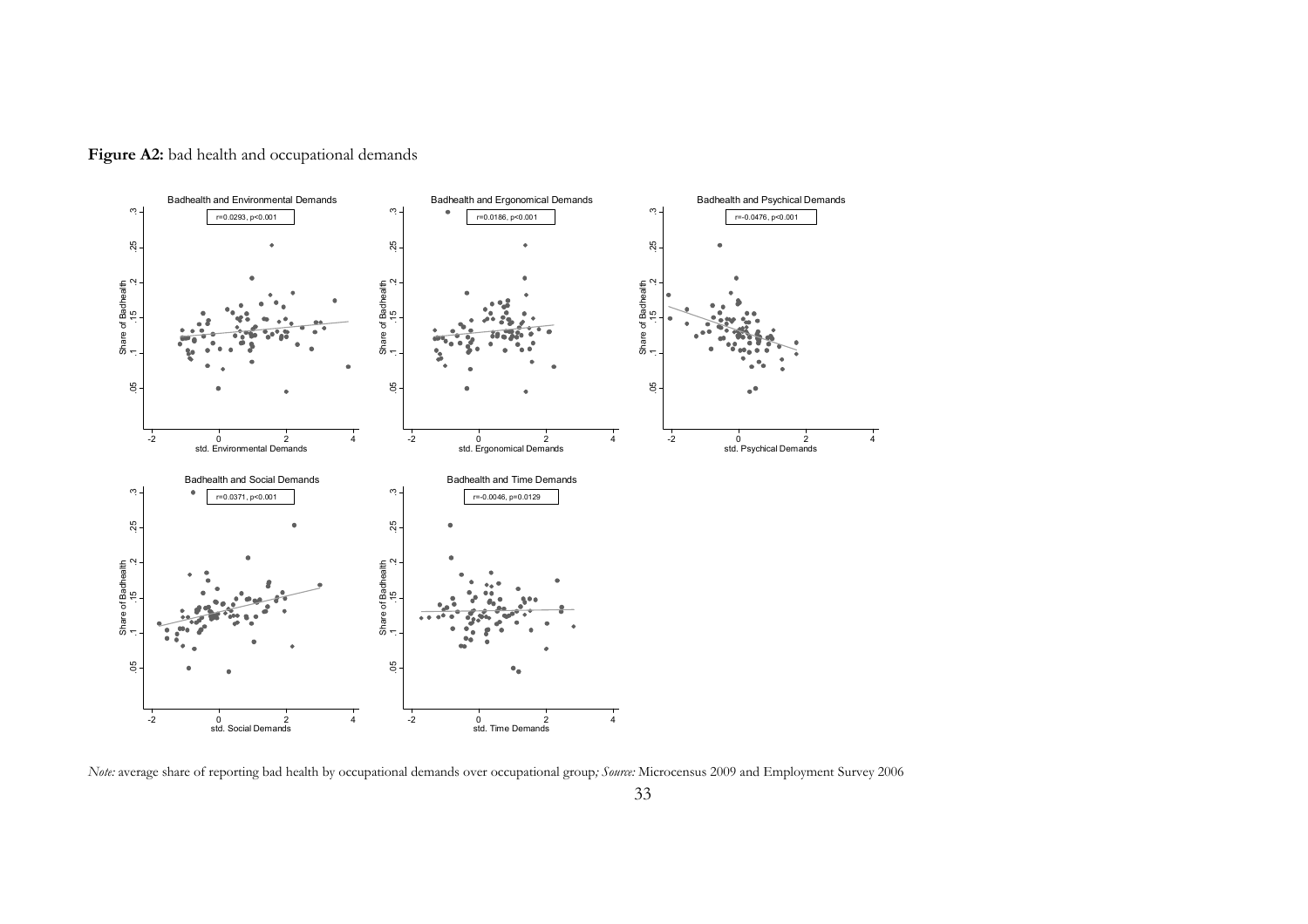

Figure A3: BMI and occupational demands

*Note:* average BMI by occupational demands over occupational group*; Source:* Microcensus 2009 and Employment Survey 2006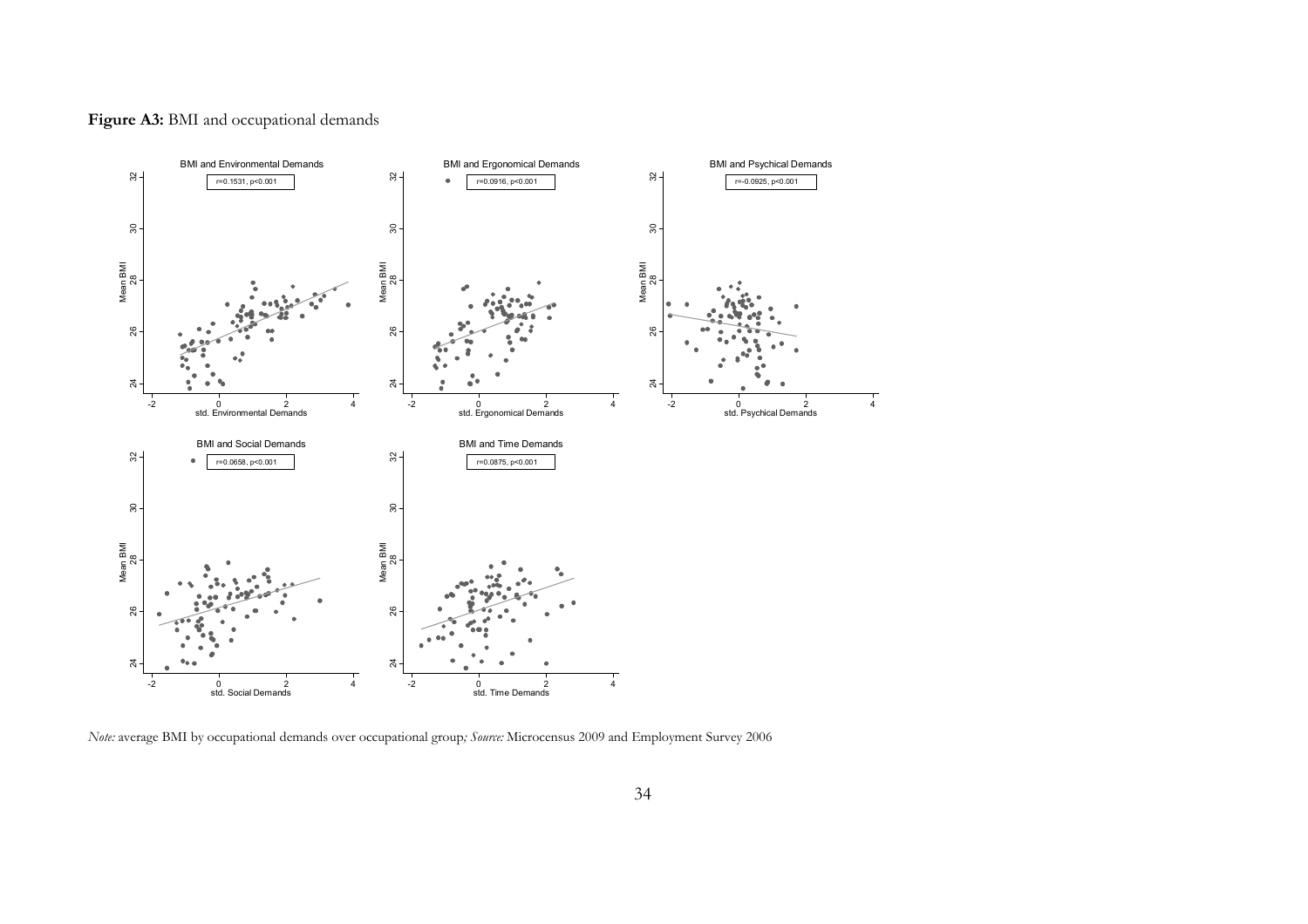

Figure A4: smoking status and occupational demands

*Note:* average share of smokers by occupational demands over occupational group*; Source:* Microcensus 2009 and Employment Survey 2006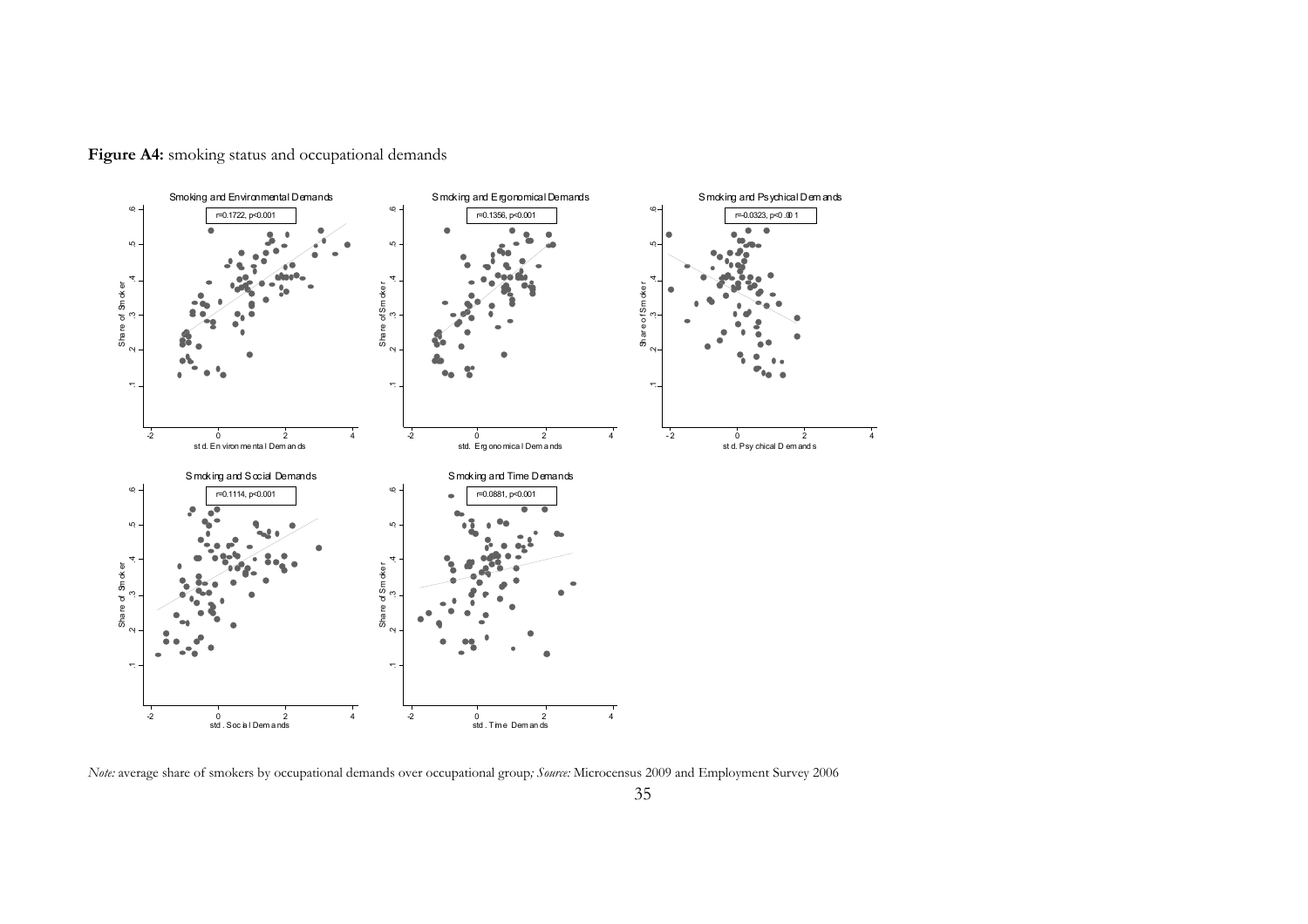| bad health            | % change in education coefficients |           |           |           |           |             |
|-----------------------|------------------------------------|-----------|-----------|-----------|-----------|-------------|
| education/demands     | ergonomic                          | environm. | psychical | social    | time      | all demands |
| primary               | $-10.77$                           | $-16.31$  | $-2.92$   | $-17.38$  | $-3.38$   | $-24.00*$   |
|                       | (0.92)                             | (1.58)    | (0.26)    | (1.55)    | (0.34)    | (2.22)      |
| lower secondary gen   | $-15.31$                           | $-21.77$  | $-4.07$   | $-25.12*$ | $-4.78$   | $29.67*$    |
|                       | (1.15)                             | (1.77)    | (0.34)    | (2.12)    | (0.40)    | (2.71)      |
| lower secondary voc   | $-14.94$                           | $-17.84$  | $-4.56$   | $-25.73$  | $-1.66$   | $-26.14$    |
|                       | (0.87)                             | (0.95)    | (0.29)    | (1.55)    | (0.09)    | (1.72)      |
| intermediate sec. gen | $-9.83$                            | $-12.72$  | $-5.20$   | $-39.31$  | 4.62      | $-30.64$    |
|                       | (0.36)                             | (0.45)    | (0.18)    | (1.40)    | $(-0.17)$ | (1.13)      |
| intermediate sec. voc | $-12.78$                           | $-16.02$  | $-5.56$   | $-35.65$  | 0.93      | $-26.57$    |
|                       | (0.36)                             | (0.43)    | (0.16)    | (1.08)    | $(-0.03)$ | (0.82)      |
| upper secondary gen   | 14.57                              | 19.76     | 9.98      | 64.67     | 7.58      | 55.69       |
|                       | (0.12)                             | (0.17)    | (0.09)    | (0.60)    | (0.06)    | (0.51)      |
| upper secondary voc   | $-6.99$                            | $-14.48$  | $-4.29$   | $-23.80$  | $-0.25$   | $-22.21$    |
|                       | (0.14)                             | (0.28)    | (0.09)    | (0.52)    | (0.01)    | (0.50)      |
| tertiary              | ref.                               | ref.      | ref.      | ref.      | ref.      | ref.        |

Table A3: Change in education estimates on bad health after including demands (cf. Table 7; Figure A5)

*Note* : t-values in parentheses, \*p<0.05; *Source:* Microcensus 2009 and Employment Survey 2006

| Table A4: Change in education estimates on BMI after including demands (cf. Table 8; Figure A6) |  |  |  |  |  |  |
|-------------------------------------------------------------------------------------------------|--|--|--|--|--|--|
|                                                                                                 |  |  |  |  |  |  |

| BMI                   | % change in education coefficients |           |           |           |           |             |
|-----------------------|------------------------------------|-----------|-----------|-----------|-----------|-------------|
| education/demands     | ergonomic                          | environm. | psychical | social    | time      | all demands |
| primary               | $-8.91$                            | $-8.65$   | $-7.63$   | $-17.90*$ | $-0.53$   | $-19.52*$   |
|                       | (1.30)                             | (1.12)    | (1.30)    | (2.71)    | (0.06)    | (3.17)      |
| lower secondary gen   | $-9.45$                            | $-9.36$   | $-8.52$   | $-19.51*$ | $-0.66$   | $-21.22*$   |
|                       | (1.39)                             | (1.66)    | (1.66)    | (3.50)    | (0.10)    | (3.66)      |
| lower secondary voc   | $-8.67$                            | $-9.94$   | $-8.07$   | $-14.82*$ | $-0.42$   | $-16.45*$   |
|                       | (1.01)                             | (1.43)    | (1.24)    | (2.05)    | (0.06)    | (2.26)      |
| intermediate sec. gen | $-6.29$                            | $-8.25$   | $-8.45$   | $-17.81*$ | $-0.07$   | $-18.27*$   |
|                       | (0.68)                             | (0.91)    | (1.06)    | (2.03)    | (0.01)    | (2.16)      |
| intermediate sec. voc | $-6.77$                            | $-9.27$   | $-7.78$   | $-13.90$  | 0.00      | $-14.46$    |
|                       | (0.57)                             | (0.85)    | (0.74)    | (1.25)    | 0.00      | (1.32)      |
| upper secondary gen   | $-12.16$                           | $-13.78$  | $-20.27$  | $-35.14$  | $-2.16$   | $-37.57$    |
|                       | (0.43)                             | 0.51      | (0.78)    | (1.24)    | (0.08)    | (1.31)      |
| upper secondary voc   | $-4.79$                            | $-7.49$   | $-7.63$   | $-11.38$  | 0.90      | $-11.08$    |
|                       | (0.31)                             | (0.51)    | (0.55)    | (0.74)    | $(-0.06)$ | (0.67)      |
| tertiary              | ref.                               | ref.      | ref.      | ref.      | ref.      | ref.        |

*Note* : t-values in parentheses, \*p<0.05; *Source:* Microcensus 2009 and Employment Survey 2006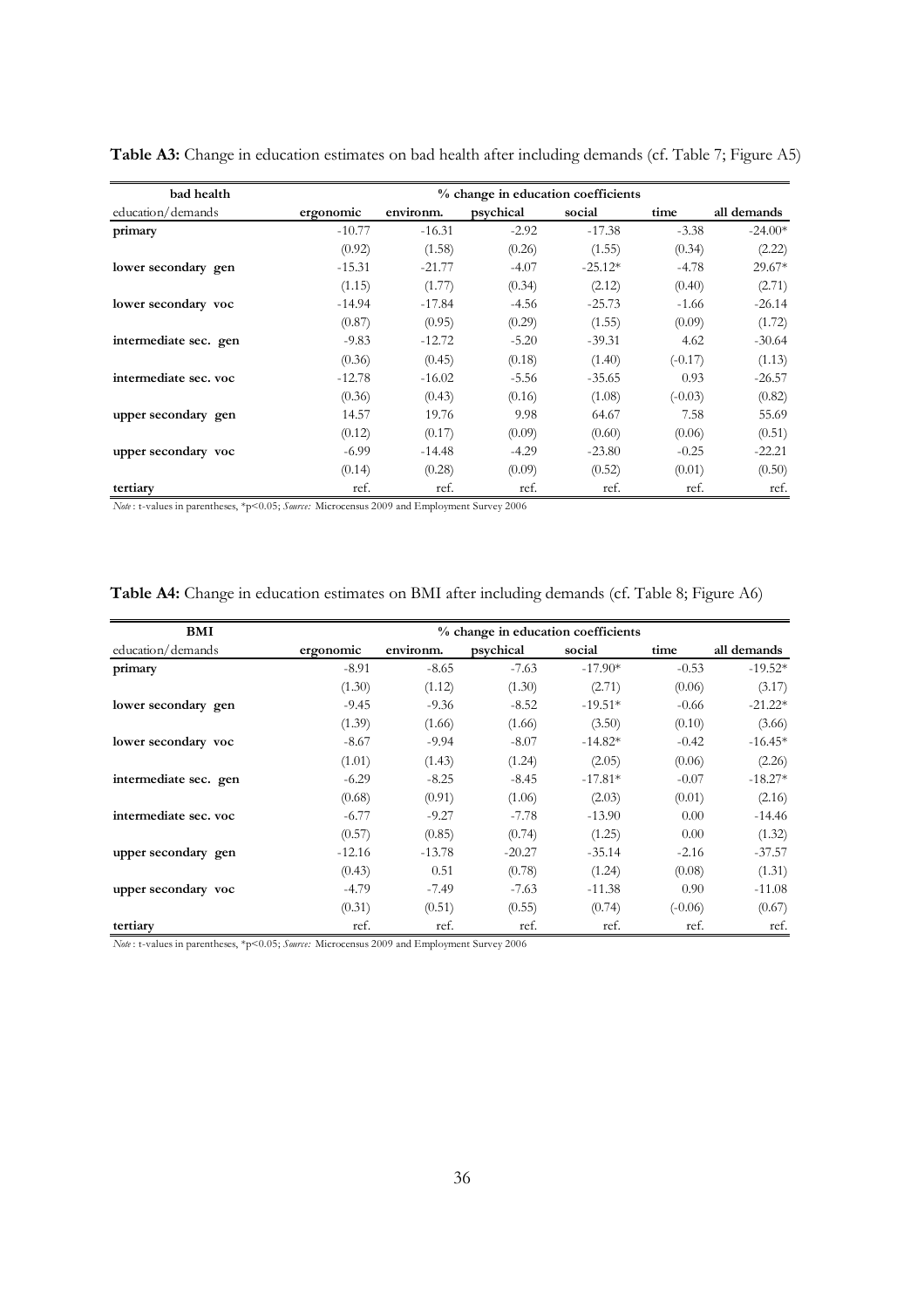| smoker                | % change in education coefficients |           |           |           |           |             |  |
|-----------------------|------------------------------------|-----------|-----------|-----------|-----------|-------------|--|
| education/demands     | ergonomic                          | environm. | psychical | social    | time      | all demands |  |
| primary               | $-16.39*$                          | $-16.80*$ | $-10.66$  | $-17.62*$ | $-1.23$   | $-26.64*$   |  |
|                       | (2.07)                             | (2.24)    | (1.43)    | (2.21)    | (0.17)    | (3.74)      |  |
| lower secondary gen   | $-11.73*$                          | $-12.70*$ | $-8.143*$ | $-12.70*$ | $-0.98$   | $-19.54*$   |  |
|                       | (2.90)                             | (3.58)    | (2.40)    | (3.17)    | (0.27)    | (6.01)      |  |
| lower secondary voc   | $-12.11*$                          | $-13.90*$ | $-8.97*$  | $-11.66*$ | $-0.45$   | $-20.18*$   |  |
|                       | (2.81)                             | (3.51)    | (2.16)    | (2.52)    | (0.09)    | (5.70)      |  |
| intermediate sec. gen | $-9.43$                            | $-10.25$  | $-8.61$   | $-12.30*$ | 0.00      | $-17.21*$   |  |
|                       | (1.64)                             | (1.94)    | (1.69)    | (2.34)    | 0.00      | (4.04)      |  |
| intermediate sec. voc | $-10.46$                           | $-13.07$  | $-9.80$   | $-11.11$  | 0.00      | $-18.95*$   |  |
|                       | (1.90)                             | (2.55)    | (1.74)    | (1.96)    | 0.00      | (4.41)      |  |
| upper secondary gen   | $-10.71$                           | $-10.29$  | $-13.93$  | $-14.86$  | $-1.25$   | $-23.08$    |  |
|                       | (0.82)                             | (0.84)    | (1.04)    | (1.25)    | (0.10)    | (1.73)      |  |
| upper secondary voc   | $-8.69$                            | $-11.43$  | $-10.60$  | $-10.60$  | 1.19      | $-17.38*$   |  |
|                       | (1.05)                             | (1.39)    | (1.24)    | (1.27)    | $(-0.13)$ | (2.10)      |  |
| tertiary              | ref.                               | ref.      | ref.      | ref.      | ref.      | ref.        |  |

**Table A5:** Change in education estimates on smoking after including demands (cf. Table 9; Figure A7)

*Note* : t-values in parentheses, \*p<0.05; *Source:* Microcensus 2009 and Employment Survey 2006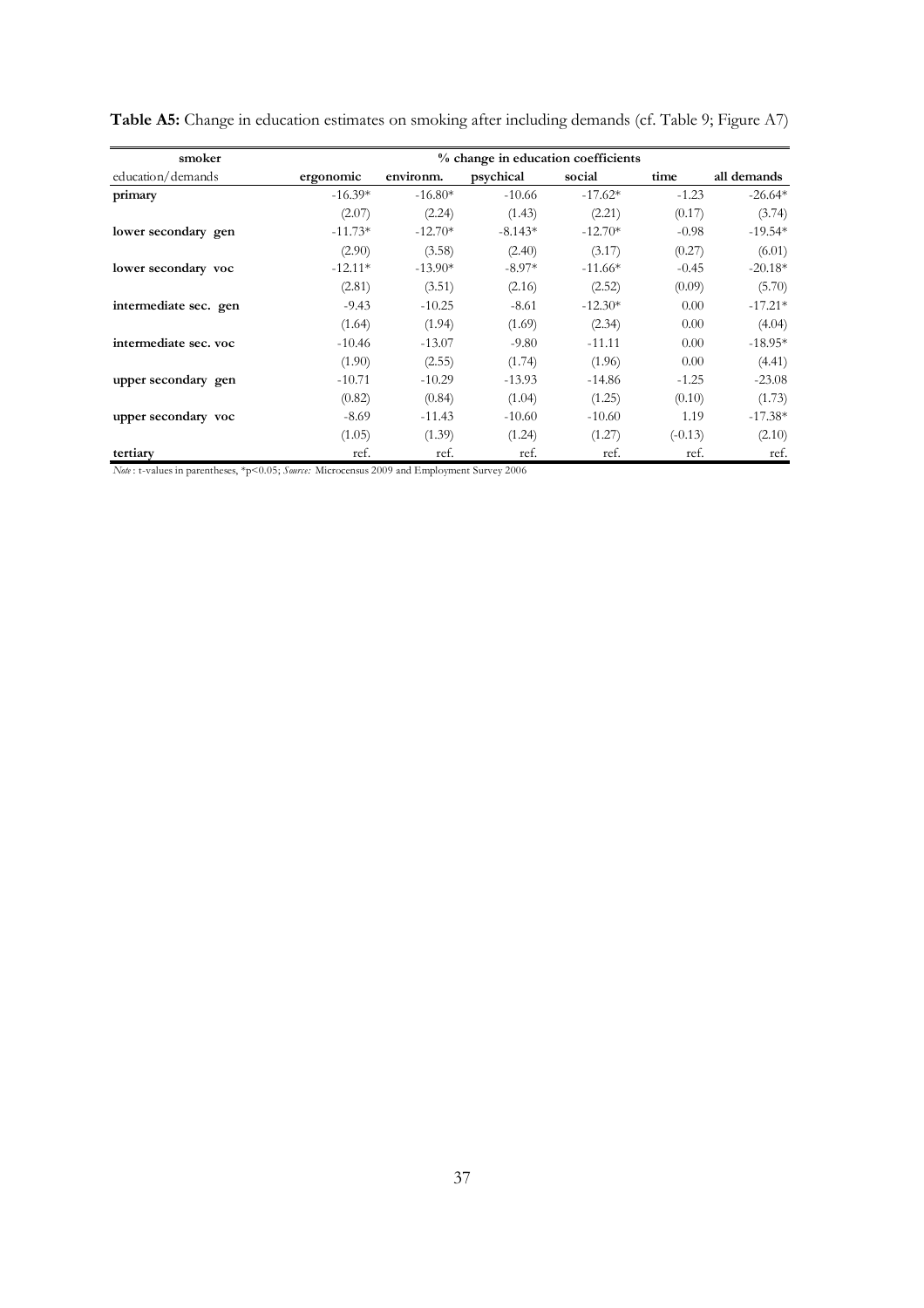

Figure A5: change in education estimates on bad health after including occupational demands (cf. Table 7; Table A3)

*Note:* black triangles belong to the raw education coefficients (Equation 2) and its 95 %-CI (black); grey circles belong to education coefficients adjusted for occupational demands (Equation 5) and its 95 %-CI (grey); "tertiary" is reference for education dummies; *Source:* Microcensus 2009 and Employment Survey 2006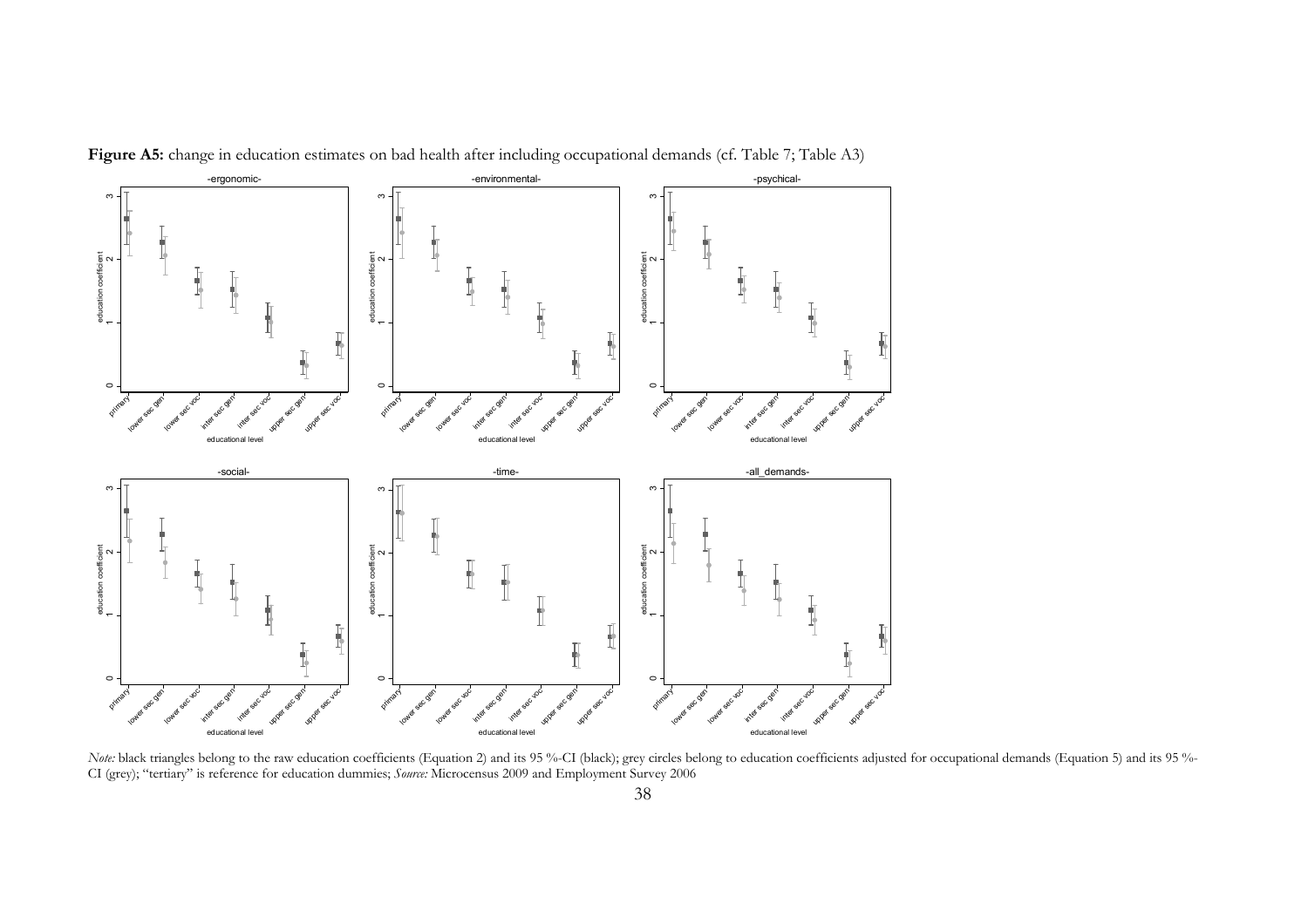

Figure A6: change in education estimates on BMI after including occupational demands (cf. Table 8; Table A4)

*Note:* black squares belong to the raw education coefficients (Equation 2) and its 95 %-CI; grey circles belong to education coefficients adjusted for occupational demands (Equation 5) and its 95 %-CI; "tertiary" is reference for education dummies; *Source:* Microcensus 2009 and Employment Survey 2006